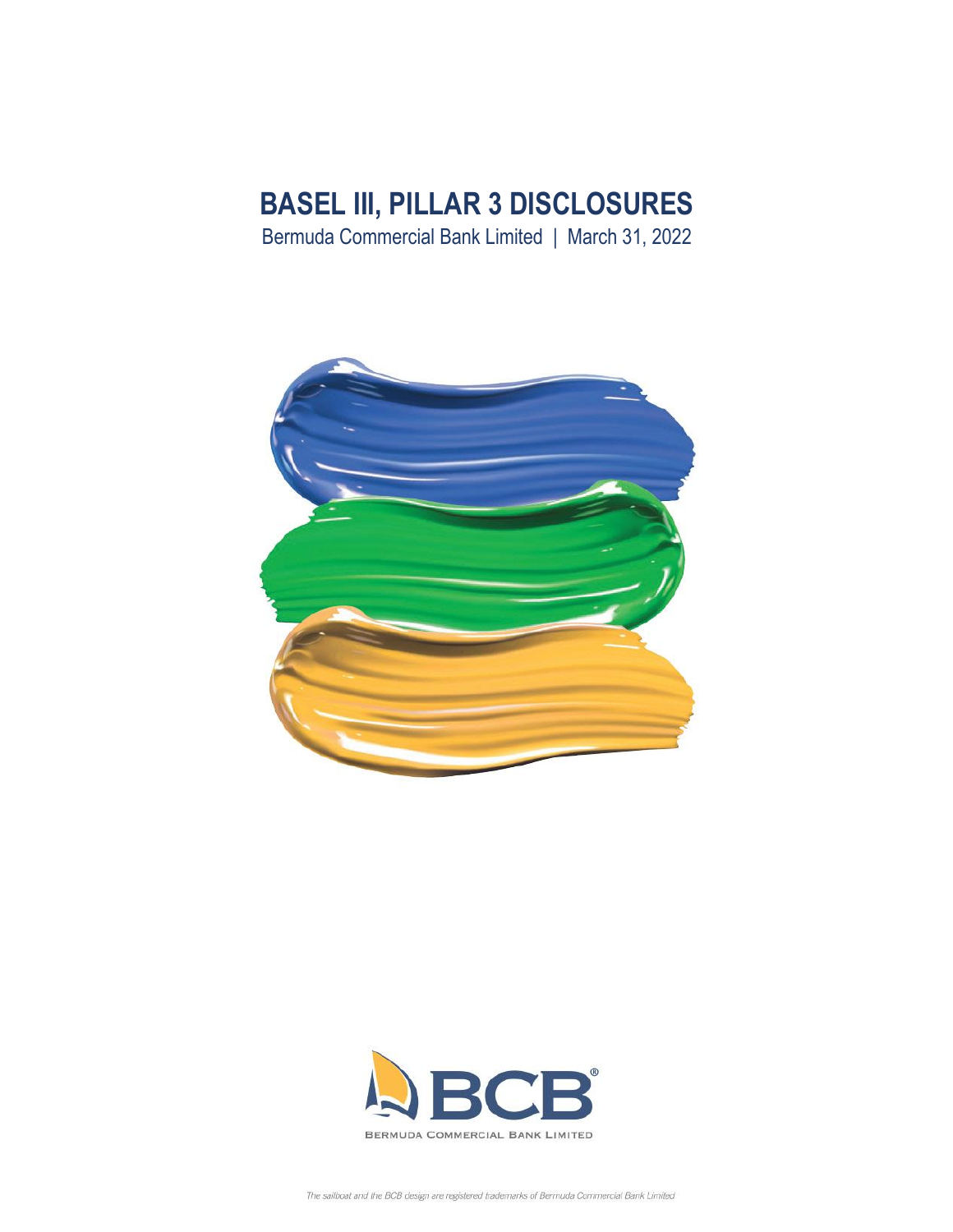# **Table of Contents**

| Group Code of Conduct and Ethics for Employees and Directors ("Code of Conduct")  14 |  |
|--------------------------------------------------------------------------------------|--|
|                                                                                      |  |
|                                                                                      |  |
|                                                                                      |  |
|                                                                                      |  |
|                                                                                      |  |
|                                                                                      |  |
|                                                                                      |  |
|                                                                                      |  |
|                                                                                      |  |
|                                                                                      |  |
|                                                                                      |  |
|                                                                                      |  |
|                                                                                      |  |
|                                                                                      |  |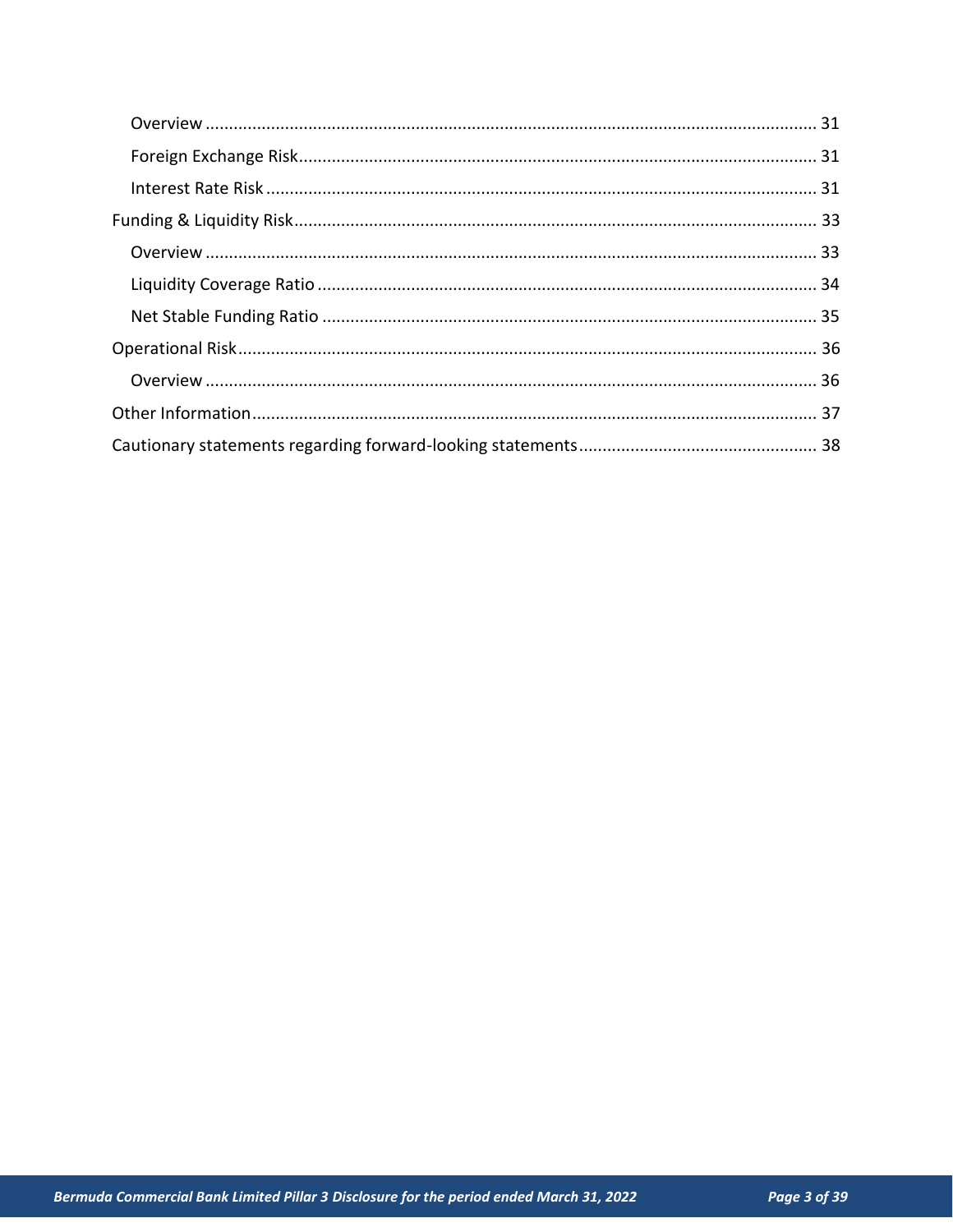#### <span id="page-3-0"></span>**Introduction**

#### <span id="page-3-1"></span>**Background**

The information provided in this document relate to Bermuda Commercial Bank Limited ("BCB" or "the Bank") which is incorporated in Bermuda as a limited liability company. It is intended to be read in conjunction with the Annual Audited Financial Statements which includes important details about the Bank and its wholly-owned subsidiaries ("Group") capital adequacy, risk management, and other information. The disclosures for the period ended March 31, 2022 are prepared on a consolidated group basis and are not based upon audited financial statements.

The Bank has a banking licence under the Bank and Deposit Companies Act, 1999 ("BDCA"). These disclosures are solely in the context of the local regulatory requirements and guidelines provided by the Bermuda Monetary Authority ("BMA" or "Authority") under Pillar 3 "Market Discipline of New Capital Adequacy Framework". The Pillar 3 disclosures have been designed to complement the minimum capital requirements in Pillar 1 as well as the Supervisory Review and Evaluation Process in Pillar 2. The accepted aim of Pillar 3 is to promote market discipline by allowing market participants access to information of risk exposures and risk management policies and processes adopted by the Bank.

#### **Frequency**

The disclosures in this report are required to be updated on a semi-annual basis and more frequently if significant changes to policies are made. This report has been updated as at March 31, 2022 and policies disclosed within are effective at this time.

#### **Report Conventions**

The disclosures in this report are not based upon audited financial statements and have not been audited by an external auditor and there is no requirement for this to be done. However, the disclosures have been prepared on a basis consistent with information submitted to the Authority and consistent with information provided for Annual Financial Statements.

#### **Basel III**

BCB monitors its capital position against the Basel III framework and the business is operating cognisant of this. Transactions at BCB are also evaluated on a fully implemented Basel III basis. Basel III seeks to raise the quality, consistency and transparency of the capital base, limit the build-up of excess leverage and increase capital requirements for the banking sector. Basel III adopts Common Equity Tier 1 ("CET1") capital as the predominant form of regulatory capital as measured by the CET1 ratio. The BMA requires Bermuda banks to maintain capital ratios as follows:

- 1. CET1 ratio of at least 7.0% of its Risk Weighted Assets ("RWA"), which is inclusive of a minimum CET1 ratio of 4.5% and a Capital Conservation Buffer of 2.5%.
- 2. Tier 1 capital of at least 8.5% of RWA, inclusive of a minimum Total Capital ratio of 6% and a Capital Conservation Buffer of 2.5%.
- 3. Total Capital of at least 10.5% of RWA, inclusive of a minimum Tier 1 Capital ratio of 8% and a Capital Conservation Buffer of 2.5%. The Bank is compliant with this requirement.

The Basel III rules also address the areas of Leverage and Liquidity.

The Authority has adopted a minimum 5% Leverage Ratio calculated as the ratio of Tier 1 Capital to Total Exposure.

The Authority adopted the Liquidity Coverage Ratio ("LCR") published by the Basel Committee with a minimum requirement of 100%. The LCR is designed to ensure that banks have a sufficient stock of unencumbered High-Quality Liquid Assets ("HQLA") to survive a significant liquidity stress scenario lasting 30 days. The LCR is calculated as HQLA divided by total net cash outflows over the period of the next 30 days. Total net cash outflows are calculated in accordance with rules prescribed by the BMA. The Bank is compliant with the LCR 100% ratio requirements.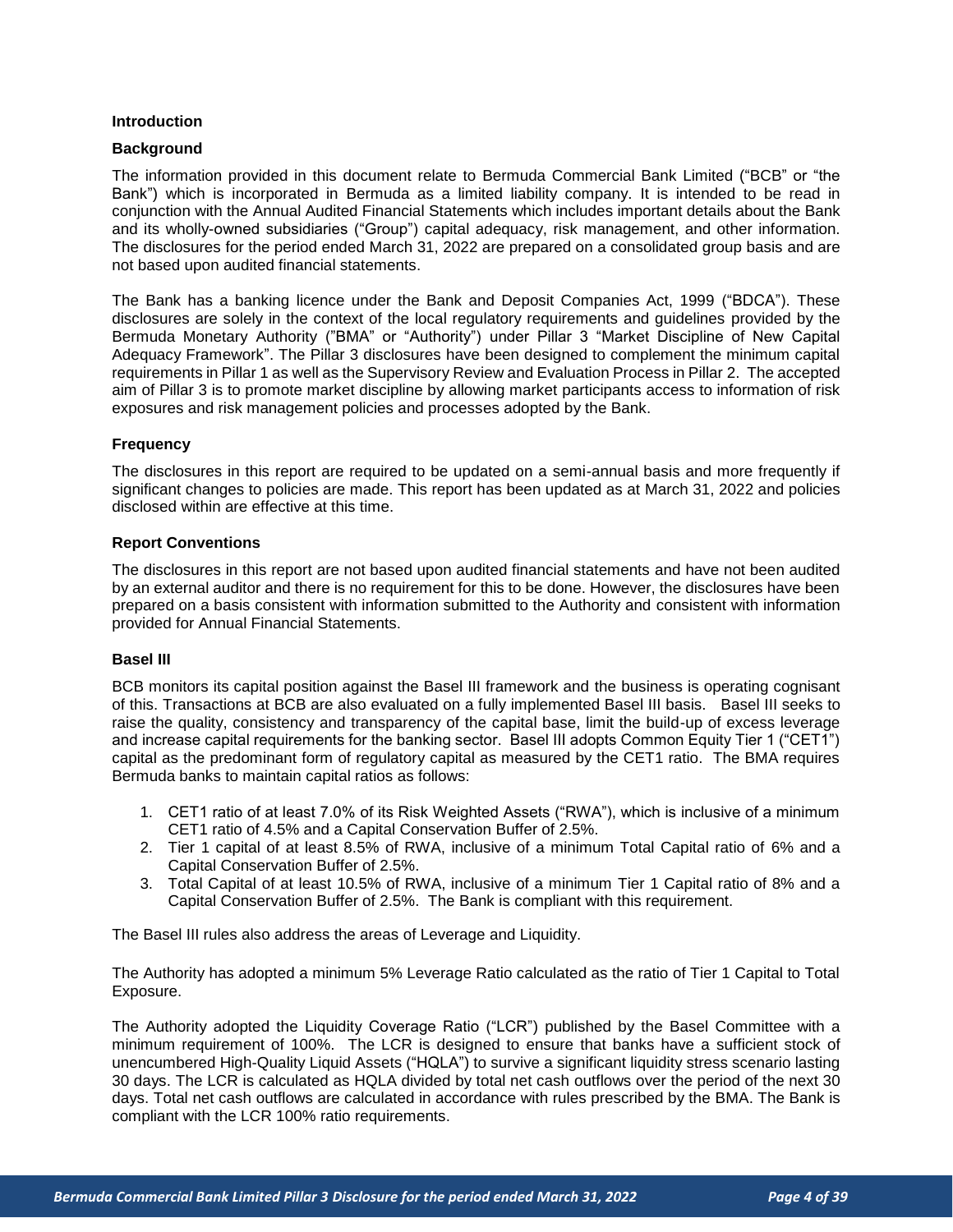BCB has adopted the Basic Indicator Approach as being the most appropriate for the scale and scope of the Bank's operations. Accordingly, the Bank's Board of Directors ("Board") approved Capital Adequacy and Risk Profile ("CARP") documents are agreed with the BMA. BCB's position at March 31, 2022 exceeds the Basel Committee's 2019 fully implemented Basel III requirements, i.e. minimum ratios plus Capital Conservation Buffer.

#### <span id="page-4-0"></span>**Overview of the Bank**

The Bank began by an Act of Parliament in February 1969.

In April 2010, the majority shareholding in the Bank was purchased by an investor group through Permanent Investments Limited.

In October 2011, BCB expanded its trust and corporate administration services business through the acquisition of two established Bermuda companies. This was consistent with the Bank's strategic objectives and overall business goals of creating a full-service financial services institution in Bermuda.

In October 2012, BCB became a wholly-owned subsidiary of Somers Limited and delisted from the Bermuda Stock Exchange.

In November 2015, BCB implemented a state-of-the-art core banking system, along with a suite of products, including internet banking. This allowed the Bank to grow its channel offerings and business lines, as well as providing better reporting and analysis. It also improved the Bank's customer service.

In June 2016, the BCB Group of Companies moved into a new location at 34 Bermudiana Road, Hamilton.

In 2019 BCB celebrated its 50-year anniversary or providing banking services to Bermuda and internationally.

In July 2021, the investment company, Provident Holdings Ltd. ("Provident"), purchased the BCB Group of Companies from Somers Limited.

On March 1, 2022, BCB sold its licensed trust business and a primary licensed corporate administration services business together with two minor operational subsidiaries. The sale was in line with a renewed strategy to focus on the core banking business in Bermuda.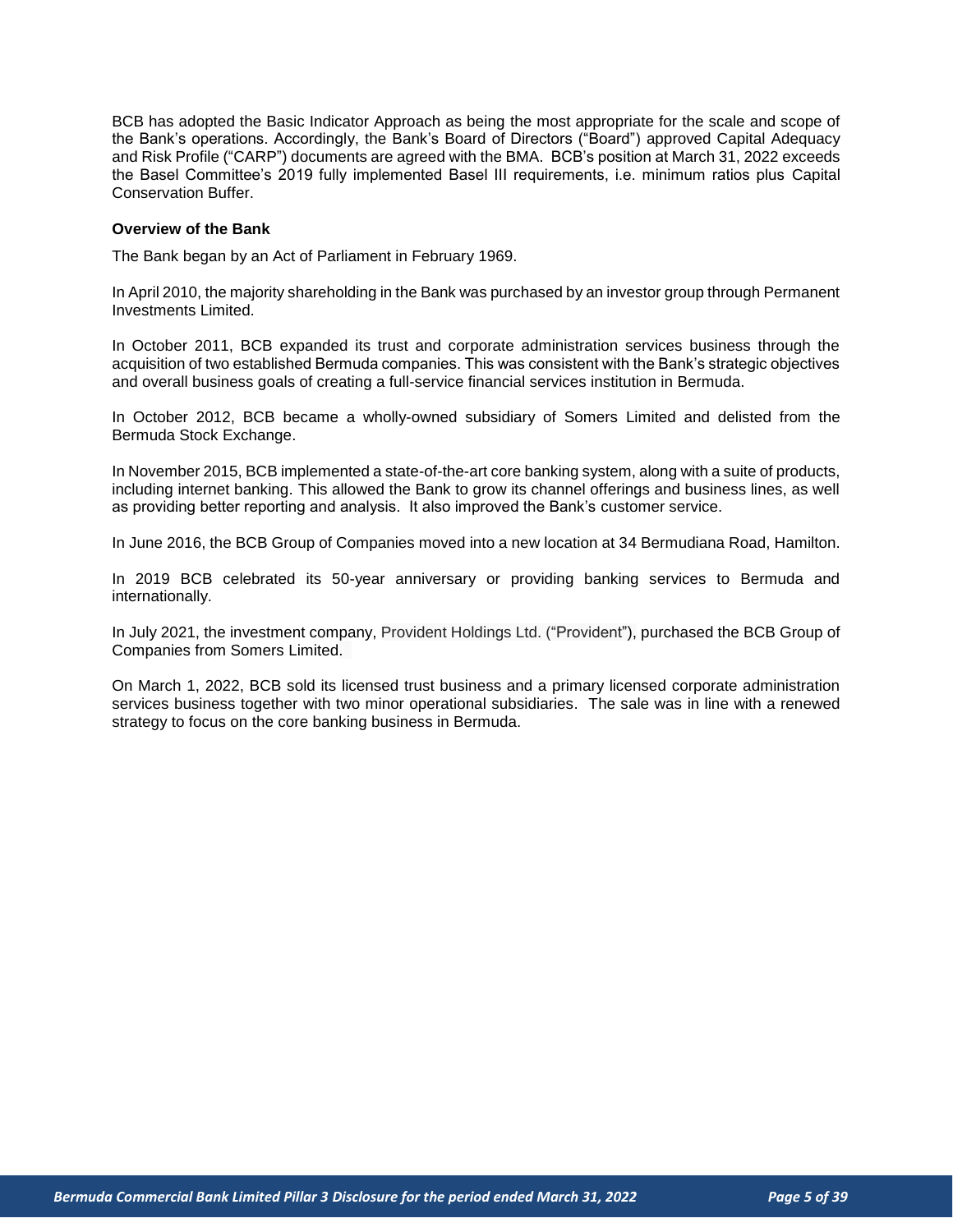#### <span id="page-5-0"></span>**Risk Culture**

The Group recognises the criticality of a strong risk culture. The risk culture of the Group reinforces its core principles and represents the various boards and Management's values for effectively and efficiently managing risk. The Bank maintains principles and policies on risk management which are aligned to best practices and BMA guidance.

EXCO are responsible for facilitating a strong risk culture and all of the Group's employees are empowered to, and responsible for, credibly challenging any decision-making processes that may conflict with the Group's risk appetite and risk culture. A strong risk culture promotes an environment where employees are encouraged to proactively identify, escalate, and mitigate current and emerging risks and issues, with clear understanding of the consequences associated with not doing so.

The Group is committed to acknowledging and responding to risk as the organisation continues to grow and considers offering new products and services, or entering new geographic markets and client relationships. The Bank's Management continually reviews its operations and assesses the level of risks given its policies and controls, proposed changes in products and services, and changes in the markets and competitive environment in which it operates. The Bank has a well-defined corporate governance and Enterprise Risk Management Framework ("ERMF") in place, in addition to a sound structure, policies and procedures.

#### <span id="page-5-1"></span>**Scope of Application**

The capital adequacy framework implemented in Bermuda applies to the Group.

BCB is incorporated in Bermuda with limited liability and has the following wholly-owned subsidiaries which are subject to consolidation requirements under IFRS and under the capital adequacy framework.

| <b>Name</b>                         | Location |
|-------------------------------------|----------|
|                                     |          |
| <b>BCB Asset Management Limited</b> | Bermuda  |
| <b>Bercom Nominees Limited</b>      | Bermuda  |
| VT Strategies Holdings Limited      | Bermuda  |

As at March 31, 2022 all above subsidiaries are included in the Bank's consolidated financial position and results.

The Group financial statements are subject to annual audit, on a consolidated basis, by an independent external audit firm and are published in the Bank's Annual Report together with the independent Auditor's report. Further, in respect to various statutory licenses, the Bank and its subsidiaries are subject to supervisory oversight and onsite inspection by the BMA.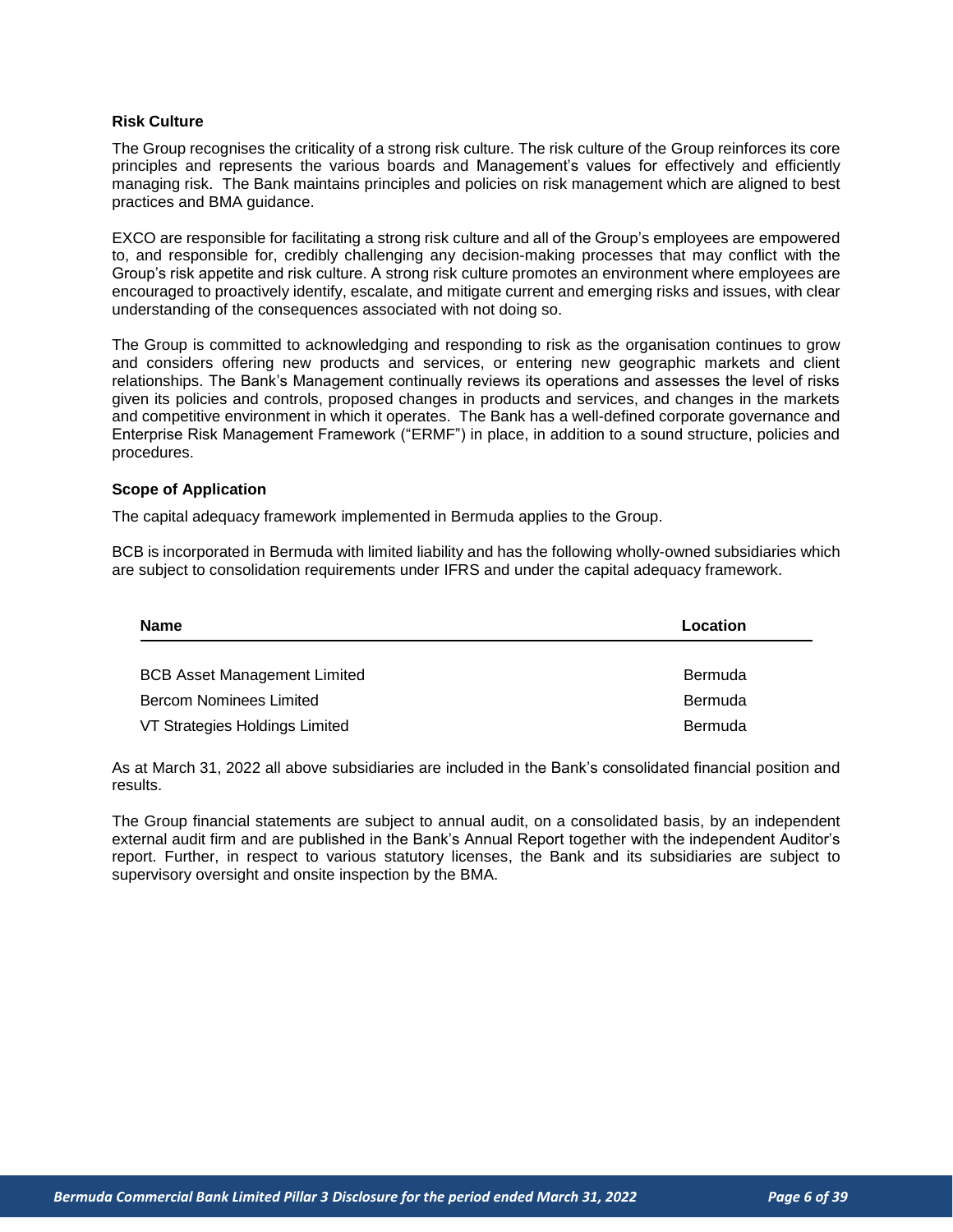## <span id="page-6-0"></span>**Risk Management Objectives and Policies**

#### <span id="page-6-1"></span>**Governance**

The management of risk is core to the Group's activities and its governance structure ensures oversight on an enterprise-wide basis consistent with sound risk management practices. The Board has overall responsibility for maintaining internal controls to ensure that effective risk management and oversight processes operate across the Group. The Group's governance and reporting structures are subject to ongoing assessment to ensure they are current and relevant for the risk profile of the Bank and its subsidiaries and consistent with sound risk management practices. BCB Group's corporate governance practices is consistent with the BMA's Corporate Governance Policy (December 2012) that sets out the 13 principles and related guidance applicable to deposit taking institutions licensed under the BDCA of Bermuda.

# **BCB's Board Governance and Reporting Structure**



#### <span id="page-6-2"></span>**Board of Directors and Board Committees**

The Board is ultimately responsible for oversight of the enterprise-wide risk management of the Group, detailed in the ERMF, and its alignment with the organisation's objectives and strategies. The Board's oversight responsibilities include understanding the Group's risk exposures, defining its risk appetite, and establishing risk measurement parameters that reflect its risk appetite. The Board oversees Management's implementation of an effective risk management function and internal control system and compliance with the Group's risk management policies by reviewing reports and holding discussions with Management, auditors and other assurance providers on an ongoing basis. On a minimum quarterly basis, performance is measured against the approved Risk Appetite metrics are reported to Management and Board Committees and ultimately to the Board, highlighting those risks that are in breach of agreed limits and status on action plans for any relevant remediation activity.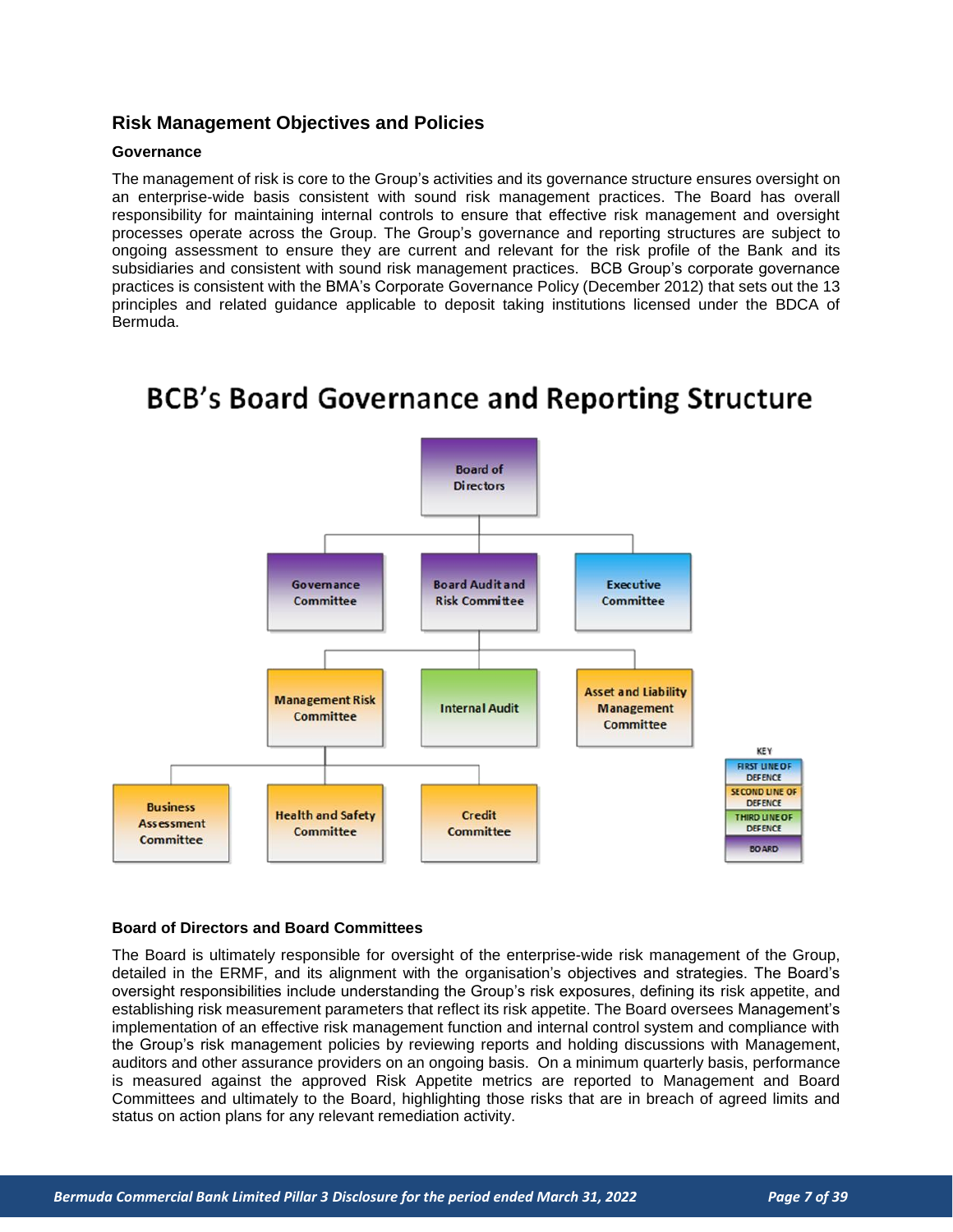The Board sets the level of risk tolerance through policy and approval of the Bank's Risk Appetite Statement. It delegates authority for implementing risk control activities to the following Board and Management Committees:

#### • **The Board Audit and Risk Committee ("BARC")**

The BARC is a committee of the Board and is chaired by an independent, non-executive director. The BARC comprises a majority of independent directors and acts on behalf of the Group Board in fulfilling oversight responsibilities with respect to financial reporting, risk management and related matters of governance including setting the expectations and requirements in relation to Audit and to Risk Management. It has oversight of the external audit, internal audit, risk, compliance and finance functions of the Bank and provides recommendations to the Group Board on relevant matters. In addition, it reviews the Bank's CARP document annually. The BARC is also responsible for the oversight of related party relationships and exposures. The BARC also provides oversight on behalf of the Board on matters relating to the Group's risk exposure, including the definition, oversight, policy setting, measurement and risk mitigation strategies. The responsibility of the BARC covers all relevant matters set down in its Terms of Reference and as instructed by the Group Board. The BARC convenes at minimum quarterly and reviews financial statements and a comprehensive pack containing detailed reporting received on the Bank's capital, credit, risk, compliance, legal, internal audit and external audit activities throughout the Group. The BARC reviews quarterly status reporting on KPIs aligned with the Group's Risk Appetite Statement.

#### • **The Governance Committee ("GC")**

The GC is a committee of the Board and is chaired by an independent, non-executive director. The GC comprises a majority of independent directors and acts on behalf of the Group Board in providing oversight of the Group Board Governance Principles and Policy. The GC Terms of Reference define responsibilities for recruitment, retention decisions, remuneration and compensation decisions, *inter alia*. Its remit is to oversee all Human Resources matters, policies and procedures and any other matters concerning employees and Management, including the appointment and performance assessment of and succession planning for members of the Board.

Both the BARC and GC are comprised of a combination of independent and non-independent members representing respective skill sets and experience, and with independent members representing the majority of each committee. Each committee reports to the Board on a minimum quarterly basis. The Group Board approves and reviews regularly the Terms of Reference for each Committee.

In addition to these Board committees, there are five Management level risk committees: The Executive Committee, the Asset and Liability Management Committee, the Management Risk Committee, the Credit Committee and the Business Assessment Committee, each of which has their own approved Terms of Reference.

The **Executive Committee ("EXCO")** is responsible for the oversight and management, including day-today operations and administration, of the Group, within the framework of the Group's policies, terms of reference and such other directives as the Group Board may determine from time to time in line with role profiles. The term "Management" herein shall include but not be limited to EXCO members.

The **Asset and Liability Management Committee ("ALCO")** is a Management committee established to oversee the Asset and Liability Management of the Group which is defined in the Asset and Liability Management ("ALM") Policy. ALCO monitors asset deployment limits, including investment limits, in order to monitor and manage the exposure of the portfolio to liquidity, interest rate, foreign currency, counterparty and funding risks, and to ensure that the assets in the Group's balance sheet are consistent with its risk appetite. The ALCO also provides oversight of the Bank's portfolio of financial assets and monitors the Bank's regulatory capital position to ensure compliance with BMA requirements. ALCO reports into the BARC.

**The Management Risk Committee ("MRC")** is a Management committee established to discuss, identify, monitor, measure and manage risks across business units. The MRC is comprised of Management of the Bank with Terms of Reference that outlines the membership, responsibilities of the committee, and its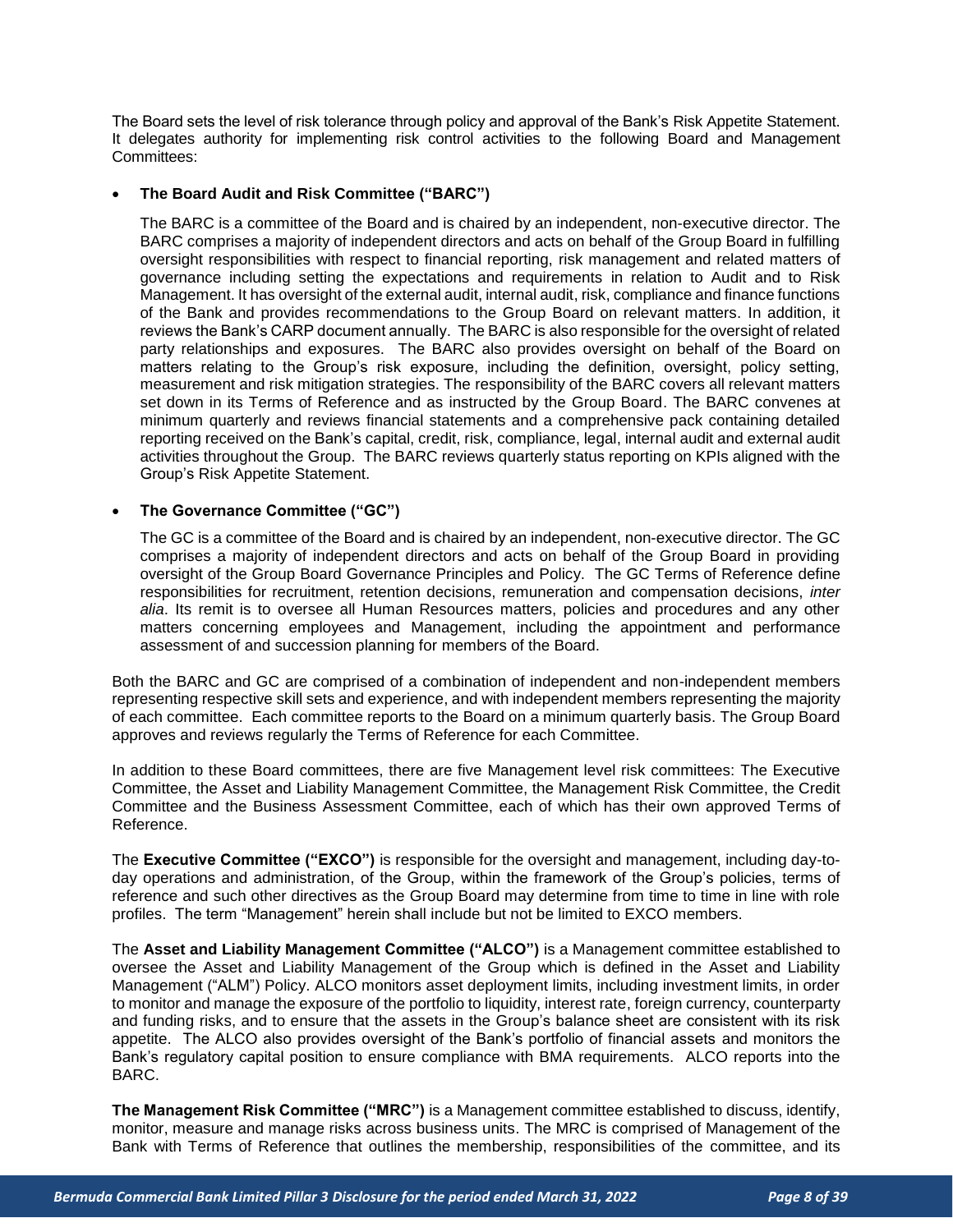operating characteristics. The MRC has also been delegated responsibilities including, but is not limited to: the reviewing of risk management reports articulating the Group's risk profile, including the monitoring of metrics in the Board-approved Risk Appetite Statement; reviewing the results of Risk and Control Self-Assessments; receiving reports on control efficiency and the progress of improvement actions, receiving reports on the results of control testing; receiving and reviewing updates on High and Medium-rated incidents and actions which have been identified to close control gaps; actively tracking new emerging risks to ensure that the Group is well placed to address these as they may arise; and approving risk policies and material changes to those policies. The MRC meets on a minimum quarterly basis and reviews a pack containing detailed risk reporting received on capital, funding and liquidity, credit, operational, market, legal and compliance activities throughout the Bank. MRC is provided a status reporting on Key Performance Indicators ("KPIs") aligned with the Group's Risk Appetite Statement.

The **Credit Committee ("CC")** is a Management committee established to provide credit approvals as permitted and oversight of the Bank's lending portfolio. The CC ensures credits are underwritten, reviewed and approved in accordance with the Group's Risk Appetite Statement and Credit policies at pricing commensurate with the level of risk. The CC also has responsibility for the review and approval of expected credit loss (ECL) allowances for loans and investment holdings and any other financial assets qualifying for credit assessment. The CC has approved Terms of Reference and draws its general authorities from the MRC into which it reports.

The **Business Assessment Committee ("BAC")** is a Management committee established to provide authorisations as permitted, and oversight of BCB's client portfolios. The BAC also reviews the ongoing relationship with high risk customers and accepted intermediaries and reviews all Group initiated high risk customer terminations. The BAC also acts as a forum for review, guidance and decisions on special situations for new and existing customer relationships. The BAC has approved Terms of Reference and draws its general authority from the MRC into which it reports.

#### <span id="page-8-0"></span>**Enterprise Risk Management ("ERM")**

The Group has adopted the Three Lines of Defence Model which addresses how specific duties related to risk and control are assigned and coordinated. This ensures that responsibilities for managing risk are clearly articulated to all levels of the organisation. It also allows Management a clear view to assess whether there are gaps in coverage or a duplication of effort in the management of risk.

The Bank has defined its approach in its ERMF which has been reviewed and approved by the Board.

The ERMF defines the Group's overarching risk framework that ensures an appropriate risk governance structure, disciplines and tolerances are in place to achieve its strategic and business objectives.

The key principles underlying the ERMF are:

- Promotion of a strong risk culture in which risks are identified, assessed and reported in a transparent, consistent, and objective manner. This is accomplished through the establishment and functioning of Group Board and Management committees that have been tasked with overseeing the management of risk and establishing accountability and governance for managing risk within the Group;
- Alignment of the risks undertaken in pursuit of the Group's strategic and business objectives through the Risk Appetite Statement and established risk tolerances;
- Rigorous assessment and measurement of risk, ensuring activities remain within the Group's approved risk appetite through an enterprise risk evaluation process;
- Supporting the Operational Risk Taxonomy and the management of these risks within the business;
- Effective communication and reporting of risk information, such as changes to the risk profile, culture and performance of the Group to demonstrate adequate governance; and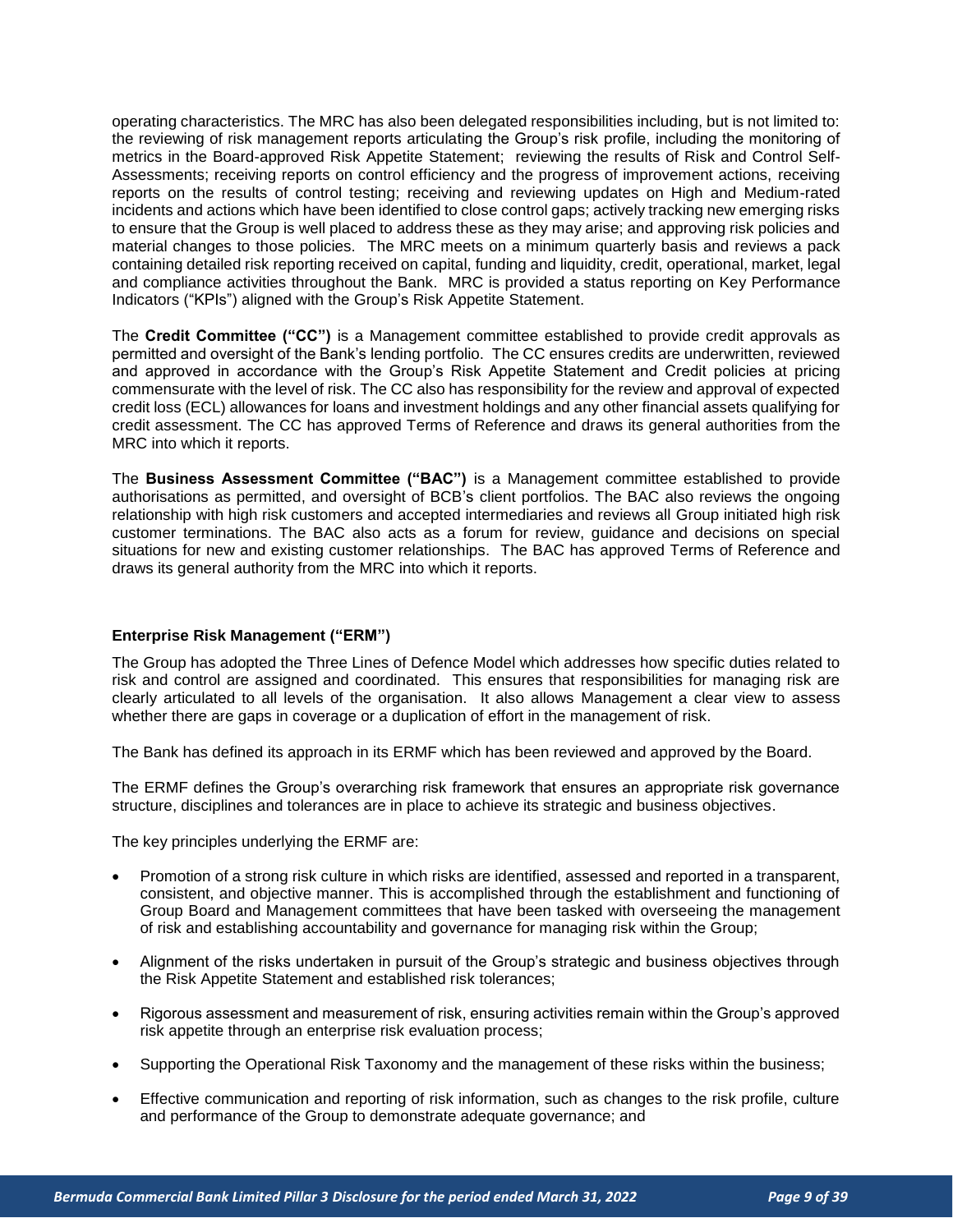• Monitoring the risk profile of the Group, to ensure the components of an effective ERMF are functioning well over time.

#### <span id="page-9-0"></span>**First Line of Defence (Risk Management by Business Functions)**

The First Line of Defence encompasses the controls that the Group has in place to deal with day-to-day business and manages risks in the business, to pre-agreed tolerances or limits. It identifies, manages and monitors risk within each area of the business, reporting and escalating issues as necessary and evidences control.

The Business functions as First Line have primary responsibility for risk decisions, and establishing ownership for the identification, measurement, monitoring and control of risks within areas of accountability. They are required to establish effective governance, and control frameworks for their business areas which are compliant with Group policy requirements, to maintain appropriate risk management skills and processes to act within the Group's risk appetite parameters set and approved by the Board.

#### <span id="page-9-1"></span>**Second Line of Defence (Independent Risk Control)**

The Second Line of Defence encompasses the risk oversight function, which is independent of the business and other functions. The Second Line supports a structured approach to risk management by maintaining and implementing the ERMF and Group-wide risk policies and monitoring their proper execution by the First Line of Defence. It also provides independent advice and oversight on risks relevant to the Group's strategy and activities, maintains an aggregate view of risk, monitors performance in relation to the Group's risk appetite, monitors changes in and compliance with external regulation and promotes best practice.

The Second Line of Defence reports systematically and promptly to the Board and Management about risk management, in particular about perceived new risks or failures of existing controls.

#### <span id="page-9-2"></span>**Third Line of Defence (Internal Audit)**

Internal Audit provides independent assurance to the Board through BARC that the First and Second Lines of Defence are both effective in discharging their respective responsibilities. It is responsible for:

- 1) providing an independent and objective assurance activity designed to assist the Group in achieving its objectives;
- 2) evaluating the quality of the Group's risk management processes by conducting reviews in accordance with its audit plan, which is approved by the BARC; and
- 3) examining and evaluating the adequacy and effectiveness of the ERMF and internal controls by performing a broad, comprehensive program of internal auditing.

Findings and conclusions of all Internal Audit engagements are reported directly to the BARC, as well as to EXCO.

#### <span id="page-9-3"></span>**Risk Identification, Measurement and Control**

The process of identifying risk exposures is key to the success of the risk management process as all other elements of the process flow from this initial step. It is crucial, therefore, that a thorough process of risk identification is accomplished on a regular basis.

The process for risk identification, measurement and control is integrated into the overall framework for risk governance. Risk identification processes are forward-looking to ensure emerging risks are identified. Risks are captured in a comprehensive risk register and measured using robust and consistent quantification methodologies. The measurement of risks includes the application of sound stress testing and scenario analysis and considers whether relevant controls are in place before risks are incurred.

When risks have been identified and assessed, the relevant business areas determine an appropriate method for addressing the risks which have been identified.

The methods of assurance are summarised as follows:

• **Self-review**: Line Management periodically review processes, systems and activities to ensure that all risk management processes continue to be effective and appropriate;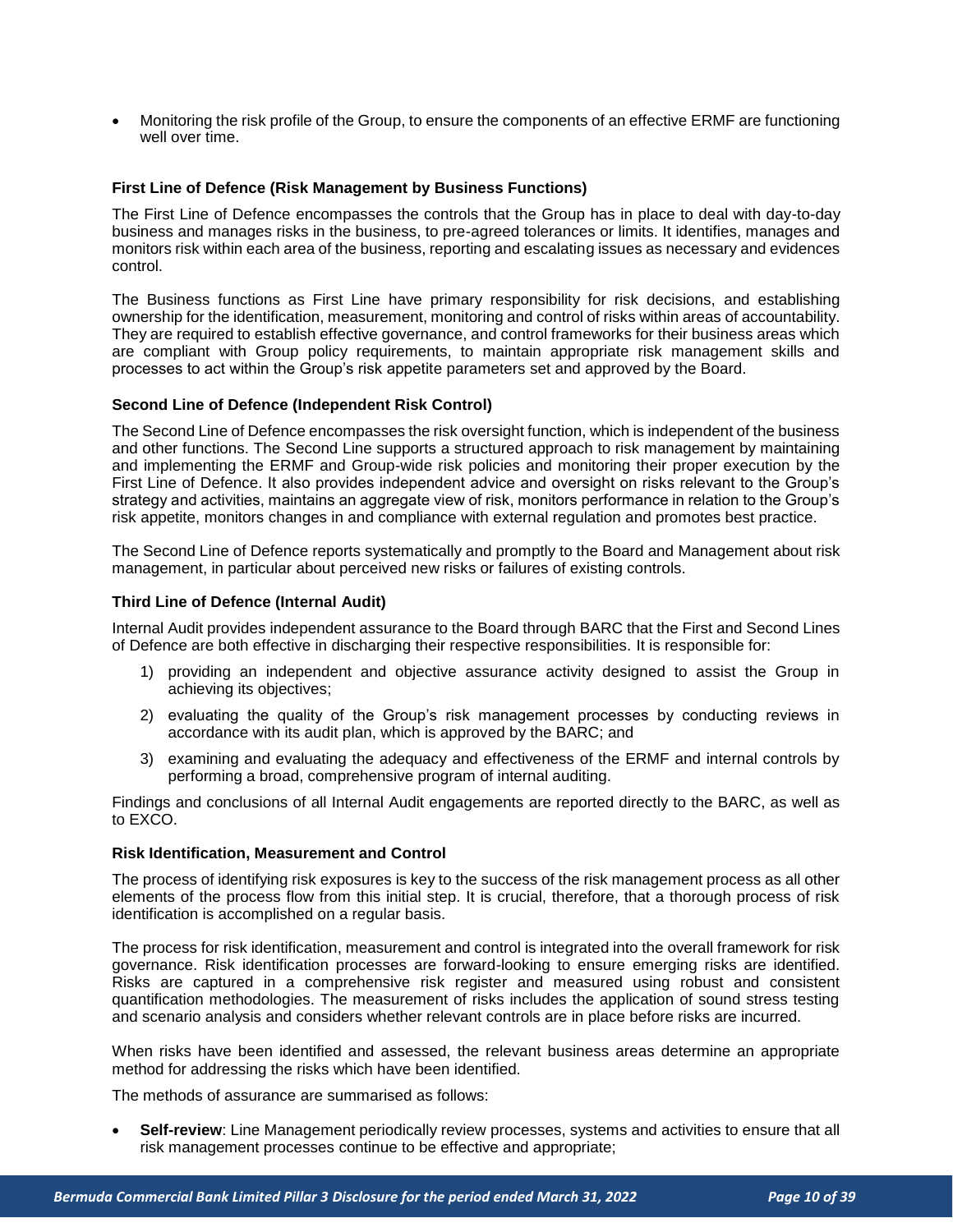- **Risk review and compliance monitoring**: the purpose is to confirm the continued effectiveness of the management of risk within the business. This includes identification of potential control failures identified through risk and compliance quality assurance programmes upon the first line risks and controls;
- **Internal audit**: as part of an agreed audit programme, internal audit provides the Group with risk based and timely assurance on important aspects of the group's risk management control frameworks and practices. It is the responsibility of all business heads to provide responses to audit findings that focus on addressing root causes within the agreed timescales; and
- **External audit**: external audit reviews provide relevant stakeholders with an independent assurance on the Bank's annual financial statements.

#### <span id="page-10-0"></span>**Enterprise-wide risks**

Enterprise-wide risks are those presenting the risk of a financial loss as a result of business activities. These types of risks are calculated and are driven by the Group's strategy and appetite which are clearly defined and monitored to ensure performance between parameters the business deems acceptable. The following represent a list of the Group's Enterprise-wide risks:

| <b>Risk Name</b>                                 | <b>Definition</b>                                                                                                                                                                                                                                                                                                                                |
|--------------------------------------------------|--------------------------------------------------------------------------------------------------------------------------------------------------------------------------------------------------------------------------------------------------------------------------------------------------------------------------------------------------|
| Credit and Counterparty risk                     | The risk to current or anticipated earnings or capital arising from an<br>obligor's failure to meet the terms of any contract with the Group or<br>otherwise perform as agreed.                                                                                                                                                                  |
| Market and Interest Rate Risk                    | Market Risk is the risk of loss in both on and off balance sheet positions<br>arising from movements in market prices. Interest Rate Risk is the risk<br>to earnings or capital arising from movements of interest rates.                                                                                                                        |
| <b>Operational Risk</b>                          | Operational Risk is the risk of loss resulting from inadequate or failed<br>internal processes, people and systems or external events.<br>Operational Risk is an enterprise-wide risk, but has a subset taxonomy<br>of its own including but not limited to legal and information technology<br>and security risks, which include cybersecurity. |
| <b>Liquidity Risk</b>                            | Liquidity risk is the risk that the Group is unable to meet short term<br>financial demands.                                                                                                                                                                                                                                                     |
| <b>Funding Risk</b>                              | The risk associated with the impact on a project's cash flow from higher<br>funding costs or lack of availability of funds.                                                                                                                                                                                                                      |
| Regulatory Compliance and<br><b>AML/ATF Risk</b> | The risk to current or anticipated earnings or capital arising from<br>violations of laws, rules, or regulations, or from nonconformance with<br>prescribed practices, internal policies and procedures, or ethical<br>standards.                                                                                                                |
| <b>Conduct Risk</b>                              | The risk that the Group or its employees conduct themselves in such<br>a way that leads to fines or sanctions or attracts negative media<br>attention to the Group.                                                                                                                                                                              |
| <b>Capital Risk</b>                              | Capital risk is the risk that the Bank breaches regulatory capital limits<br>resulting in fines, sanctions or a restriction of its license by the BMA<br>resulting in reputational risk to the Bank.                                                                                                                                             |
| Strategic and Business risk                      | The risk that strategic business decisions prove to be ill founded or<br>poorly executed; or that there is a failure to anticipate and react to<br>changes in the general economic environment.                                                                                                                                                  |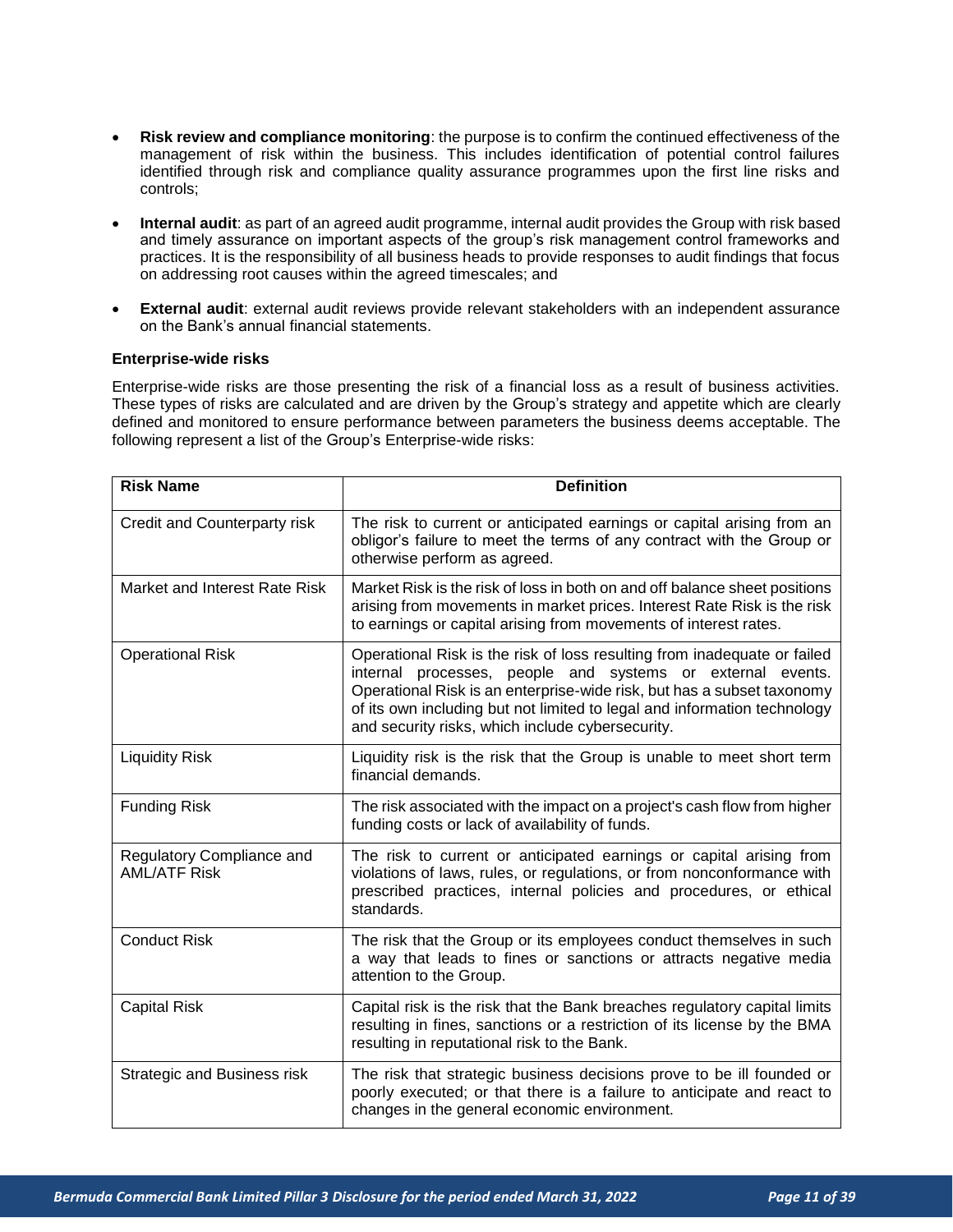| Reputational Risk | Reputational risk is the risk of loss resulting from damages to a firm's<br>reputation, which may manifest in the inability to attract new business, |
|-------------------|------------------------------------------------------------------------------------------------------------------------------------------------------|
|                   | lost revenue, increased operating, capital or regulatory costs, or the<br>destruction of shareholder value.                                          |

# <span id="page-11-0"></span>**Risk Management Measurement, Monitoring and Reporting**

The process of measuring, monitoring and reporting certain risks is managed independently from business unit managers conducting risk taking activities as per the Three Lines of Defence Model outlined above. Monitoring and reporting on risk taking activities include the following:

- The Treasury Department is primarily responsible for day-to-day cash, liquidity and funding management, including liquidity risk measurement, monitoring and reporting;
- MRC reports to the relevant Board committees, the Board, and to the BMA on various risk results including any non-compliance issues as and when identified;
- The CC reviews credit risk management reports and monitors compliance with applicable limits. In addition, the CC assists with the development of credit risk mitigation action plans and monitors their implementation, *inter alia*;
- The ALCO reviews financial risk management reports and monitors compliance with applicable limits. In addition, ALCO assists with the development of financial risk mitigation action plans and monitors their implementation;
- The BAC reviews, provides guidance and approves new business acceptance, existing periodic or trigger event reviews and terminations;
- The MRC monitors the Group's operational risk exposures based on reports provided by businesses and functions and consistent with sound risk management practices. The MRC is responsible for operational risk monitoring activities including compliance. The MRC activities include administration and facilitation of the annual risk assessments and operational risk exception analytics and reporting. The Group may also periodically use independent consultants to assess the risk management governance structure and management processes;
- The BARC receives reports from the MRC which independently summarises and reports market, credit, operational and compliance risk results on a quarterly basis. The BARC also receives quarterly reports on the activities of the ALCO, CC, BAC and other topical matters; and
- Internal Audit performs independent audits of the risk management functions to ensure that risk management objectives are achieved. Any enterprise risk management deficiencies noted are reported to EXCO and the BARC.

In addition to the above, respective policies will provide specific reporting requirements to relevant oversight committees.

As the central management risk committee of the Bank, the MRC receives on a minimum quarterly basis (monthly since March 2022) comprehensive reports on the Group's enterprise-wide risk management framework, including adherence to the defined Risk Appetite Statement, and where appropriate, information on processes and resources necessary to execute the enterprise-wide risk programme. The MRC subsequently reports to the BARC on a quarterly basis providing the output of its reviews, approvals and, as appropriate, recommendations for the BARC approval.

The following presents the scope and main content of regular risk exposure reporting within the MRC remit: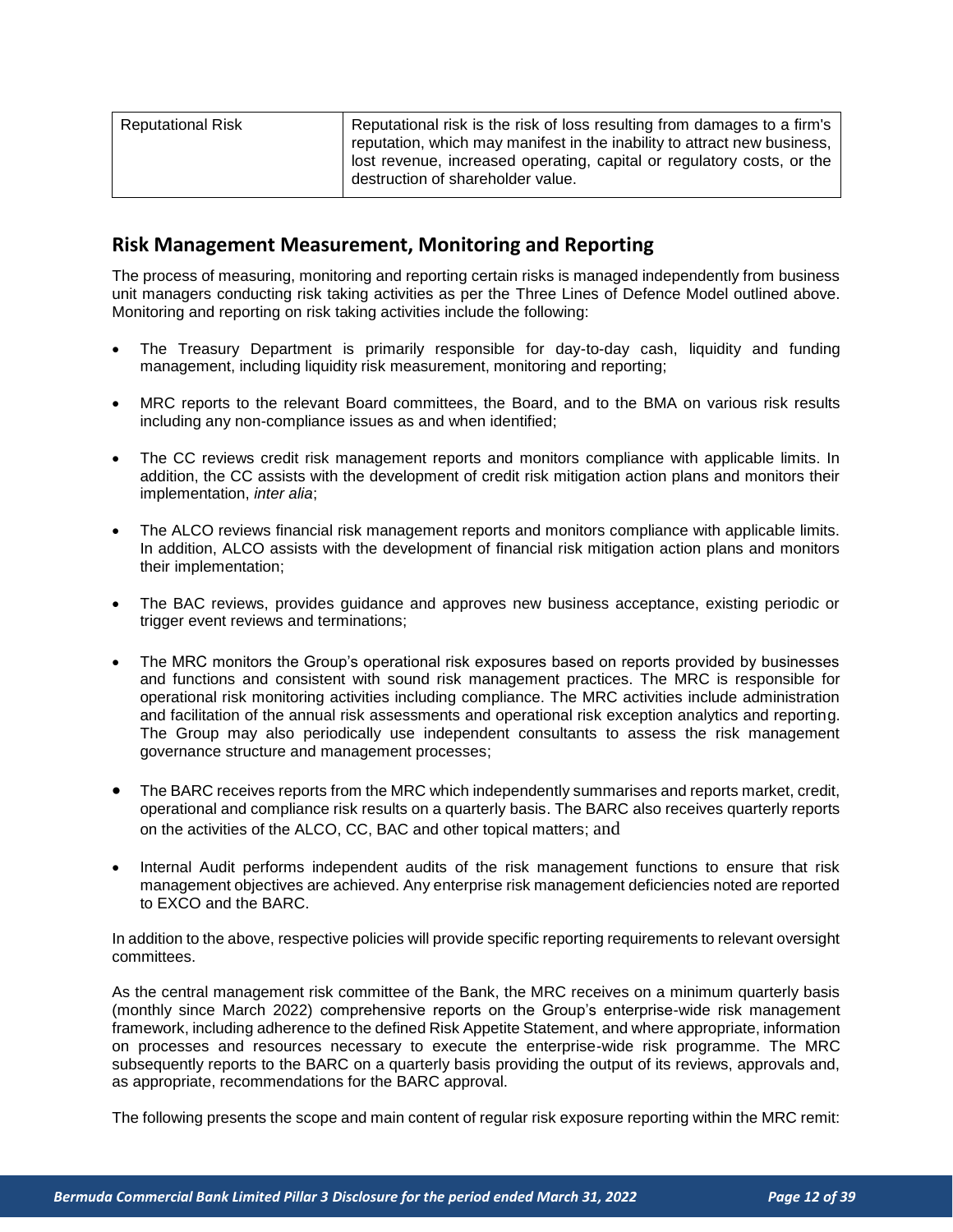- Management's assessment of the aggregate enterprise-wide risk profile and alignment of the Groupwide risk profile with the strategic plan, goals, objectives and risk appetite, as set by the Board.
- Recommends to the BARC the overall risk tolerance and risk appetite, and reviews amendments to the Bank's Risk Appetite Statement, prior to passing this to the Board for approval.
- Review reports from Management and other Management committees regarding the adherence to risk limits and agreed risk tolerance and risk appetite.
- Approves policies and procedures generated by Management (which, in some cases, may be subject to review and approval by the BARC) to identify, assess, measure, and manage the major risks facing the Bank. This addresses credit risk, operational risk, compliance risk, market risk, liquidity and funding risk, strategic and business risk, and reputational risk, as appropriate to the entity, as well as Management's capital management, planning and assessment processes.
- Reviews recommendations on the credit risks associated with the Bank's activities and, where relevant, provides approval with respect to new business initiatives and individual proposals.
- Reviews reports from Management regarding emerging risks and other selected risk topics and/or enterprise-wide risk issues.
- Reviews reports from Management regarding management's assessment of the design effectiveness of the Risk and Control Self-Assessment programme, including corrective actions taken by Management to address issues identified, in order to address control deficiencies and the implementation of risk management enhancements.
- Overseeing the regulatory reporting required to be provided to all applicable regulatory authorities, including the BMA. For the Bank, this includes, but is not limited to, the CARP, stress testing and Basel III reporting.
- Assess any risk incidents which have occurred in order to ensure that the remaining risk has been suitably mitigated with the actions agreed.

Further details on the risk management framework can be found in the Risk Management section of the Group's most recent Financial Statements.

#### <span id="page-12-0"></span>**Risk Appetite**

The Group uses an ERMF to manage the risk inherent in its business activities. The ERMF is the central means by which the Group manages its operations, regulatory requirements, and corporate governance responsibilities. This governs all other policies, procedures and regulatory reports. The Risk Appetite Statement ("RAS") forms an important element of the overall ERMF and is supported by individual detailed metrics and thresholds, in line with the risks presented in the Capital Assessment and Risk Profile ("CARP") of the Bank, defining how risk appetite is integrated into the business and strategic processes.

The RAS sets out the risk tolerance levels the Group is willing to take in pursuit of its strategic and business objectives and includes quantifiable risk limits and parameters, along with qualitative statements. It has been created following discussions among the members of EXCO, the MRC, the BARC and the Board.

The purpose of the RAS is as follows:

• **Reporting and Transparency:** The RAS contains basic measures on the risk of the Group, and is at its heart a set of Key Performance Indicators ("KPI") for the business. It provides evidence of that performance, which is measured and reported by the MRC to the Board, BARC and the BMA, on a quarterly basis.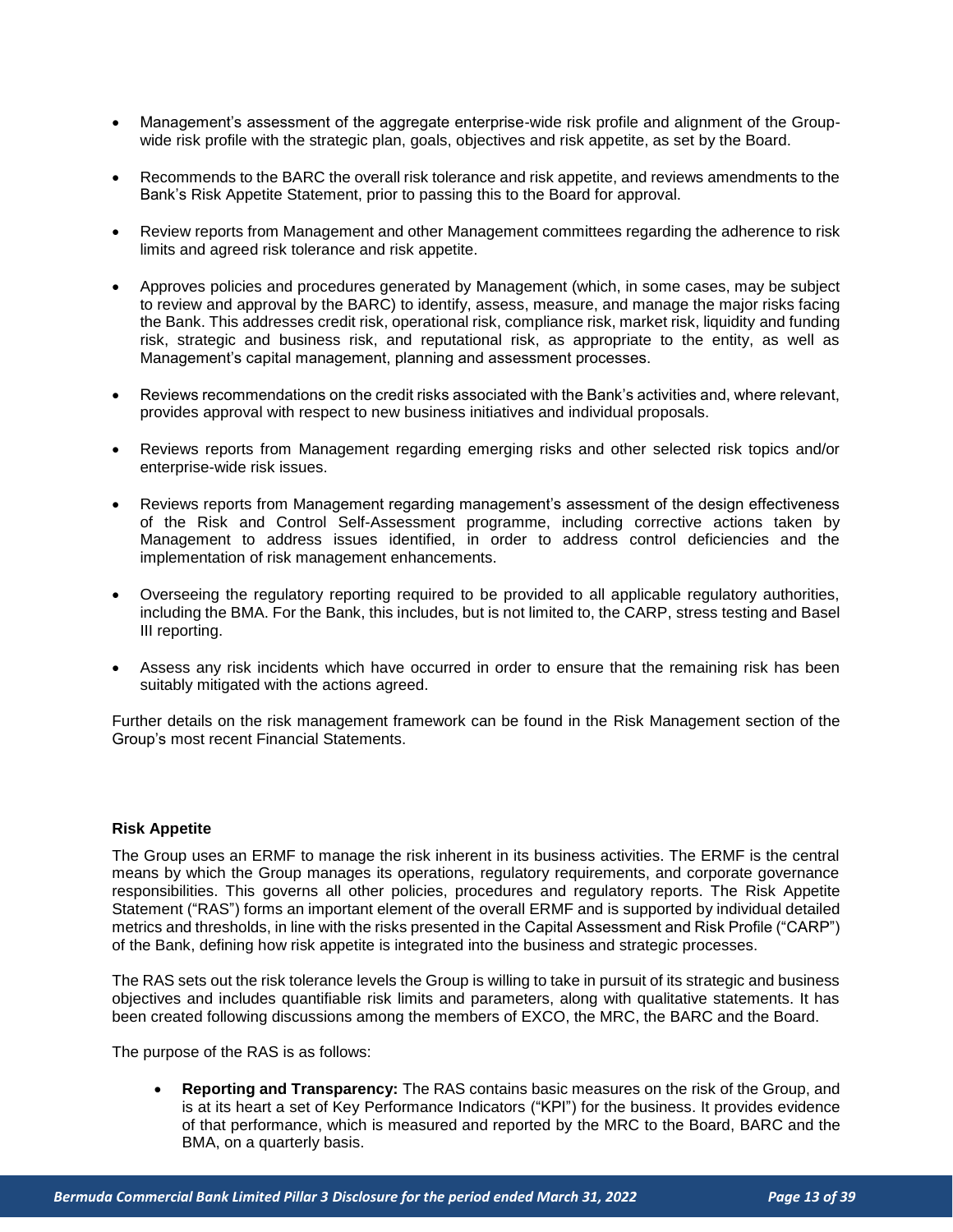• **Governance and Oversight:** The RAS is distributed to key stakeholders for their information and in order to show how exceptions to parameters set have been dealt with. It provides assurance to stakeholders that risks are being managed within acceptable limits. The RAS is reviewed and discussed on an ongoing basis by management, BARC and the Board, showing appropriate oversight of the key processes and risks to the business.

#### <span id="page-13-0"></span>**Group Code of Conduct and Ethics for Employees and Directors ("Code of Conduct")**

The Group has an established Code of Conduct setting out the core culture and expectations of the Group and how these are governed. The Code of Conduct mandates adherence to the standards set by the Group and provides guidance as to disclosure and escalation to ensure transparency and integrity.

Potential adverse risk events are also identified through the Group's annual risk assessment process. Group personnel are responsible for identifying these risk events and potential concerns inherent in the various business activities and processes in which they are involved. These risk events are assessed in the risk assessment.

As part of the Operational Risk Management Policy, the Group has put in place an Operational Risk Incident Management Procedure to identify and document events or situations that have negatively affected the Group's operations or have the potential to adversely impact operations. Group personnel are responsible for promptly reporting incidents and taking corrective action to reduce the likelihood of similar events occurring in the future.

#### <span id="page-13-1"></span>**Stress and Scenario Testing**

The purpose of stress and scenario testing is to quantify exposure to extreme and unusual risk occurrences and represent important elements of the Bank's ongoing risk management processes. The Bank's objectives in stress and scenario testing are to review probable outcomes of plausible scenarios. The results of the stress testing are embedded in the strategic planning process and risk appetite to ensure that sufficient capital, funding and liquidity are available at all times to support the Bank's growth plans, as well as to cover its regulatory requirements at all times and under varying circumstances. The Bank's programme also assesses credit and market risks to understand specific weaknesses in the solvency of the Bank. Further, relevant stress scenarios are also factored into the group wide stress scenarios. The feedback and output aid the modelling of a comprehensive control framework that is transparent and responsive to rapidly changing market conditions.

Stress testing is reviewed on at least an annual basis and more often in the event of a material change in capital, liquidity or funding. Ongoing stress testing and scenario analysis outputs are used to inform the formal assessments and determination of required buffers, the strategy and planning for capital and liquidity management and the setting of risk appetite limits.

The Board, The MRC and EXCO have engaged in a number of exercises which have considered and developed standard and ad-hoc stress-test scenarios. The output analysis enables Management to evaluate the Group's capital, funding and liquidity resilience in the face of severe but plausible risk shocks. The stress tests have included a range of Group-wide, multi-risk category stress tests, generic and idiosyncratic financial shocks, and operational risk scenario analyses assessing the impact of these stresses on the Bank's short term liquidity in terms of LCR and long term funding needs as measured by NSFR. Some of these scenarios include, but are not limited to, negative rate shock changes, movements in retail and non-operational deposit balances, and movements in HQLA and investment portfolio. Stress testing is an integral part of the adequacy assessment processes for liquidity funding and capital, and the setting of tolerances under the annual review of Group risk appetite.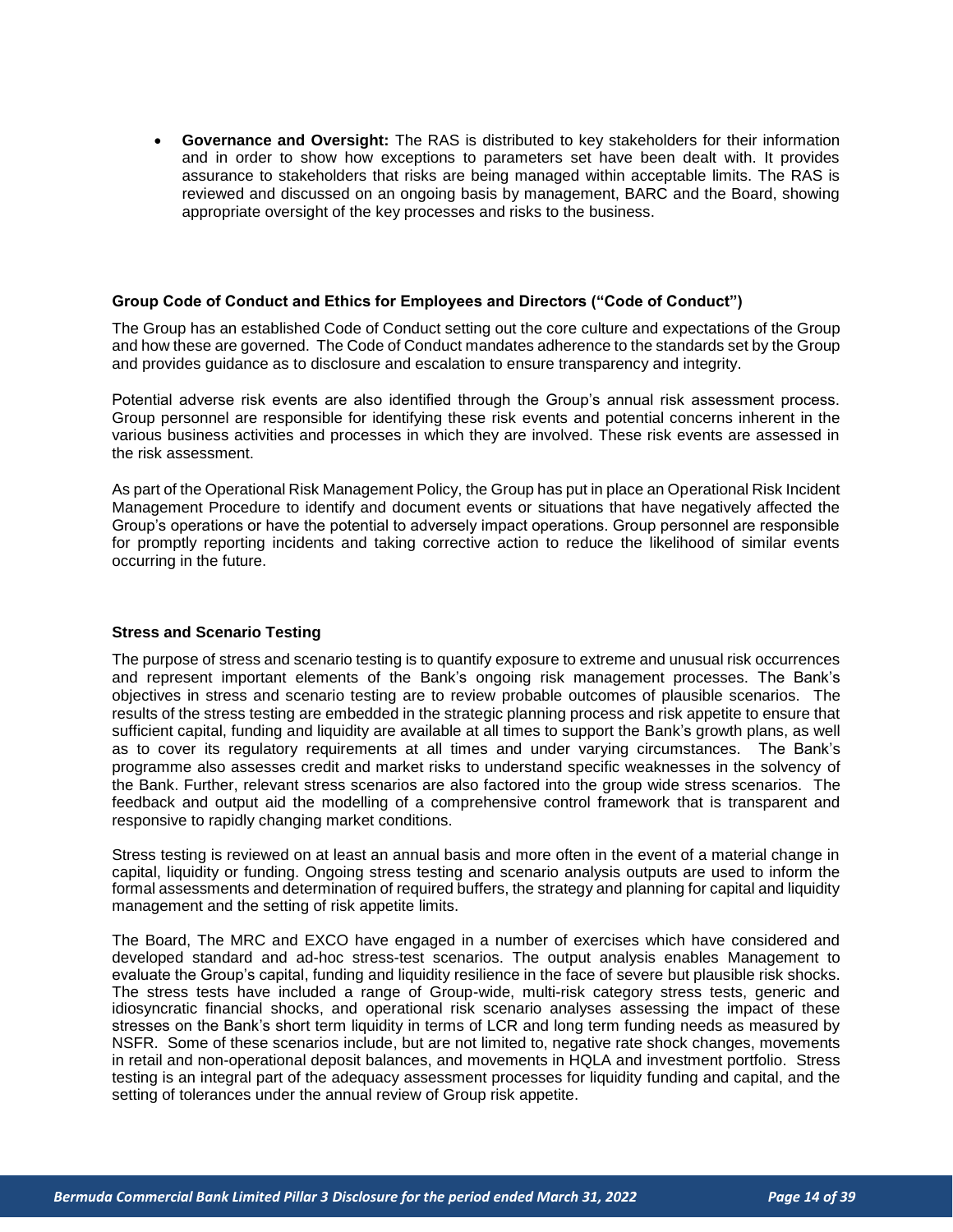The Bank has implemented a stress testing programme, which incorporates a reverse stress testing approach, with stress testing mandated at least annually. The following provides a summary outline of the Bank's programme and represents minimum standard criteria addressing:

- Parallel basis point interest rate decline
- Tiered Credit rating downgrade
- Parallel basis point fixed income securities rate shock (Bonds)
- Pricing decline in equities and funds
- Investment Impairments increases
- Default of a Related Party Exposures
- Top Depositors withdraw
- Major Cyber attack
- Major Regulatory Fine/Sanction
- IRRBB requirements

These minimum criteria are subject to review annually as a part of the CARP exercise. Additionally, there are a number of Stress Testing scenarios conducted to assess its potential impact to the Bank's regulatory capital, LCR and NSFR, and the results of the stress tests are reviewed by ALCO at each regular meeting.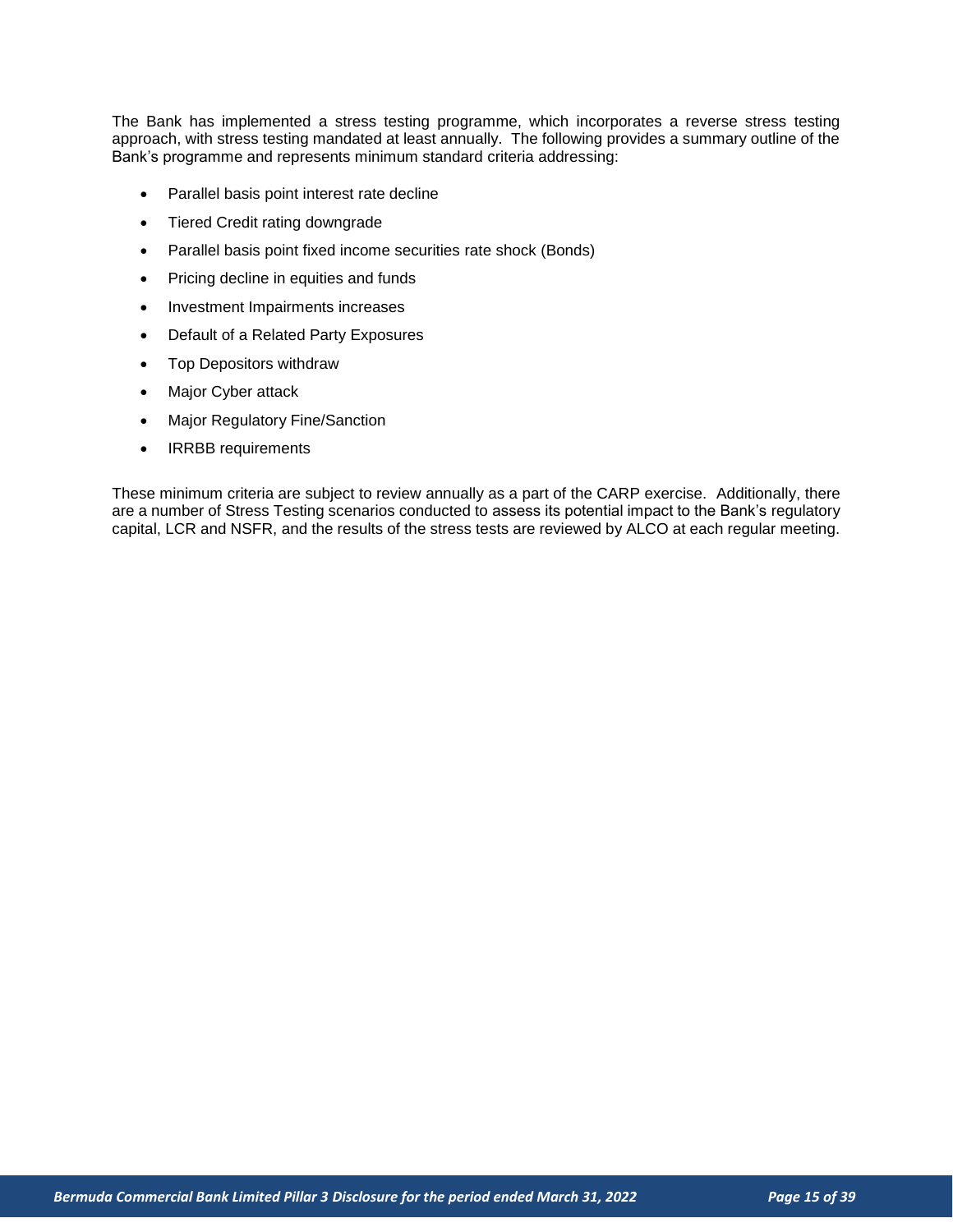# <span id="page-15-0"></span>**Key Prudential Metrics**

The table below provides an overview of the Bank's key prudential regulatory metrics for the last 5 quarters.

Table 1: Key Metrics (KM1)

|                |                                                                          | a         | $\mathbf b$ | c.        | $\mathbf d$ | e         |
|----------------|--------------------------------------------------------------------------|-----------|-------------|-----------|-------------|-----------|
|                |                                                                          | 31-Mar-22 | 31-Dec-21   | 30-Sep-21 | 30-Jun-21   | 31-Mar-21 |
|                | Available capital (amounts)                                              |           |             |           |             |           |
| $\mathbf{1}$   | Common Equity Tier 1 (CET1)                                              | 72,494    | 78,948      | 82,013    | 84,969      | 84,504    |
| 1a             | Fully loaded ECL accounting model                                        | 72,494    | 78,948      | 82,013    | 84,969      | 84,504    |
| 2              | Tier 1                                                                   | 72,494    | 78,948      | 82,013    | 84,969      | 84,504    |
| 2a             | Fully loaded accounting model Tier 1                                     | 72,494    | 78,948      | 82,013    | 84,969      | 84,504    |
| 3              | <b>Total capital</b>                                                     | 72,494    | 78,948      | 82,013    | 84,969      | 84,504    |
| 3a             | Fully loaded ECL accounting model total capital                          | 72,494    | 78,948      | 82,013    | 84,969      | 84,504    |
|                | Risk-weighted assets (amounts)                                           |           |             |           |             |           |
| $\overline{4}$ | Total risk-w eighted assets (RWA)                                        | 247,334   | 270,246     | 303,628   | 302,018     | 304,613   |
|                | Risk-based capital ratios as a percentage of RWA                         |           |             |           |             |           |
| 5              | Common Equity Tier 1 ratio (%)                                           | 29.3%     | 29.2%       | 27.0%     | 28.1%       | 27.7%     |
| 5a             | Fully loaded ECL accounting model CET1 (%)                               | 29.3%     | 29.2%       | 27.0%     | 28.1%       | 27.7%     |
| 6              | Tier 1 ratio (%)                                                         | 29.3%     | 29.2%       | 27.0%     | 28.1%       | 27.7%     |
| 6a             | Fully loaded ECL accounting model Tier 1 ratio (%)                       | 29.3%     | 29.2%       | 27.0%     | 28.1%       | 27.7%     |
| $\overline{7}$ | Total capital ratio (%)                                                  | 29.3%     | 29.2%       | 27.0%     | 28.1%       | 27.7%     |
| 7a             | Fully loaded ECL accounting model total capital ratio (%)                | 29.3%     | 29.2%       | 27.0%     | 28.1%       | 27.7%     |
|                | Additional CET1 buffer requirements as a percentage of RWA               |           |             |           |             |           |
| 8              | Capital conservation buffer requirement (2.5% from 2019) (%)             | 2.5%      | 2.5%        | 2.5%      | 2.5%        | 2.5%      |
| 9              | Countercyclical buffer requirement (%)                                   | 0.0%      | 0.0%        | 0.0%      | 0.0%        | 0.0%      |
| 10             | Bank D-SIB additional requirements (%)                                   | 0.0%      | 0.0%        | $0.0\%$   | 0.0%        | 0.0%      |
| 11             | Total of bank CET1 specific buffer requirements (%)                      | 2.5%      | 2.5%        | 2.5%      | 2.5%        | 2.5%      |
| 12             | CET1 available after meeting the bank's minimum capital requirements (%) | 22.3%     | 22.2%       | 20.0%     | 21.1%       | 20.7%     |
|                | <b>Basel III Leverage Ratio</b>                                          |           |             |           |             |           |
| 13             | Total Basel III leverage ratio measure                                   | 624,499   | 569,786     | 642,352   | 634,920     | 640,081   |
| 14             | Basel III leverage ratio (%)                                             | 11.6%     | 13.9%       | 12.8%     | 13.4%       | 13.2%     |
| 14a            | Fully loaded ECL accounting model Basel III leverage ratio (%)           | 11.6%     | 13.9%       | 12.8%     | 13.4%       | 13.2%     |
|                | <b>Liquidity Coverage Ratio</b>                                          |           |             |           |             |           |
| 15             | <b>Total HQLA</b>                                                        | 226,517   | 196,576     | 206,309   | 171,349     | 205,462   |
| 16             | Total net cash outflow                                                   | 107,983   | 70,883      | 95,225    | 39.772      | 47,433    |
| 17             | LCR ratio (%)                                                            | 209.8%    | 277.3%      | 216.7%    | 430.8%      | 433.2%    |
|                | <b>Net Stable Funding Ratio</b>                                          |           |             |           |             |           |
| 18             | Total available stable funding                                           | 333,289   | 350,987     | 376,669   | 393,263     | 363,134   |
| 19             | Total required stable funding                                            | 255,714   | 256,377     | 305,632   | 287,503     | 289,024   |
| 20             | NSFR ratio (%)                                                           | 130.3%    | 136.9%      | 123.2%    | 136.8%      | 125.6%    |
|                | All amounts in '000's                                                    |           |             |           |             |           |

*All amounts in '000's*

The BMA requires Bermuda banks to maintain capital ratios as follows:

- 1. CET1 ratio of at least 7.0% of its Risk Weighted Assets ("RWA"), which is inclusive of a minimum CET1 ratio of 4.5% and a Capital Conservation Buffer of 2.5%.
- 2. Tier 1 capital of at least 8.5% of RWA, inclusive of a minimum Tier 1 Capital ratio of 6% and a Capital Conservation Buffer of 2.5%.
- 3. Total Capital of at least 10.5% of RWA, inclusive of a minimum Total Capital ratio of 8% and a Capital Conservation Buffer of 2.5%.

As at March 31, 2022 the Bank is compliant with all of these minimum regulatory requirements.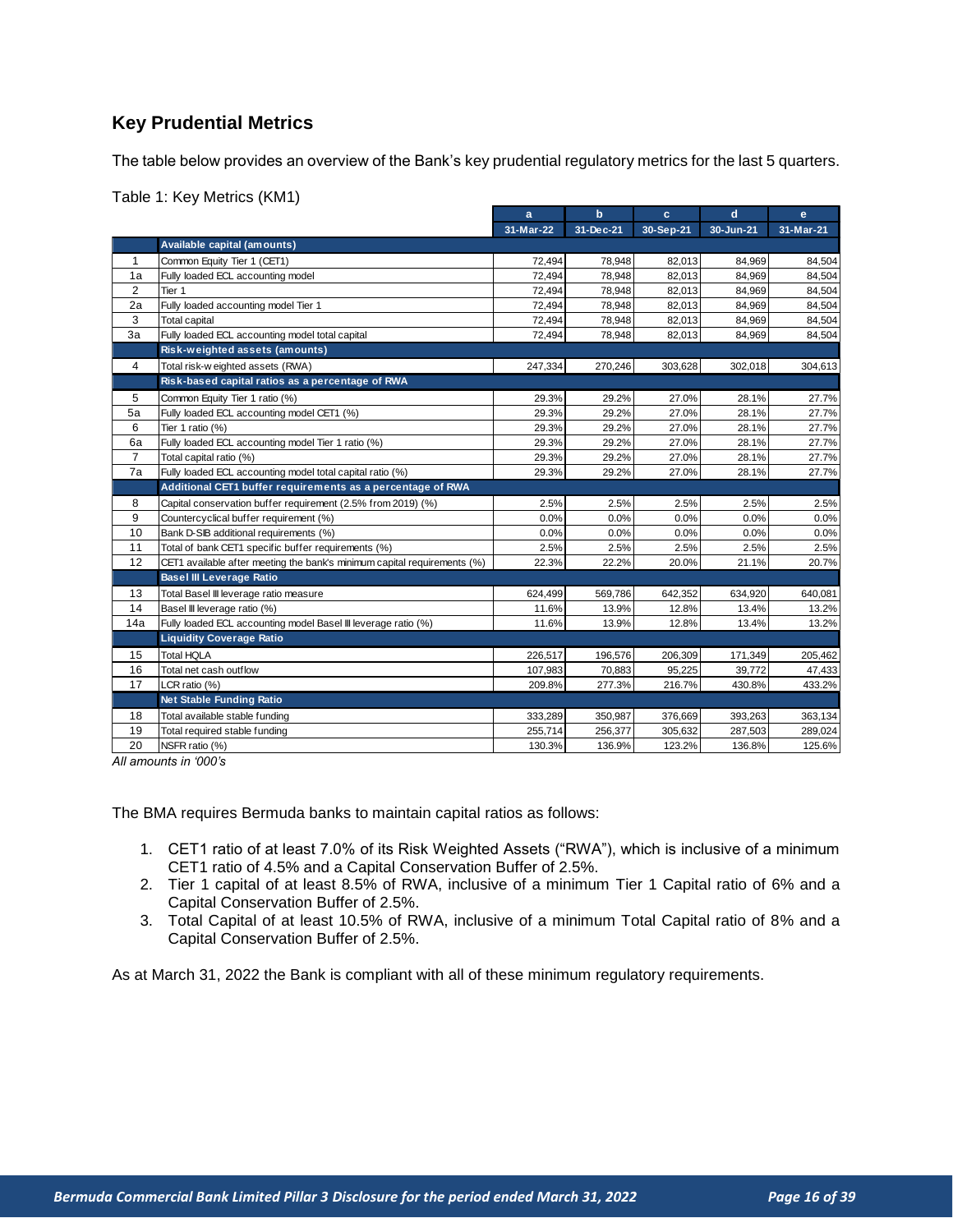# <span id="page-16-0"></span>**Capital and Risk Weighted Assets**

#### <span id="page-16-1"></span>**Capital Management**

Sufficient capital must be in place to support business activities, according to both the Bank's internal assessment and the requirements of the Bermuda Monetary Authority.

BCB's goal is to maintain sound and optimal capital ratios at all times. The Bank constantly reviews the current position and projected developments in both its capital base and capital requirements. The main source of the Bank's supply of capital is shareholder equity and retained earnings.

The capital management process is based on the following steps:

- The monitoring of the regulatory capital and ensuring that the minimum regulatory requirements and the established internal targets are met.
- The estimation of the capital requirements based on ongoing forecasting and strategic planning.
- The reporting of the regulatory capital to Management, the Board and the BMA.

Responsibility for overseeing these steps is vested with ALCO and MRC.

#### <span id="page-16-2"></span>**Regulatory Capital Framework**

The regulatory capital framework for banks in Bermuda is based upon three 'pillars' which are summarised below:

- **Pillar 1 - Minimum capital requirements:** defines the minimum capital requirements that banks are required to hold for credit, market and operational risks.
- **Pillar 2 - Supervisory review process:** includes a requirement for firms to undertake an internal CARP process. The CARP represents the aggregated view of the material risks faced by the Group, and is used by the Board and Management to understand the levels of capital required to be held over the planning horizon to cover these risks and to withstand a range of adverse stress scenarios. The CARP is presented to BARC before presentation to the Board for challenge and approval and then submitted to the BMA. The BMA assesses the Bank's CARP to determine adequacy against capital standards under the Basel framework providing a final capital requirement and imposing any supervisory discretion in increasing regulatory capital requirements based on the risk factor assessments.
- **Pillar 3 - Market discipline:** aims to improve market discipline by requiring banks to publish information on their principal risks, capital structure and risk management in order to provide more transparency to market participants.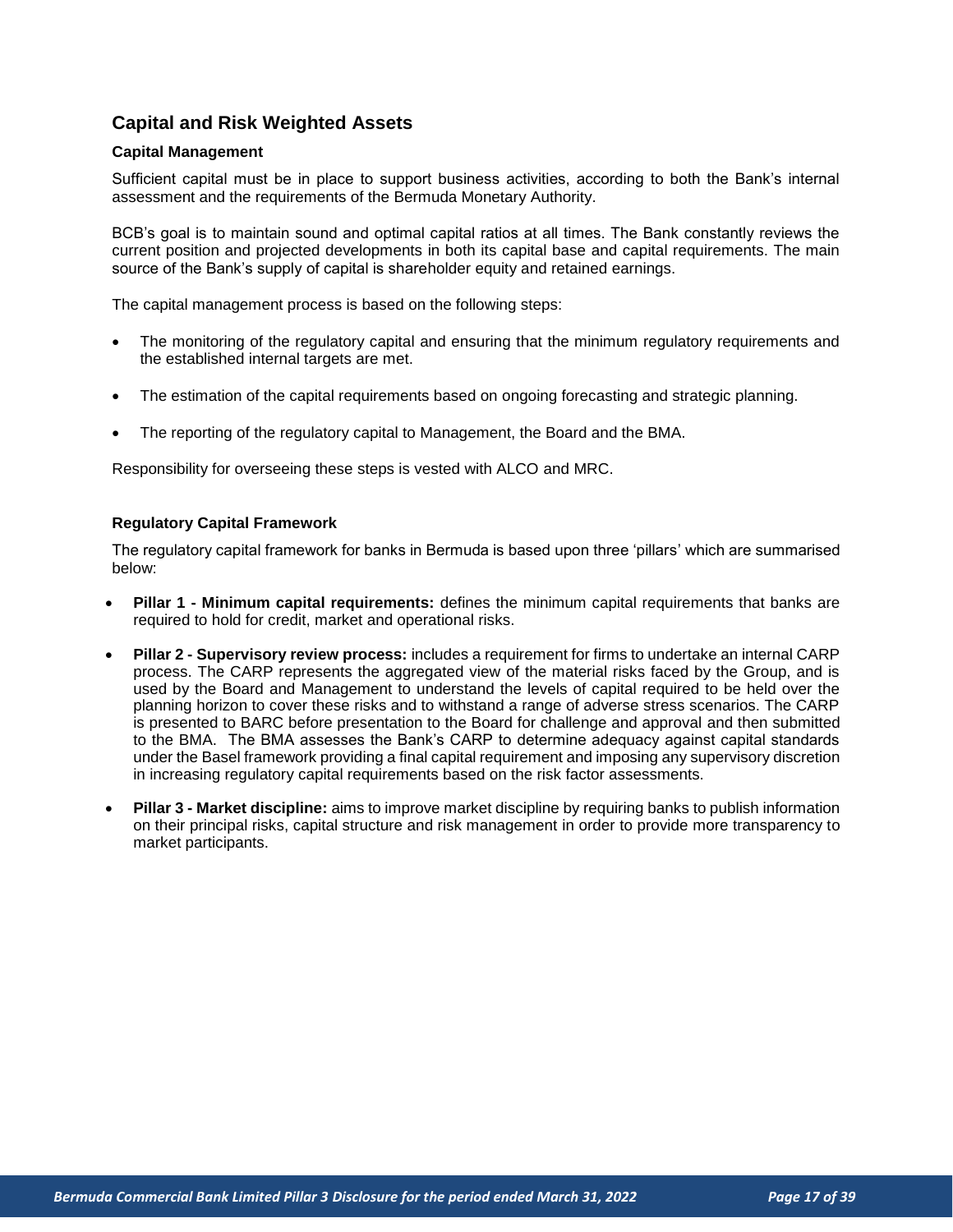#### <span id="page-17-0"></span>**Capital Structure**

The capital structure of the Bank comprises of Tier 1 capital which includes share capital, retained earnings, share premium, less any existing goodwill and intangibles. The Bank does not carry any Tier 2 capital.

Capital ratios for Tier 1 and Total Capital of BCB as at March 31, 2022 are set out below.

Table 2: Composition of regulatory capital (CC1)

|                                                                                                                                                                                                | a              | $\mathbf b$                                                                                                         |
|------------------------------------------------------------------------------------------------------------------------------------------------------------------------------------------------|----------------|---------------------------------------------------------------------------------------------------------------------|
|                                                                                                                                                                                                | <b>Amounts</b> | Source based on reference<br>numbers/letters of the balance<br>sheet under the regulatory scope<br>of consolidation |
| <b>Common Equity Tier 1 capital: instruments and reserves</b>                                                                                                                                  |                |                                                                                                                     |
| Directly issued qualifying common share (and equivalent for non-joint stock                                                                                                                    |                |                                                                                                                     |
| 1 companies) capital plus related stock surplus                                                                                                                                                | 38,939         | (c)                                                                                                                 |
| 2 Retained earnings                                                                                                                                                                            | 33,555         | (d)                                                                                                                 |
| 6 Common Equity Tier 1 capital before regulatory deductions                                                                                                                                    | 72,494         |                                                                                                                     |
| Common Equity Tier 1 capital regulatory adjustments                                                                                                                                            |                |                                                                                                                     |
| 29 Common Equity Tier 1 capital (CET1)                                                                                                                                                         | 72,494         |                                                                                                                     |
| Additional Tier 1 capital: regulatory adjustments                                                                                                                                              |                |                                                                                                                     |
| 45 Tier 1 capital (T1= CET1 + AT1)                                                                                                                                                             | 72,494         |                                                                                                                     |
| 58 Tier 2 capital (T2)                                                                                                                                                                         |                |                                                                                                                     |
| 59 Total regulatory capital (TC = T1 + T2)                                                                                                                                                     | 72,494         |                                                                                                                     |
| 60 Total risk-weighted assets                                                                                                                                                                  | 247,334        |                                                                                                                     |
| <b>Capital ratios and buffers</b>                                                                                                                                                              |                |                                                                                                                     |
|                                                                                                                                                                                                |                |                                                                                                                     |
| 61 Common Equity Tier 1 (as a percentage of risk-weighted assets)                                                                                                                              | 29.3%          |                                                                                                                     |
| 62 Tier 1 (as a percentage of risk-weighted assets)                                                                                                                                            | 29.3%          |                                                                                                                     |
| 63 Total capital (as a percentage of risk-weighted assets)                                                                                                                                     | 29.3%          |                                                                                                                     |
|                                                                                                                                                                                                |                |                                                                                                                     |
| Institution specific buffer requirement (capital conservation buffer plus                                                                                                                      |                |                                                                                                                     |
| countercyclical buffer requirements plus higher loss absorbency                                                                                                                                |                |                                                                                                                     |
| 64 requirement, expressed as a percentage of risk-weighted assets)                                                                                                                             | 2.5%           |                                                                                                                     |
| Of which: capital conservation buffer requirement<br>65                                                                                                                                        | 2.5%           |                                                                                                                     |
|                                                                                                                                                                                                |                |                                                                                                                     |
|                                                                                                                                                                                                |                |                                                                                                                     |
| Common Equity Tier 1 (as a percentage of risk-weighted assets) available                                                                                                                       |                |                                                                                                                     |
| 68 after meeting the bank's minimum capital requirement.<br>All amounts in '000's. The references (c) and (d) identify balance sheet components that are used in the calculation of regulatory | 22.3%          |                                                                                                                     |

*All amounts in '000's. The references (c) and (d) identify balance sheet components that are used in the calculation of regulatory capital – refer to Table 3*

As at March 31, 2022 the CET1, Tier 1 and Total Capital ratios of the Bank all stood at 29.3%. The CET1 available after meeting the Bank's combined 4.5% minimum capital and 2.5% Capital Conservation Buffer requirements stood at 22.3%.

BCB's capital ratios continue to comply with both the regulatory minimum capital ratios required by the BMA, and the internal minimum capital requirement.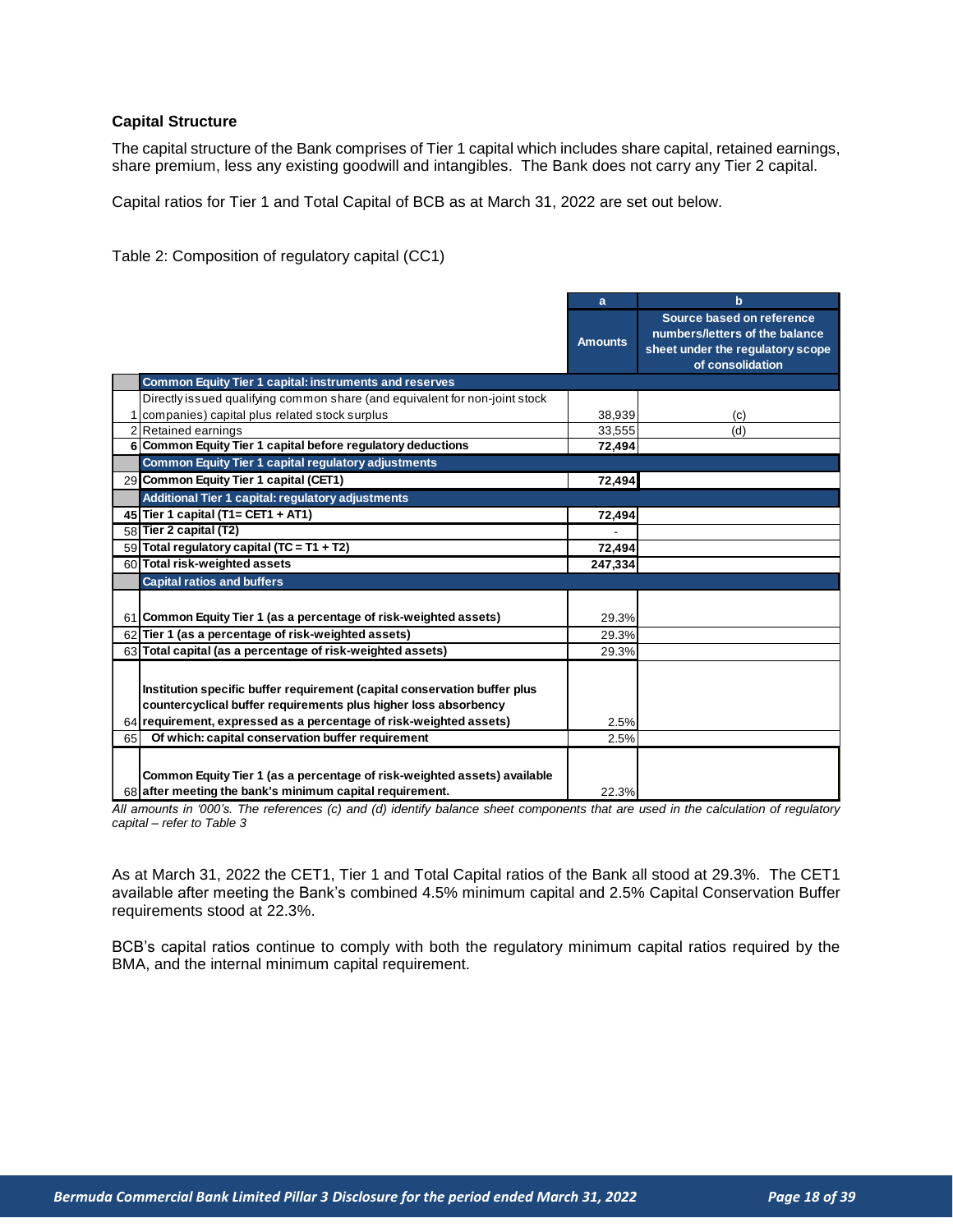Table 3: Reconciliation of regulatory capital to balance sheet (CC2)

|                                           | a                                                                        | $\mathbf b$                                          | $\mathbf{c}$     |
|-------------------------------------------|--------------------------------------------------------------------------|------------------------------------------------------|------------------|
|                                           | <b>Balance sheet as in</b><br>unpublished financial<br><b>statements</b> | <b>Under regulatory</b><br>scope of<br>consolidation | <b>Reference</b> |
|                                           | 31-Mar-22                                                                | 31-Mar-22                                            |                  |
| <b>Assets</b>                             |                                                                          |                                                      |                  |
| Cash and cash equivalents                 | 307,158                                                                  | 195,443                                              |                  |
| Interest receivable                       | 1,799                                                                    | 1,799                                                |                  |
| Other assets                              | 2.176                                                                    | 2,176                                                |                  |
| Loans and advances to customers           | 35,983                                                                   | 35,983                                               |                  |
| Financial investments                     | 259,970                                                                  | 371,685                                              |                  |
| Derivative financial instruments          | 40                                                                       | 40                                                   |                  |
| Property, equipment and computer Software | 13,111                                                                   | 13,111                                               |                  |
| <b>Total assets</b>                       | 620,237                                                                  | 620,237                                              |                  |
| Liabilities                               |                                                                          |                                                      |                  |
| Deposits                                  | 543,938                                                                  | 543,938                                              |                  |
| Customer drafts payable                   | 26                                                                       | 26                                                   |                  |
| Derivative financial instruments          | 39                                                                       | 39                                                   |                  |
| Other liabilities                         | 2,665                                                                    | 2,665                                                |                  |
| Interest payable                          | 3,072                                                                    | 3,072                                                |                  |
| <b>Total liabilities</b>                  | 549,740                                                                  | 549,740                                              |                  |
| <b>Shareholders' equity</b>               |                                                                          |                                                      |                  |
| <b>Capital Stock</b>                      | 16,808                                                                   | 16,808                                               |                  |
| Of which: amount eligible for CET1        | 16,808                                                                   | 16,808                                               | (c)              |
| <b>Share Premium</b>                      | 22,131                                                                   | 22,131                                               |                  |
| Of which: amount eligible for CET1        | 22,131                                                                   | 22,131                                               | (c)              |
| <b>Retained Earnings</b>                  | 33,555                                                                   | 33,555                                               | (d)              |
| <b>Accumulated OCI</b>                    | (1,997)                                                                  | (1,997)                                              |                  |
| <b>Total shareholders' equity</b>         | 70,496                                                                   | 70,496                                               |                  |

*All amounts in '000's. The references (c) and (d) identify balance sheet components that are used in the calculation of regulatory capital – refer to Table 2*

The Bank's Shareholder Equity decreased by \$16,337k compared to September 30, 2021 due to unrealised losses incurred in the investment book, the sale of subsidiaries and operating losses for the period. The regulatory capital as at March 31, 2022 remained above regulatory and internal minimum requirements.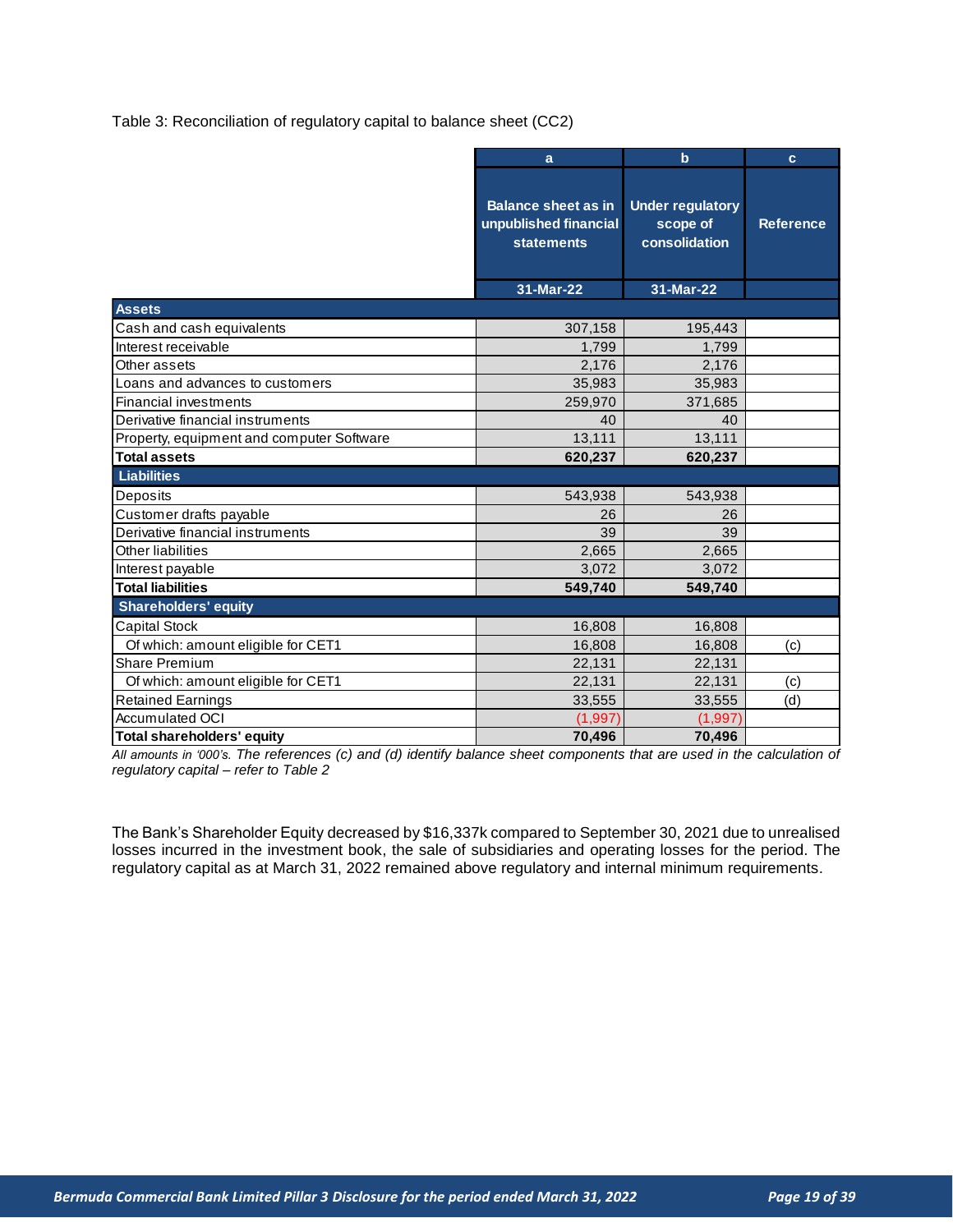#### <span id="page-19-0"></span>**Risk Weighted Assets ("RWAs")**

RWAs are a risk based measure of exposures used in assessing overall capital usage of the Bank. When applied against eligible regulatory capital the Bank's overall capital adequacy is determined. RWAs are calculated in accordance with BMA Prudential Standards. The Bank's total RWAs as at March 31, 2022 is set out below.

Table 4: Overview of Risk Weighted Assets (OV1)

|    |                                                              | a                   | b       | C                                      |
|----|--------------------------------------------------------------|---------------------|---------|----------------------------------------|
|    |                                                              | <b>RWA</b>          |         | <b>Minimum capital</b><br>requirements |
|    |                                                              | 31-Mar-22 31-Dec-21 |         | 31-Mar-22                              |
|    | <b>Credit risk (excluding counterparty credit risk)</b>      | 221,282             | 243,760 | 17,703                                 |
|    | Of which: standardised approach (SA)                         | 221,282             | 243,760 | 17,703                                 |
|    | 6 Counterparty credit risk (CCR)                             | 40                  | 118     |                                        |
|    | Of which: standardised approach for counterparty credit risk | 40                  | 118     | 3                                      |
|    | 16 Securitisation exposures in the banking book              | 141                 | 274     | 11                                     |
| 19 | Of which: securitisation standardised approach (SEC-SA)      | 141                 | 274     | 11                                     |
|    | 20 Market risk                                               | 615                 | 839     | 49                                     |
| 21 | Of which: standardised approach (SA)                         | 615                 | 839     | 49                                     |
|    | 24 Operational risk                                          | 25,256              | 25,256  | 2,020                                  |
| 27 | <b>Total</b>                                                 | 247,334             | 270,246 | 19,787                                 |
|    | All amounts in '000's                                        |                     |         |                                        |

*All amounts in '000's*

#### <span id="page-19-1"></span>**Leverage Ratio**

The Basel III framework introduced the leverage ratio as a non-risk based measure to supplement the risk based capital requirements. As at March 31, 2022 the leverage ratio of the Bank was 11.6% versus the prior quarter ratio of 13.9%, each of these are well in excess of the BMA leverage ratio framework requirement of minimum 5.0%.

The below table provides a reconciliation of the accounting assets and the leverage denominator.

Table 5: Summary comparison of accounting assets vs. leverage ratio exposure (LR1)

|                                                                  | 31-Mar-22 |
|------------------------------------------------------------------|-----------|
| 1 Total consolidated assets as per financial statements          | 620,237   |
| 4 Adjustments for derivative financial instruments               |           |
| Adjustments for off-balance sheet items (ie conversion to credit |           |
| 6 equivalent amounts of off-balance sheet exposures)             | 4.222     |
| 8 Leverage ratio exposure measure                                | 624.499   |

*All amounts in '000's*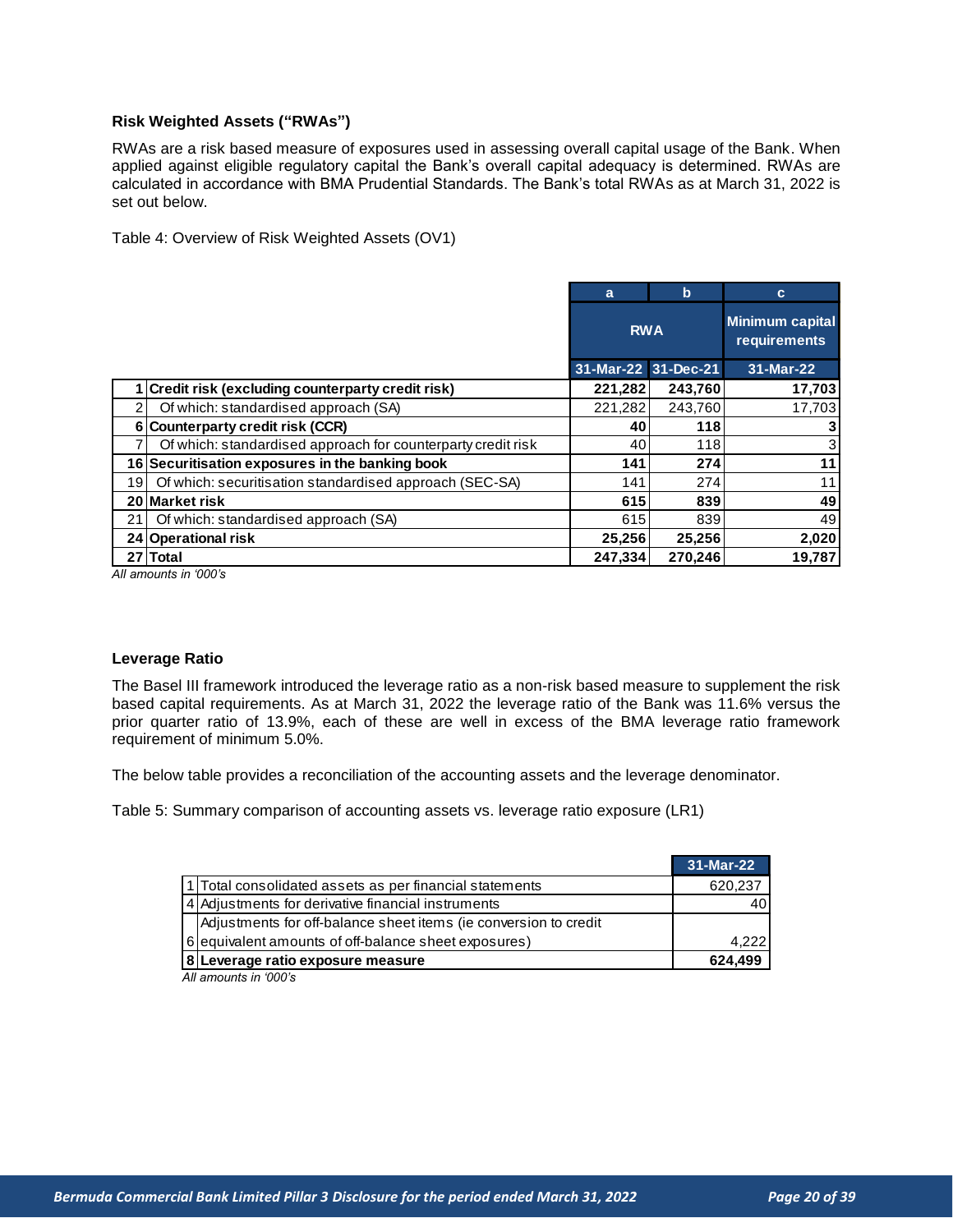Table 6: Leverage ratio common disclosure template (LR2)

|    |                                                                                         | a                   | $\mathbf b$ |
|----|-----------------------------------------------------------------------------------------|---------------------|-------------|
|    |                                                                                         | 31-Mar-22 31-Dec-21 |             |
|    | On-balance sheet exposures                                                              |                     |             |
|    | On-balance sheet exposures (excluding derivatives and securities financing transactions |                     |             |
|    | 1 (SFTs), but including collateral)                                                     | 620,237             | 565,460     |
|    | 3 Total on-balance sheet exposures (excluding derivatives and SFTs)                     | 620,237             | 565,460     |
|    | <b>Derivative exposures</b>                                                             |                     |             |
|    | Replacement cost associated with all derivatives transactions (where applicable net of  |                     |             |
|    | 4 eligible cash variation margin and/or with bilateral netting)                         | 40                  | 89          |
|    | 5 Add-on amounts for PFE associated with all derivatives transactions                   | 0                   | 29          |
|    | Total derivative exposures                                                              | 40                  | 118         |
|    | Other off-balance sheet exposures                                                       |                     |             |
|    | 17 Off-balance sheet exposure at gross notional amount                                  | 6,549               | 6,463       |
|    | 18 (Adjustments for conversion to credit equivalent amounts)                            | (2,327)             | (2, 255)    |
|    | 19 Off-balance sheet items                                                              | 4,222               | 4,208       |
|    | <b>Capital and total exposures</b>                                                      |                     |             |
|    | 20 Tier 1 capital                                                                       | 72,494              | 78,948      |
| 21 | Total exposures                                                                         | 624,499             | 569,786     |
|    | Leverage ratio                                                                          |                     |             |
|    | 22 Basel III leverage ratio                                                             | 11.6%               | 13.9%       |
|    | All amounts in '000's                                                                   |                     |             |

*All amounts in '000's*

*Note: The basis for Leverage ratio disclosures is as at quarter end.*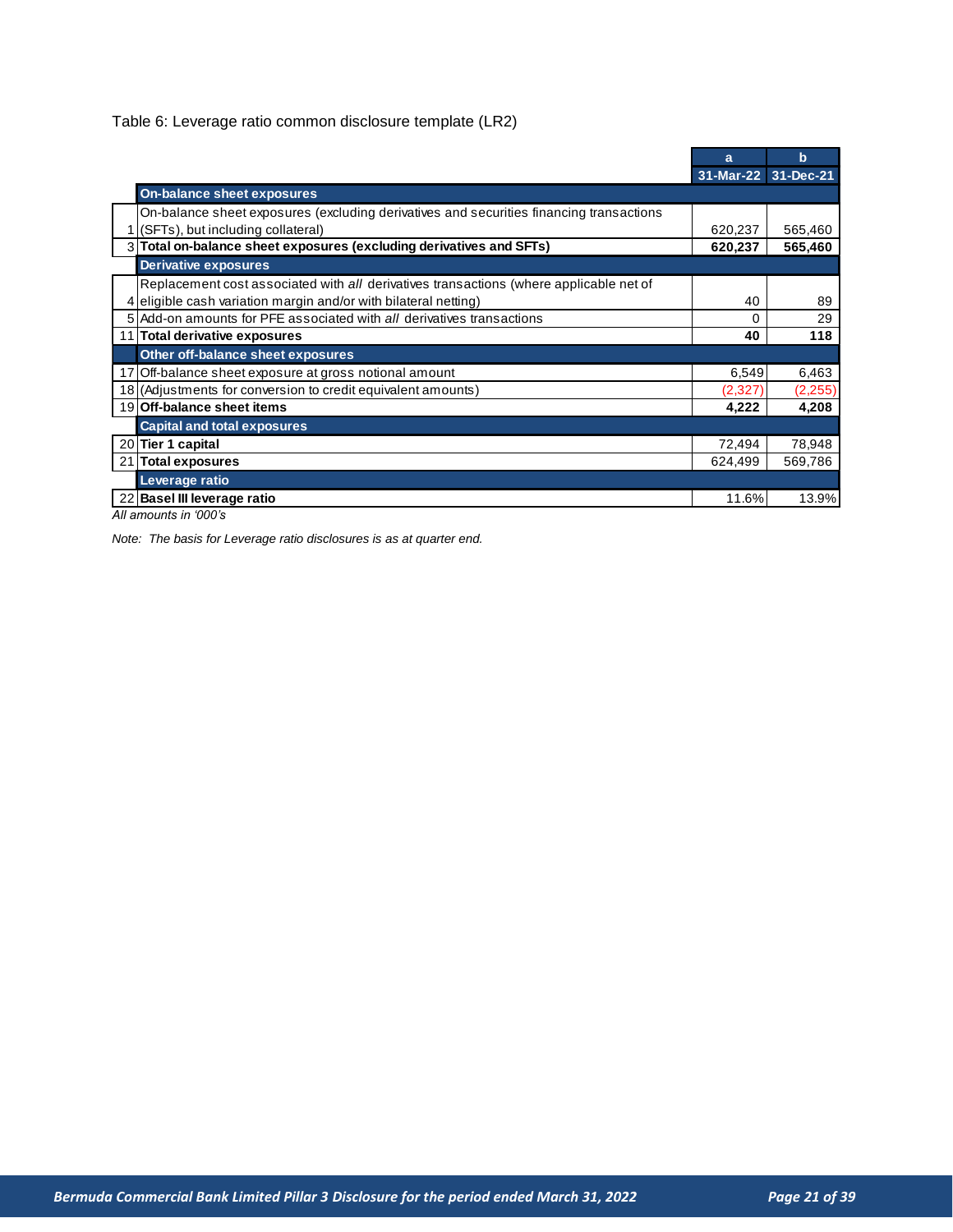# <span id="page-21-0"></span>**Credit Risk**

#### <span id="page-21-1"></span>**Overview**

Credit or Counterparty Risk refers to the risk that a counterparty or associated party with whom the Bank has contracted to meet its obligations might fail to discharge their contractual obligations as they fall due causing a loss of the Bank's assets through the consequent reduction in earnings and/or shareholder equity. Credit risk across the Group arises mainly through lending, investment and treasury activities. This risk exists where there is any transfer of value from the Bank to other parties, be it in the form of a loan or a deposit. The Bank manages and controls credit risk by setting policy limits on the amount of risk it is willing to accept for individual counterparties and for geographical and industry concentrations, and by monitoring exposures in relation to such limits.

The Bank is primarily exposed to credit risk through:

- (i) the placement of funds with other banks. The size of these deposits is limited and controlled by both the Bank's internal risk policies and by the Large Exposure limits stipulated by the BMA. All counterparty banks must be approved by the Bank's ALCO. The maximum amount that may be deposited with any single bank or money market fund is governed by a number of controlling variables within the Bank's ALM Policy including, inter alia, the external credit ratings for that bank. Counterparty banks with a rating lower than single-A are not generally used to place deposits. These limits will be reviewed periodically and will be adjusted as the capital of the Bank changes or if the rating of a counterparty bank falls below the single-A level.
- (ii) a portfolio of financial investments.
- (iii) a portfolio of lending facilities extended to personal and commercial customers.

The Bank's internal policies are designed to create a well-diversified and controlled balance sheet by limiting investments or placement by counterparty, currency, geography and industry. The Bank remains compliant with the Large Exposure limits required by the BMA and places no more than the equivalent of 25% of its capital in any single fund or instrument.

#### **Credit Risk - Loans**

Credit risk is managed through the Risk Management department, headed by the Chief Risk Officer ("CRO"), who holds overall responsibility for the management of the credit policy and processes as delegated. The Credit activities of the Bank are detailed within the Bank's comprehensive Credit Manual which presents the specific Credit related policies and procedures.

The Bank's Credit framework comprising policies, procedures and processes are based on sound lending practices and are continuously updated and enhanced as the Bank credit appetite and relevant functions, local regulations and/or international banking and lending standards are introduced and approved by the Bank's governance structure. The Bank consistently conforms to all statutory, regulatory, policy and prudential requirements in maintaining an adequately controlled credit risk environment which includes:

- a well-documented strategy for assuming credit risk, with sound and prudent relevant policies and processes;
- well defined criteria for approving new exposures (and for renewing and refinancing existing exposures) and establishing appropriate levels of authority for approving exposures, reflective of their size and complexity;
- effective segregation between the front line Credit Underwriting and independent Second Line Credit Risk Management functions in dealing with all credit matters;
- the Chief Strategy and Regulatory Reporting Officer has responsibility for the Group's Compliance function and is a member of CC;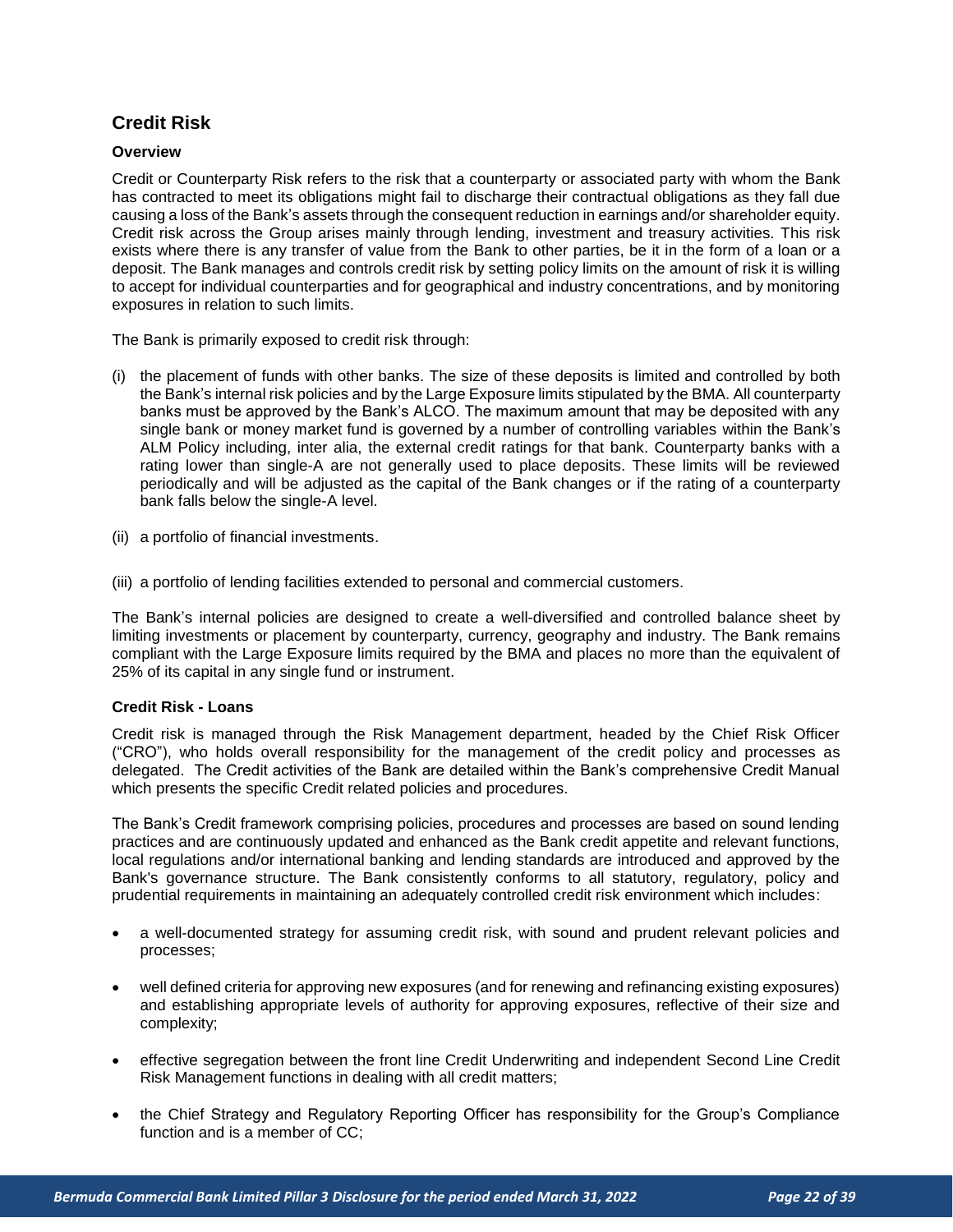- effective administration policies and processes, including continuing analysis and assessment of borrowers' ability to meet their obligations, monitoring of documentation (including legal covenants, contractual requirements and collateral), and a credit classification system that takes into account offbalance-sheet transactions and is suited to the nature, size and complexity of the institution's activities;
- comprehensive policies and processes for ongoing reporting of credit exposures;
- prudent lending controls and limits, including policies and processes for monitoring exposures in relation to limits and for dealing with approvals against limits and exceptions to limits;
- policies and procedures that include potential future exposure (having regard to the nature of individual products or transactions and the size or complexity of the institution itself) in identifying, measuring, monitoring and controlling counterparty credit exposure;
- early identification of deterioration in asset quality, for determining provisioning decisions, for ongoing monitoring of problem assets, for assessing the value of risk mitigants, including guarantees and collateral (reflecting net realisable value), for collecting on past due obligations, and for determining write-offs, having regard to realistic repayment and recovery expectations; and
- policies designed to ensure that the Bank's credit decisions are free of conflicts of interest, commercially prudent, and that the terms and conditions attached to any lending, and in particular Related Party situations, are conducted at a fully arm's length basis.

Individual credit approval authority for loans are specified under the Bank's Delegation of Authority Policy and granted to EXCO Members. Exposures in excess of the specified individual limits require the authorisation of the Bank's CC which also has oversight of the ongoing review of loan credit activity, establishing credit policies and procedures and approving credit structures. The Bank's Credit mandate is defined within the Board approved Risk Appetite Statement which comprises a core documentation of tolerances under the Bank's ERMF. The CC also reviews related party and large credit exposures reported or escalated to the BARC as appropriate and in accordance with the Bank's credit policy requirements. The Bank's Treasury manages the counterparty bank relationships within the provisions of the ALM Policy. Counterparty risk is reviewed by ALCO and MRC in the regular meetings.

All credit exposures undertaken by the Bank are risk rated during the process of approval in accordance with an approved risk ratings schedule. In accordance with policy, all credit exposures shall be subject to periodic reviews, at minimum annually, and upon each review the risk ratings shall be considered for update. Periodic reviews require the consent of the CRO or the CC depending upon prescriptive parameters.

Consistent with the Bank's Three Lines of Defence Model, the Bank's Credit Function is subject to periodic review by internal audit to test structural and control effectiveness. Issues identified in the course of internal audit reviews are presented initially for Management to address and, where required, provide action plans to remediate. The final report is presented to the BARC which provides oversight to ensure implementation of improvements agreed.

#### **Credit Risk Concentrations**

Concentration Risk is the risk posed to a financial institution by any single or group of exposures which have the potential to produce losses large enough to threaten the ability of the institution to continue operating as a going concern.

The management of credit concentration risk is addressed by the Bank's Related Party Transaction Policy and related credit guidelines, which require that credit facilities to entities that are linked or affiliated through common ownership or management to be aggregated for large exposure reporting purposes. The Risk Management Department monitors the large exposures and reporting on these to the CC, the MRC and the BARC.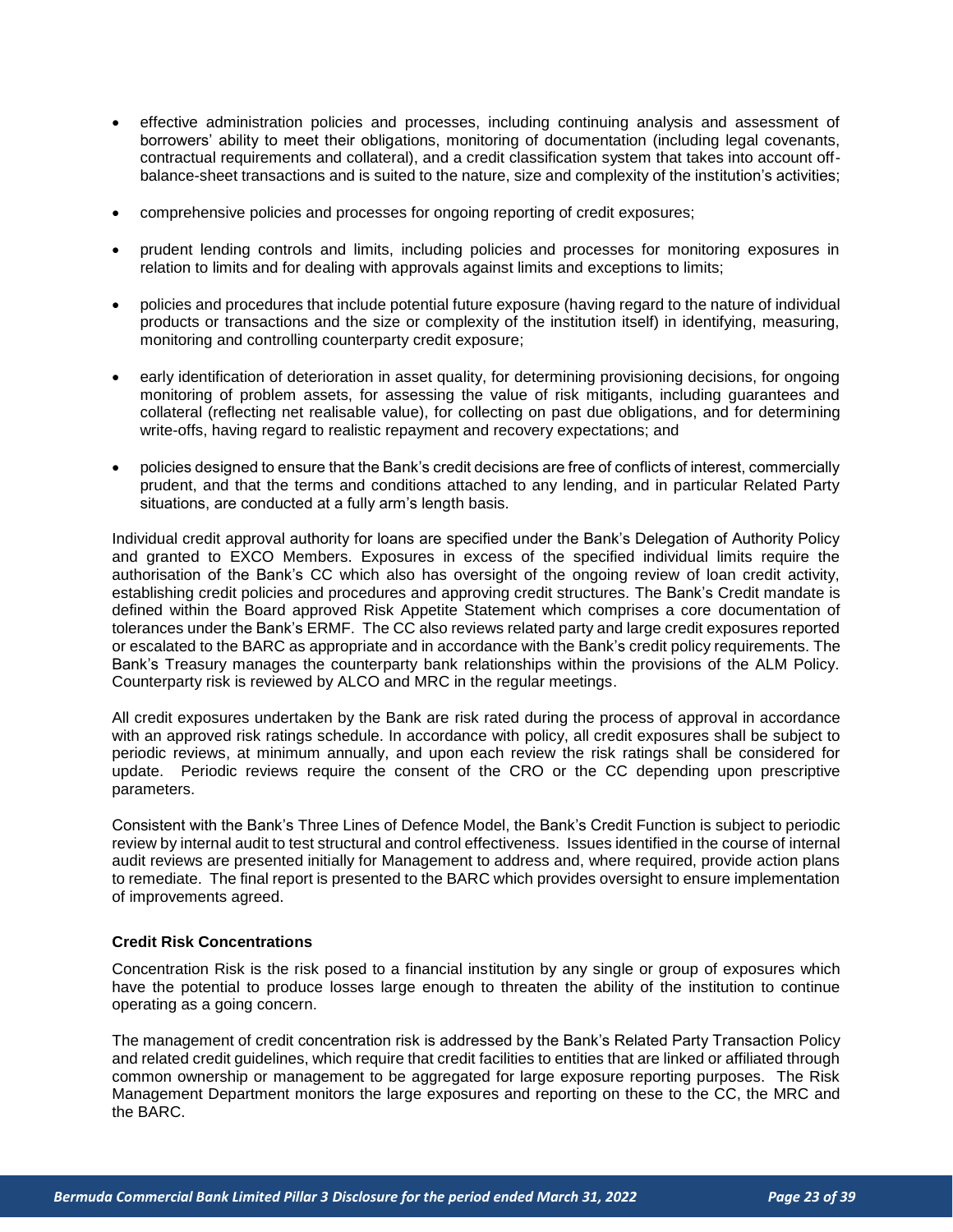The Bank also monitors concentrations with connected parties which arises where two or more individual counterparties are connected with each other in such a way that the financial soundness of any of them may affect the financial soundness of the other.

#### **Sectoral Concentration**

In the advancement and monitoring of credit facilities the Bank is considerate of the location of both the borrower and any underlying asset in the context of both sectoral concentration and accessibility to borrower and collateral.

#### **Country Risk**

In addition to monitoring and controlling individual counterparty concentrations, and in accordance with requirements set by the Bank's Risk Appetite Statement, the Bank may conduct periodic monitoring of the aggregate composition of its credit portfolio to ensure no excessive concentrations to individual (or linked) economic sectors, geographical areas, jurisdictions, regions, or currencies. The Bank's credit portfolio is substantially directed to Bermuda based borrowers, some of which are secured by international publicly traded securities.

#### **Credit Risk Exposures**

The table below details the BCB consolidated regulatory credit risk exposures based upon the BMA Revised Framework for Regulatory Capital Assessment guidance as at March 31, 2022.

Table 7: Credit quality of assets (CR1)

|                |                             | a                             | b                          | c.                                | n                                                                   | e                                                                       |                                                            |                                |
|----------------|-----------------------------|-------------------------------|----------------------------|-----------------------------------|---------------------------------------------------------------------|-------------------------------------------------------------------------|------------------------------------------------------------|--------------------------------|
|                |                             | <b>Carrying values of</b>     |                            |                                   |                                                                     | Of which ECL accounting provisions for credit losses<br>on SA exposures | Of which ECL<br>accounting                                 |                                |
|                |                             | <b>Defaulted</b><br>exposures | Non-defaulted<br>exposures | Allowances/<br><b>impairments</b> | <b>Allocated in</b><br>regulatory<br>category or<br><b>Specific</b> | Allocated in regulatory category or<br>General                          | provisions for<br>credit losses on<br><b>IRB</b> exposures | <b>Net values</b><br>$(a+b-c)$ |
|                | Loans                       |                               | 35.989                     | (6)                               | (6)                                                                 |                                                                         |                                                            | 35,983                         |
| $\overline{2}$ | Debt securities             |                               | 342,040                    |                                   |                                                                     |                                                                         |                                                            | 342,051                        |
| 3              | Other investments           |                               | 29,634                     |                                   |                                                                     |                                                                         |                                                            | 29,634                         |
| $\overline{4}$ | Off-balance sheet exposures |                               | 6.549                      |                                   |                                                                     |                                                                         |                                                            | 6,549                          |
| 5              | Total                       |                               | 414,213                    | (6)                               | (6)                                                                 |                                                                         |                                                            | 414,218                        |
|                | All amounts in '000's       |                               |                            |                                   |                                                                     |                                                                         |                                                            |                                |

Impairment Allowances for Debt Securities are included within the Accumulated Other Comprehensive Income ("OCI") in accordance with IFRS 9.

A loan is categorized as defaulted if the:

- Asset/Loan is more than 90 days past due; or
- Asset/Loan presents a risk of not being paid back in full (regardless of the outstanding amount and past due days) due to significant credit impaired incidents noted by the bank.

For the purpose of debt instruments in the investment portfolio, the securities that failed in making principal payments are considered as defaulted.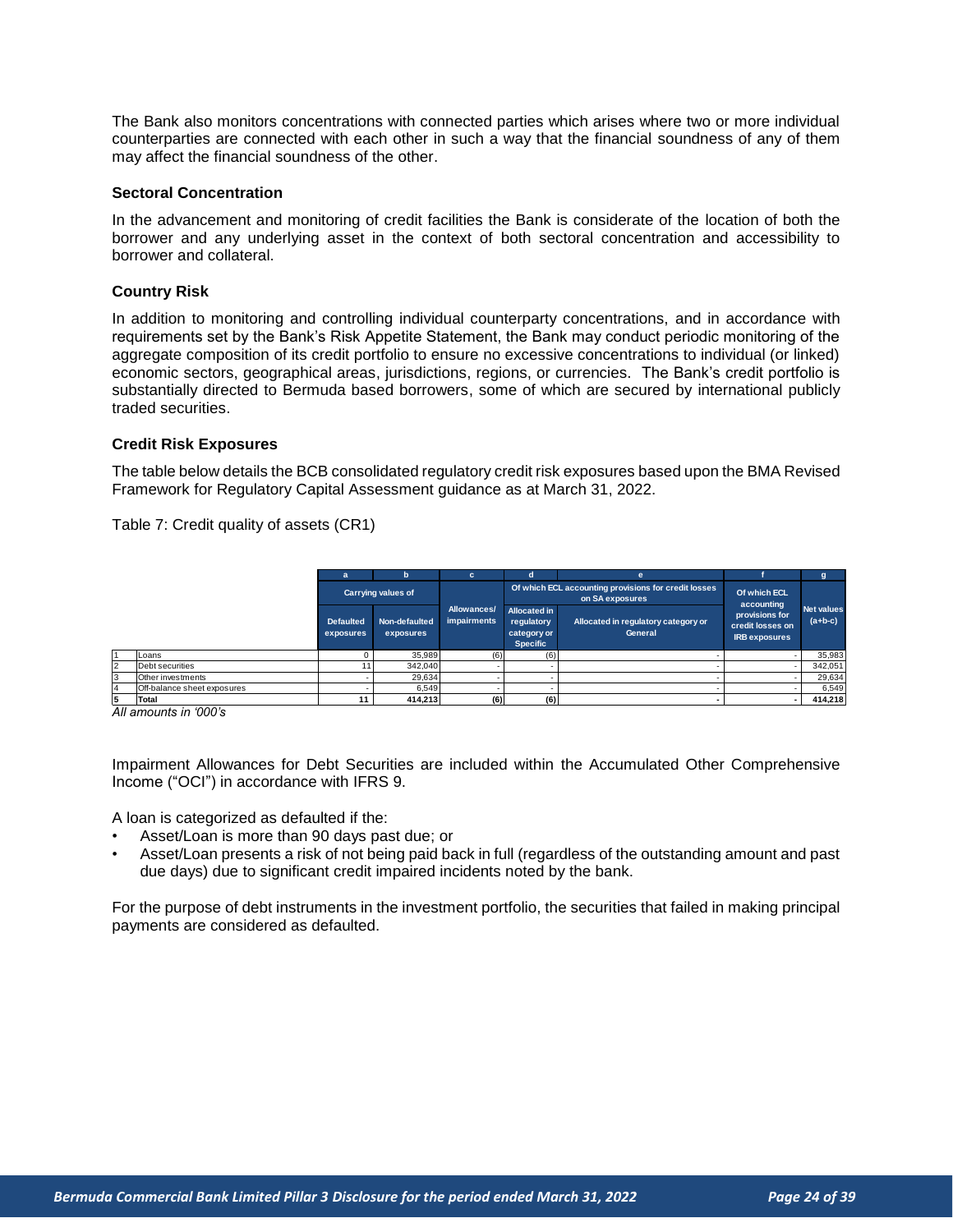#### **Impairment of Financial Assets**

Effective October 1, 2018, the impairment of debt instruments is estimated in accordance with IFRS 9 – *Financial Instruments*. Under IFRS 9, the recognition of impairment no longer depends on a reporting entity first identifying a credit loss event but instead uses a more forward-looking approach to recognise expected credit losses ("ECL") for all debt-type financial assets that are not measured at fair value through profit or loss ("FVTPL"). ECL allowances applicable to financial assets measured at amortised cost ("AC") are deducted from the gross carrying value of the respective financial asset while the ECL allowances applicable to financial assets measured at fair value through other comprehensive income ("FVOCI") are recognised in the Accumulated OCI. The movements in ECL allowances are recognised in the Consolidated Statement of Income.

ECL allowances are a probability-weighted estimate of credit losses that are expected to arise over the life of the asset (the lifetime expected credit loss), unless there has been no 'significant increase in credit risk' since origination. Accordingly, for loans and advances and financial investments, an assessment is performed at the end of each reporting period to evaluate whether a financial instrument's credit risk has increased significantly since its initial recognition.

Financial assets and loan commitments are categorised into the following groups based on the above assessment.

Stage 1 includes debt instruments where there has not been any significant increase in credit risk since initial recognition. For financial instruments under stage 1, an allowance is required for ECLs resulting from default events that are possible within the next 12 months from the reporting date (i.e. 12 Months ECL).

Stage 2 includes debt instruments where there has been a significant increase in credit risk since initial recognition on an individual or collective basis. For instruments under stage 2, an allowance is required for ECLs resulting from all possible default events over the expected life of the instrument (i.e. Lifetime ECL).

Stage 3 includes debt instruments that are credit-impaired due to objective evidence of impairment. For instruments under Stage 3, an allowance is required to reduce the carrying value of the asset to its recoverable value.

Originated credit impaired: Originated credit impaired assets (if any) are financial assets that are credit impaired on initial recognition. These are recorded at fair value at initial recognition and interest income is subsequently recognised based on a credit-adjusted effective interest rate ("EIR"). ECLs are only recognised or released to the extent that there is a subsequent change in the expected credit losses.

- ECL allowances for accounts receivable are estimated based on the simplified approach allowed in IFRS 9.
- The ECL allowance is an estimate and may vary from the actual losses. This is because, the provisioning under IFRS 9 is subject to various forward-looking assumptions such as the probability of default (PD), exposure at default (EAD) and loss given default (LGD). Due to the volatility, the inputs and the assumptions are continuously reviewed as new information is available, and the impact to the income statement and the retained earnings are quantified as required by IFRS.

#### **Recognition of Interest Income from debt instruments**

Interest income is recognised for all interest bearing instruments measured at AC and FVOCI, on the accrual basis, using the effective interest rate method. Interest income from financial assets that are classified as Stage 3 for ECL purpose, is calculated by applying the effective interest rate to the net carrying value of the asset, which is the gross carrying amount less the applicable provision for ECL.

*Difference in accounting and regulatory treatment*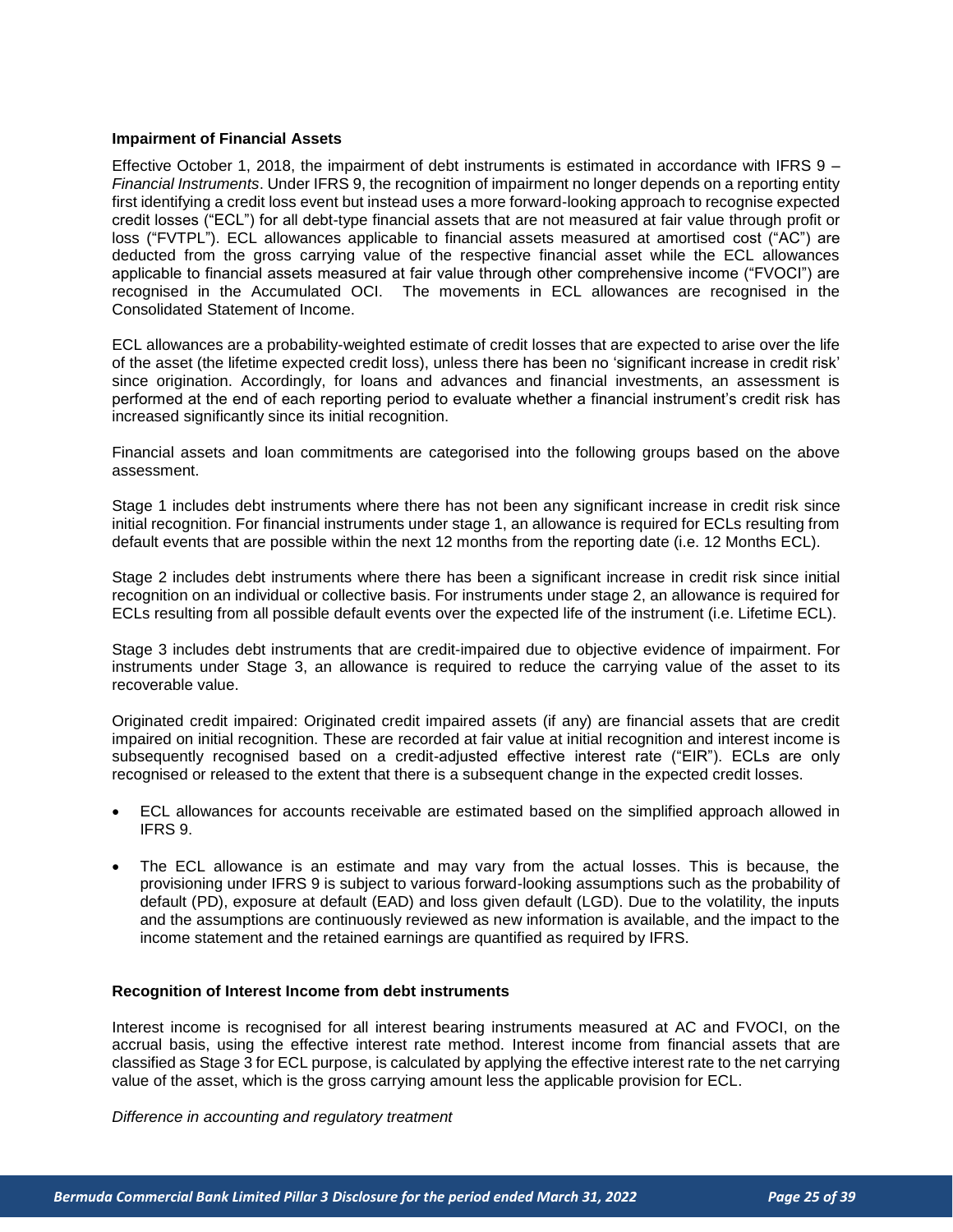For accounting purposes, a financial asset is treated as "past due" when a counterparty has failed to make a payment when contractually due. The past due period is one of the several parameters considered in assessing whether there is a significant increase in credit risk to warrant an ECL allowance under IFRS 9. Therefore, an accounting provision may be required even when the financial asset is not past due. In contrast, under regulatory rules, a financial asset is treated as past due when the payment is ninety days past the contractual due date.

Table 8: Changes in stock of defaulted loans and debt securities (CR2)

| Table 0. Originged in Stock of actuality found and activities (ORC)             |           |
|---------------------------------------------------------------------------------|-----------|
|                                                                                 | 31-Mar-22 |
| Defaulted loans and debt securities at the end of the previous reporting period |           |
| 2 Loans and debt securities that have defaulted since the last reporting period |           |
| 3 Returned to non-default status                                                |           |
| 4 Amounts written off                                                           |           |
| 5 Other changes                                                                 | (2)       |
| 6 Defaulted loans and debt securities at the end of the reporting period        |           |
| All amounts in '000's                                                           |           |

*All amounts in '000's*

There has been no significant change in the stock of defaulted loans and debt securities over the reporting period.

#### **Troubled Debt Restructure**

A Troubled Debt Restructure ("TDR") occurs when the Bank grants a concession due to economic or legal reasons related to the financial position of a credit facility under the following conditions:

- The debtor must be experiencing financial difficulties;
- The creditor must grant a concession in consequence of the debtor's financial difficulties.

A TDR may be either performing or non-performing at the time of restructure. TDR situations present the Bank with extraordinarily cumbersome obligations and costs, both expense and capital, and are instituted only as a final alternative and apply the basic tenets for Non-Performing Loans.

The Bank has not restructured any facilities during the period.

#### <span id="page-25-0"></span>**Credit Risk Mitigation**

The following table reports the split between the Bank's secured and unsecured exposures as at March 31, 2022.

|                | ZUZZ.                                                       |                                                   |                                              |                                                                             |                                                           |                                                                                  |                                                         |                                                                                   |  |  |  |
|----------------|-------------------------------------------------------------|---------------------------------------------------|----------------------------------------------|-----------------------------------------------------------------------------|-----------------------------------------------------------|----------------------------------------------------------------------------------|---------------------------------------------------------|-----------------------------------------------------------------------------------|--|--|--|
|                | Table 9: Credit risk mitigation techniques - overview (CR3) |                                                   |                                              |                                                                             |                                                           |                                                                                  |                                                         |                                                                                   |  |  |  |
|                |                                                             | a                                                 | h                                            | c.                                                                          | d                                                         | e                                                                                |                                                         | g                                                                                 |  |  |  |
|                |                                                             | <b>Exposures</b><br>unsecured:<br>carrying amount | <b>Exposures</b><br>secured by<br>collateral | <b>Exposures</b><br>secured by<br>collateral of<br>which: secured<br>amount | <b>Exposures</b><br>secured by<br>financial<br>quarantees | <b>Exposures secured by</b><br>financial guarantees, of<br>which: secured amount | <b>Exposures</b><br>secured by<br>credit<br>derivatives | <b>Exposures secured</b><br>by credit derivatives,<br>of which: secured<br>amount |  |  |  |
|                | Loans                                                       | 1.224                                             | 34,760                                       | 34,760                                                                      |                                                           |                                                                                  |                                                         |                                                                                   |  |  |  |
| $\overline{2}$ | Debt securities                                             | 331,858                                           | 10,193                                       | 10,193                                                                      | ۰                                                         | ۰                                                                                | $\overline{\phantom{a}}$                                |                                                                                   |  |  |  |
| 3              | Total                                                       | 333,081                                           | 44.953                                       | 44,953                                                                      |                                                           | ٠                                                                                | -                                                       |                                                                                   |  |  |  |
| 4              | Of which defaulted                                          |                                                   |                                              | 11                                                                          |                                                           | ۰                                                                                |                                                         |                                                                                   |  |  |  |
|                | All amounts in '000's                                       |                                                   |                                              |                                                                             |                                                           |                                                                                  |                                                         |                                                                                   |  |  |  |

The effective management of credit risk in the Bank's loan book is addressed by relevant credit underwriting policies and guidelines and the key assessment of the ability of a borrower to service the obligation. In addition, the Bank operates a robust and effective oversight and past due management process. The majority of the Bank's lending is secured as a secondary source of repayment of the debt if the borrower defaults. For residential property loans, the Bank takes a first mortgage collateral position on the respective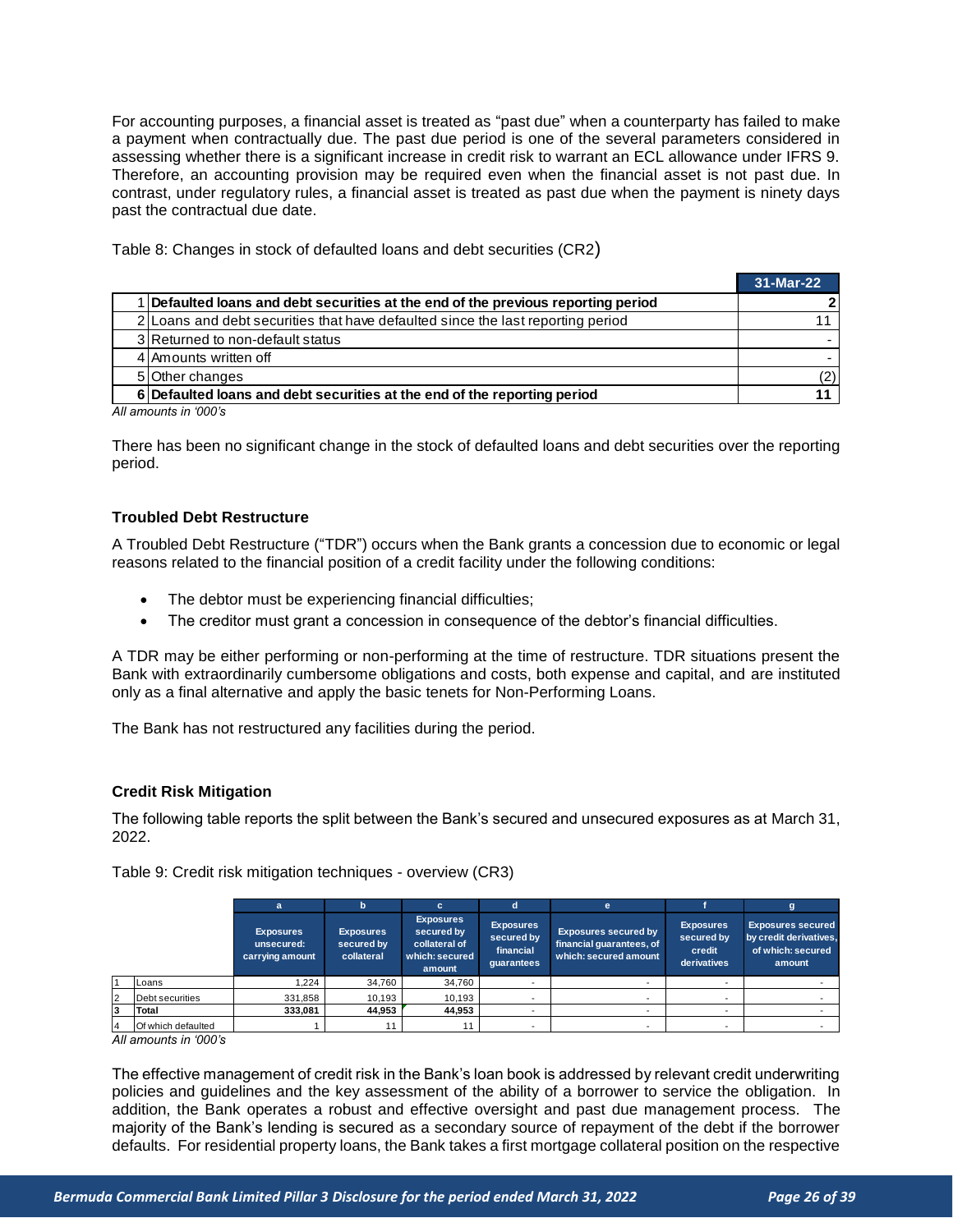property supported by appropriate valuations using Bank approved independent firms of qualified valuers. Throughout the outstanding term of all exposures secured by real estate property, valuations on the properties are periodically updated by qualified valuers to ensure appropriate coverage is maintained. The Bank requires that suitable insurance coverage is maintained through third party insurers to cover property risks.

The Bank uses a range of cash or alternative forms of acceptable collateral to collateralise credit exposures. The type and extent of security to be taken is determined through the credit underwriting analysis in line with credit policies and prudent credit risk management guidance which imposes conservative coverage covenants to mitigate credit risks on exposures. In addition to residential and commercial real estate mortgages and cash, the types of collateral the Bank may also take as security are, inter alia, pledges of cash and investment securities portfolios, legal charges over operating and fixed assets, assignments, debentures and guarantees. The Bank does not take credit derivatives as security for exposures. The security taken does not result in any reduction in RWAs under the standardised approach to credit risk.

All credit documentation is subject to prior in-house legal review and agreement to ensure suitability for the Bank's legal enforcement if necessary. Approved independent legal counsel may be engaged to prepare documentation for more complex or substantial arrangements.

Collateral held as security for investment securities is determined by the nature of the instrument. Debt securities and treasuries are generally unsecured whereas asset-backed securities and similar instruments are secured by pools of financial assets.

The Bank does not make use of on-balance sheet netting.

#### <span id="page-26-0"></span>**Standardised approach**

Table 10: Standardised approach - credit risk exposure and Credit Risk Mitigation ("CRM") effects (CR4)

|                                                       | a                                   | h                                            | c                                            | d.     | e                          |                    |  |
|-------------------------------------------------------|-------------------------------------|----------------------------------------------|----------------------------------------------|--------|----------------------------|--------------------|--|
|                                                       | <b>Exposures before CCF and CRM</b> |                                              | <b>Exposures post-CCF and CRM</b>            |        | <b>RWA and RWA density</b> |                    |  |
| <b>Asset classes</b>                                  | amount                              | On-balance sheet Off-balance sheet<br>amount | On-balance sheet Off-balance sheet<br>amount | amount | <b>RWA</b>                 | <b>RWA</b> density |  |
| Cash                                                  | 1.182                               |                                              | .182                                         |        |                            | 0.2%               |  |
| Claims on Sovereigns and MDBs                         | 200.175                             |                                              | 200.175                                      |        | .266                       | 0.6%               |  |
| Claims on Corporates                                  | 110,384                             |                                              | 110,384                                      |        | 96.589                     | 87.5%              |  |
| Claims on Banks and Securities Firms                  | 260.417                             |                                              | 260.417                                      |        | 74,156                     | 28.5%              |  |
| Securitisations                                       | 141                                 |                                              | 141                                          |        | 141                        | 100.0%             |  |
| Retail Loans                                          | 106                                 |                                              | 106                                          |        | 80                         | 75.0%              |  |
| <b>Residential Mortgages</b>                          | 2.869                               |                                              | 2,869                                        |        | 1.004                      | 35.0%              |  |
| Other Balance Sheet Exposures                         | 44,963                              |                                              | 44,963                                       |        | 44.963                     | 100.0%             |  |
| Non-market Related Off Balance Sheet Credit Exposures |                                     | 6,549                                        |                                              | 4,222  | 3,222                      | 76.3%              |  |
| Market-Related Off-Balance Sheet Credit Exposures     |                                     |                                              |                                              | 40     | 40                         | 100.0%             |  |
| <b>Total</b>                                          | 620.237                             | 6,549                                        | 620.237                                      | 4,262  | 221,463                    | 35.5%              |  |

*All amounts in '000's*

|                                                         |         |         |       |        |       | Table 11: Standardised approach - exposures by asset classes and risk weights (CR5) |       |                                                                           |
|---------------------------------------------------------|---------|---------|-------|--------|-------|-------------------------------------------------------------------------------------|-------|---------------------------------------------------------------------------|
|                                                         | a       | c       | d     | e      |       | g                                                                                   | h     |                                                                           |
| <b>Risk Weight</b><br><b>Asset classes</b>              | 0%      | 20%     | 35%   | 50%    | 75%   | 100%                                                                                | 150%  | <b>Total credit</b><br>exposures<br>amount (post<br>CCF and post-<br>CRM) |
| I Cash                                                  | 1,169   | 13      |       |        |       |                                                                                     |       | 1,182                                                                     |
| 2 Claims on Sovereigns and MDBs                         | 193,844 | 6,331   |       |        |       |                                                                                     |       | 200,175                                                                   |
| 3 Claims on Corporates                                  |         | 18,298  |       | 5,118  |       | 80,163                                                                              | 6,805 | 110,384                                                                   |
| 4 Claims on Banks and Securities Firms                  |         | 200,298 |       | 52,045 |       | 8,074                                                                               |       | 260,417                                                                   |
| 5 Securitisations                                       |         |         |       |        |       | 141                                                                                 |       | 141                                                                       |
| 6 Retail Loans                                          |         |         |       |        | 106   |                                                                                     |       | 106                                                                       |
| 7 Residential Mortgages                                 |         |         | 2,869 |        |       |                                                                                     |       | 2,869                                                                     |
| 8 Other Balance Sheet Exposures                         |         |         |       |        |       | 44,963                                                                              |       | 44,963                                                                    |
| 9 Non-market Related Off Balance Sheet Credit Exposures |         |         |       |        | 4,000 | 222                                                                                 |       | 4,222                                                                     |
| 10 Market-Related Off-Balance Sheet Credit Exposures    |         |         |       |        |       | 40                                                                                  |       | 40                                                                        |
| 11 Total                                                | 195,013 | 224,940 | 2,869 | 57,163 | 4,106 | 133,603                                                                             | 6,805 | 624,499                                                                   |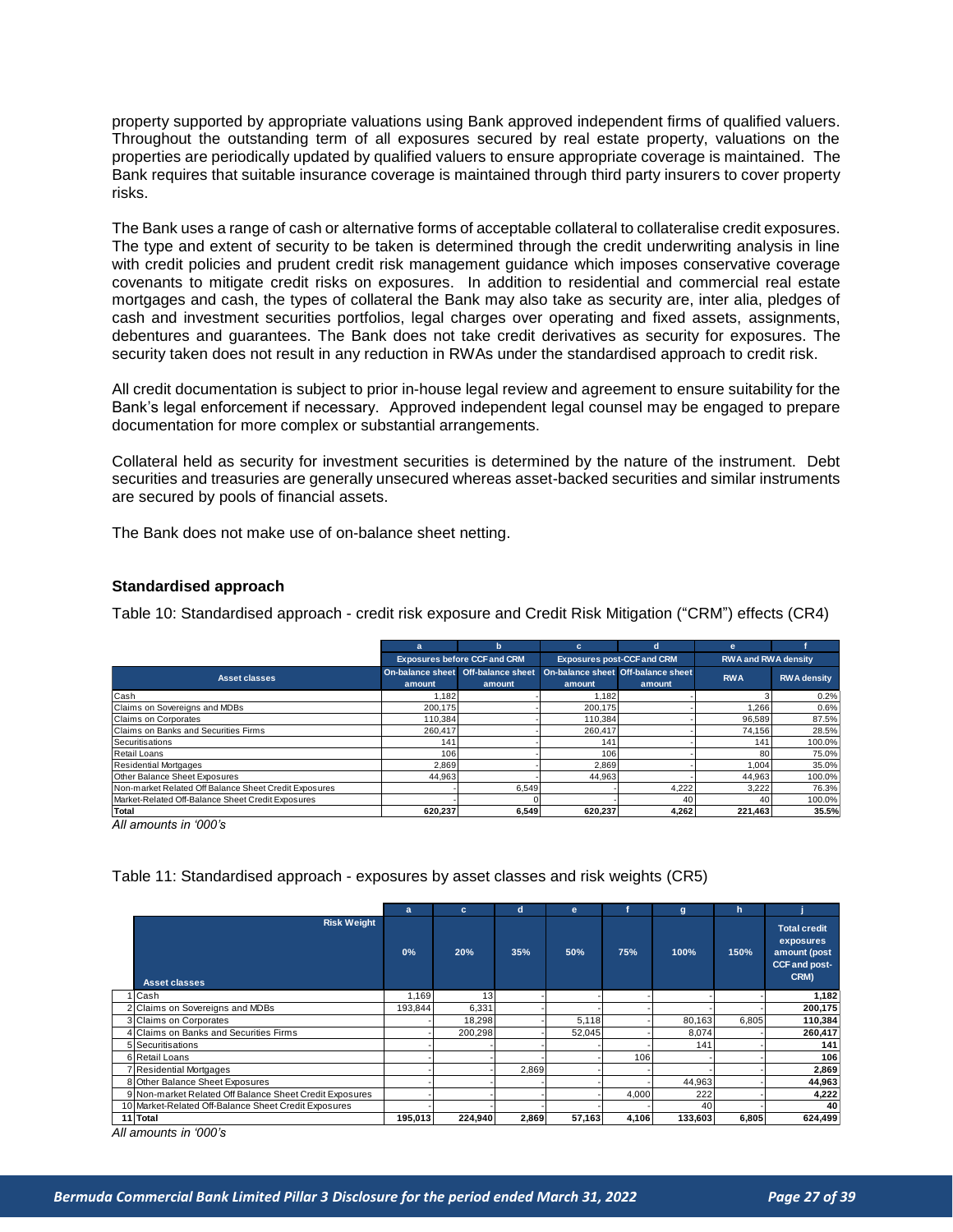#### <span id="page-27-0"></span>**Counterparty Credit Risk**

The Bank may use derivative instruments to hedge its exposure to market risk, for example foreign exchange and interest rate risk. Counterparty Credit Risk ("CCR") is the risk that the counterparty to a transaction could default before the final settlement of the transaction's cash flows. An economic loss would occur if the transactions or portfolio of transactions with the counterparty has a positive economic value at the time of default. Unlike exposure to credit risk through a loan, where the exposure to credit risk is unilateral and only the lending bank faces the risk of loss, CCR creates a bilateral risk of loss whereby the market value for many different types of transactions can be positive or negative to either counterparty. The market value is uncertain and can vary over time with the movement of underlying market factors.

The Bank uses the mark to market or current exposure method approach to calculate exposure values for CCR. Under this approach the Exposure at Default ("EAD") is calculated as current exposure plus regulatory add-ons to determine RWAs.

BCB policy requires that all approved bank counterparties must:

- Have a tier one capital ratio greater than 10.0%
- Have at least one long-term credit rating of A3/A-/A-, and be rated by the other two agencies at no less than BBB-

The above criteria apply to all correspondent banks and money market and FX counterparty banks, except the domestic Bermuda banks where nostro/vostro account balance limits can be approved by ALCO outside of the above criteria to allow for a smooth flow of payments to and from BCB across the local payments clearing system. BCB policy also defines restrictions on Treasury Counterparty Limits.

The BCB policy on broker dealers requires that only credit settlement exposure will be incurred against broker dealers with all transactions conducted on a settlement against delivery basis.

The Bank may incur limited exposure periodically to derivative transactions through its currency hedging programme and has insignificant counter party credit risk.

|                            | a                   | D                                      | c           |                                                      | e                              |            |
|----------------------------|---------------------|----------------------------------------|-------------|------------------------------------------------------|--------------------------------|------------|
|                            | Replacement<br>cost | <b>Potential</b><br>future<br>exposure | <b>EEPE</b> | Alpha used for<br>computing regulatory<br><b>EAD</b> | <b>EAD post-</b><br><b>CRM</b> | <b>RWA</b> |
| 1 SA-CCR (for derivatives) | 40                  |                                        |             |                                                      | 40                             | 40         |
| Total<br>61                |                     |                                        |             |                                                      |                                | 40         |

Table 12: Analysis of CCR exposure by approach (CCR1)

*Monetary amounts in '000's*

The Bank has no exposures that are subject to Credit Valuation Adjustment ("CVA") capital charges.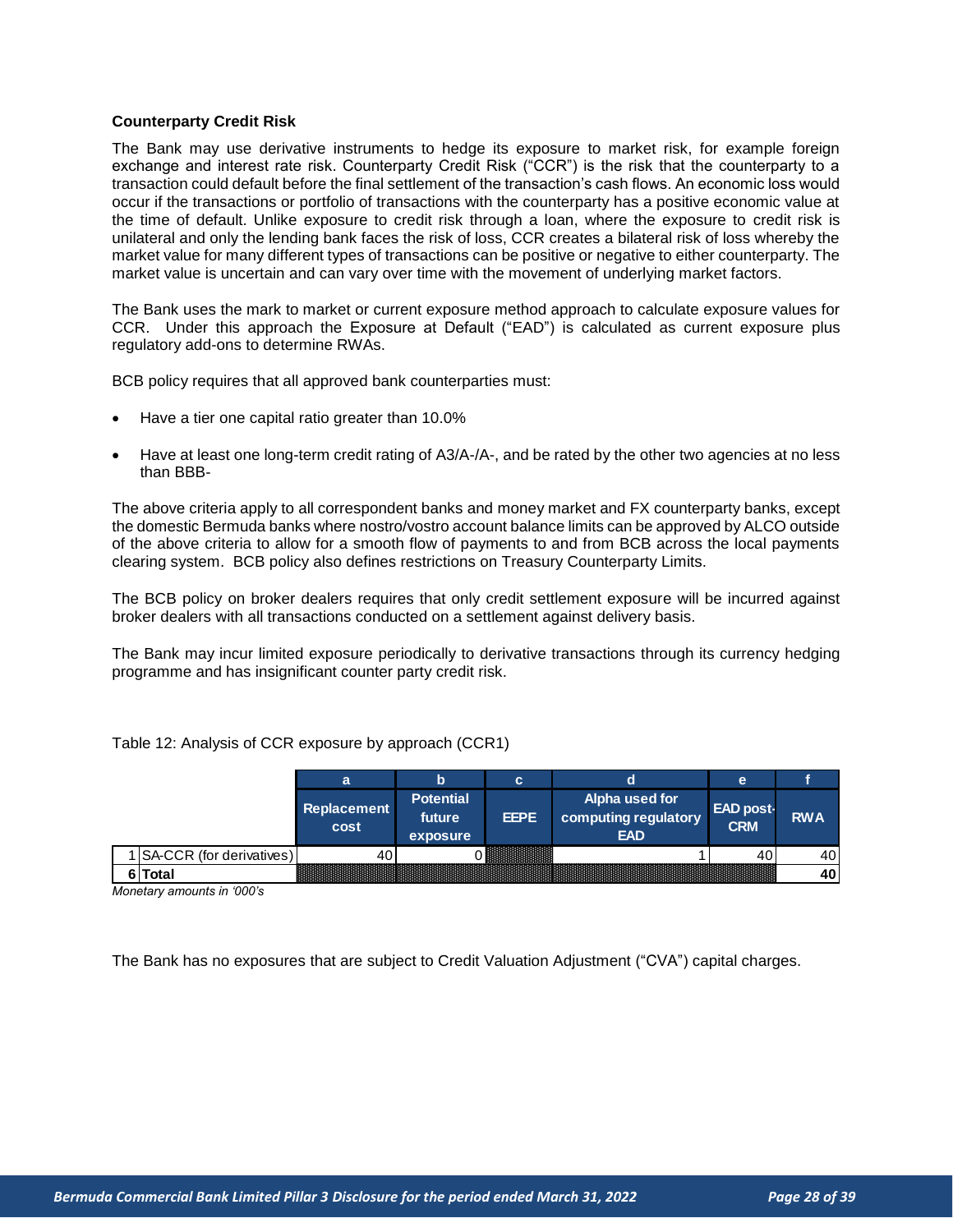|                                                      | a  | b   | с   | d   | е   |      | a    | h             |                              |
|------------------------------------------------------|----|-----|-----|-----|-----|------|------|---------------|------------------------------|
| <b>Risk Weight</b>                                   |    |     |     |     |     |      |      |               |                              |
|                                                      | 0% | 10% | 20% | 50% | 75% | 100% | 150% | <b>Others</b> | <b>Total credit exposure</b> |
| <b>Asset classes</b>                                 |    |     |     |     |     |      |      |               |                              |
| Sovereigns                                           |    |     |     |     |     |      |      |               |                              |
| Non-central government public sector entities (PSEs) |    |     |     |     |     |      |      |               |                              |
| Multilateral development banks (MDBs)                |    |     |     |     |     |      |      |               |                              |
| Banks and Securities firms                           |    |     | 40  |     |     |      |      |               | 40                           |
| Corporates                                           |    |     |     |     |     |      |      |               |                              |
| Regulatory retail portfolios                         |    |     |     |     |     |      |      |               |                              |
| Other assets                                         |    |     |     |     |     |      |      |               |                              |
| Total                                                |    |     | 40  |     |     |      |      |               | 40                           |

*All amounts in '000's*

#### Table 14: Composition of collateral for CCR exposure (CCR5)

|                          | a          | b                                          | c                               | d                   | e                                       |                                    |  |
|--------------------------|------------|--------------------------------------------|---------------------------------|---------------------|-----------------------------------------|------------------------------------|--|
|                          |            | Collateral used in derivative transactions |                                 |                     |                                         | <b>Collateral used in SFTs</b>     |  |
|                          |            | Fair value of collateral received          | Fair value of posted collateral |                     | Fair value of<br>collateral<br>received | Fair value of<br>posted collateral |  |
|                          | Segregated | <b>Unsegregated</b>                        | Segregated                      | <b>Unsegregated</b> |                                         |                                    |  |
| Cash - domestic currency |            |                                            |                                 |                     |                                         |                                    |  |
| Cash - other currencies  |            |                                            | 16,639                          |                     |                                         |                                    |  |
| Corporate bonds          |            |                                            |                                 |                     |                                         |                                    |  |
| <b>Equity securities</b> |            |                                            |                                 |                     |                                         |                                    |  |
| Other collateral         |            |                                            |                                 |                     |                                         |                                    |  |
| Total                    |            |                                            | 16,639                          |                     |                                         |                                    |  |

*All amounts in '000's*

There has been no significant change in the composition of collateral for CCR exposure over the reporting period.

#### Table 15: Credit derivative exposures (CCR6)

|                                 | a                        | $\mathbf b$            |
|---------------------------------|--------------------------|------------------------|
|                                 | <b>Protection bought</b> | <b>Protection sold</b> |
| <b>Notionals</b>                |                          |                        |
| Warrants                        | 39                       |                        |
| <b>Total notionals</b>          | 39                       |                        |
| Fair values                     |                          |                        |
| Positive fair value (asset)     |                          |                        |
| Negative fair value (liability) |                          |                        |

*All amounts in '000's*

The table above shows the fair values of derivative financial instruments recorded as assets and liabilities, together with their notional amounts. The notional amount, recorded gross, is the amount of a derivative's underlying reference asset, index, or price and is the basis upon which changes in the value of derivatives are measured. The notional amounts of the derivatives are not recorded on the consolidated statement of financial position. The notional amounts indicate the volume of transactions outstanding at the year-end and are not indicative of the market risk or the credit risk. The movement in protection bought and sold due to maturing FX contracts and new ones purchased is in line with FX exposure policy.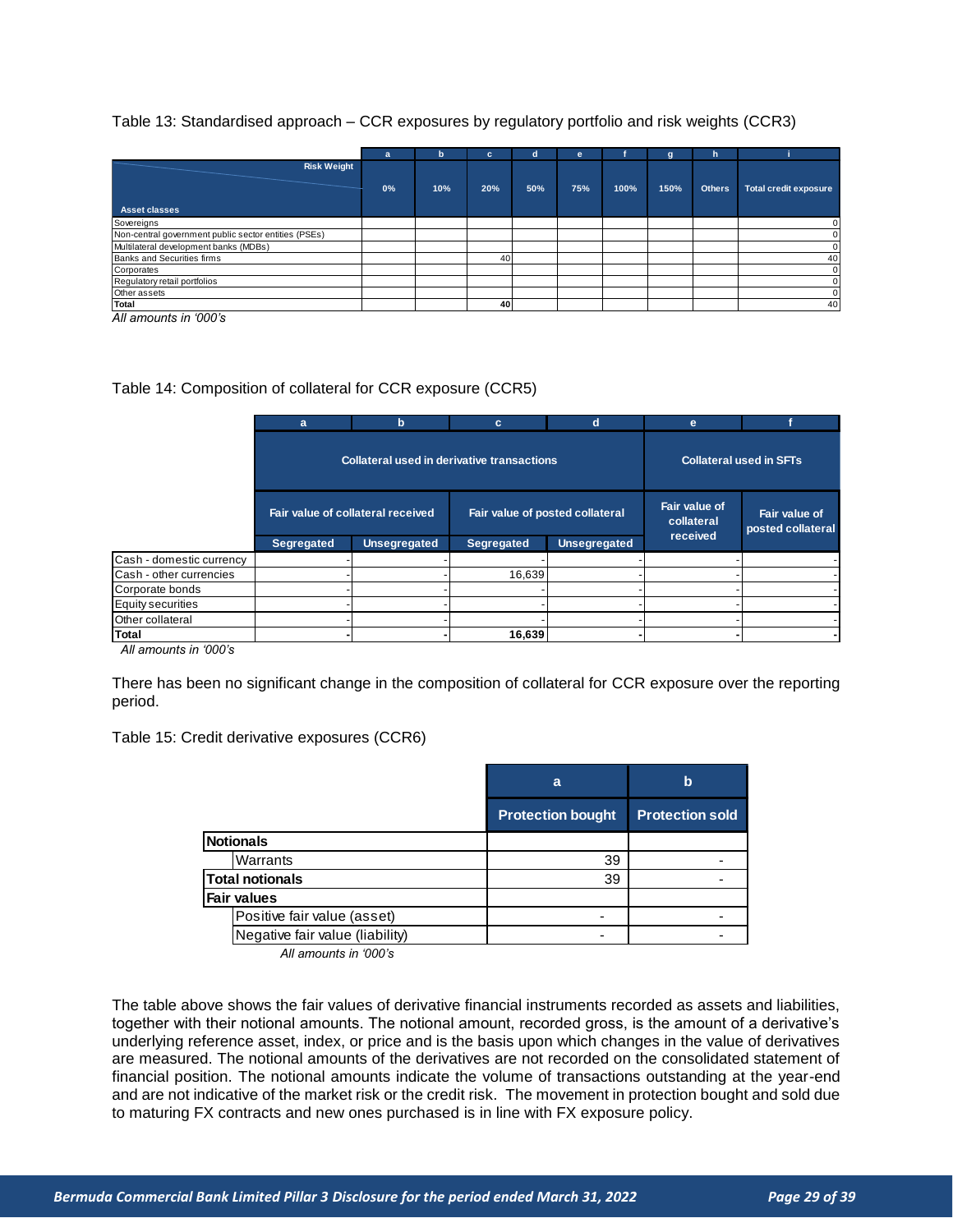Derivatives contracts are valued on a mark-to-market basis which substantially affects the movement in fair values over each quarterly period.

#### <span id="page-29-0"></span>**Securitisation**

Table 16: Securitisation exposures in the banking book (SEC1)

|                             |                       |                               | k         |
|-----------------------------|-----------------------|-------------------------------|-----------|
|                             |                       | <b>Bank acts as investor,</b> |           |
|                             | Traditional Synthetic |                               | Sub-total |
| 1 Retail (total) - of which | 141                   |                               | 141       |
|                             |                       |                               |           |

*in '000's*

BCB has no securitisation exposure to the Bermuda residential property market. All residential property held by the Bank as mortgagee is to be insured through a third party insurer to cover property risks. There have been no significant changes reflected in the period.

The Bank does not have a trading book nor does the Bank act as originator or as sponsor of any securitisation.

Table 17: Securitisation exposures in the banking book and associated capital requirements - bank acting as investor (SEC4)

|   |                              | a             | $\mathbf b$                          | $\mathbf{c}$                | h                                                        |                                           | p                                     |
|---|------------------------------|---------------|--------------------------------------|-----------------------------|----------------------------------------------------------|-------------------------------------------|---------------------------------------|
|   |                              |               | <b>Exposure values (by RW bands)</b> |                             | <b>Exposure</b><br>values (by<br>regulatory<br>approach) | <b>RWA</b> (by<br>requlatory<br>approach) | <b>Capital</b><br>charge<br>after cap |
|   |                              | $\leq$ 20% RW | $>20\%$ to<br><b>50% RW</b>          | $>50\%$ to<br><b>100%RW</b> | <b>SA/SSFA</b>                                           | <b>SA/SSFA</b>                            | <b>SA/SSFA</b>                        |
|   | <b>Total exposures</b>       | 0             | 0                                    | 141                         | 141                                                      | 141                                       | 11                                    |
|   | 2 Traditional securitisation | 0             | 0                                    | 141                         | 141                                                      | 141                                       | 11                                    |
| 3 | Of which securitisation      | 0             | $\Omega$                             | 141                         | 141                                                      | 141                                       | 11                                    |
|   | Of which retail underlying   | 0             | 0                                    | 141                         | 141                                                      | 141                                       | 11                                    |
|   | s in '000's                  |               |                                      |                             |                                                          |                                           |                                       |

*All amounts in '000's*

The above table represents the aggregate amount of the Bank's securitisation holdings as at March 31, 2022 categorised by risk weighting for minimum capital charge of 8.0%.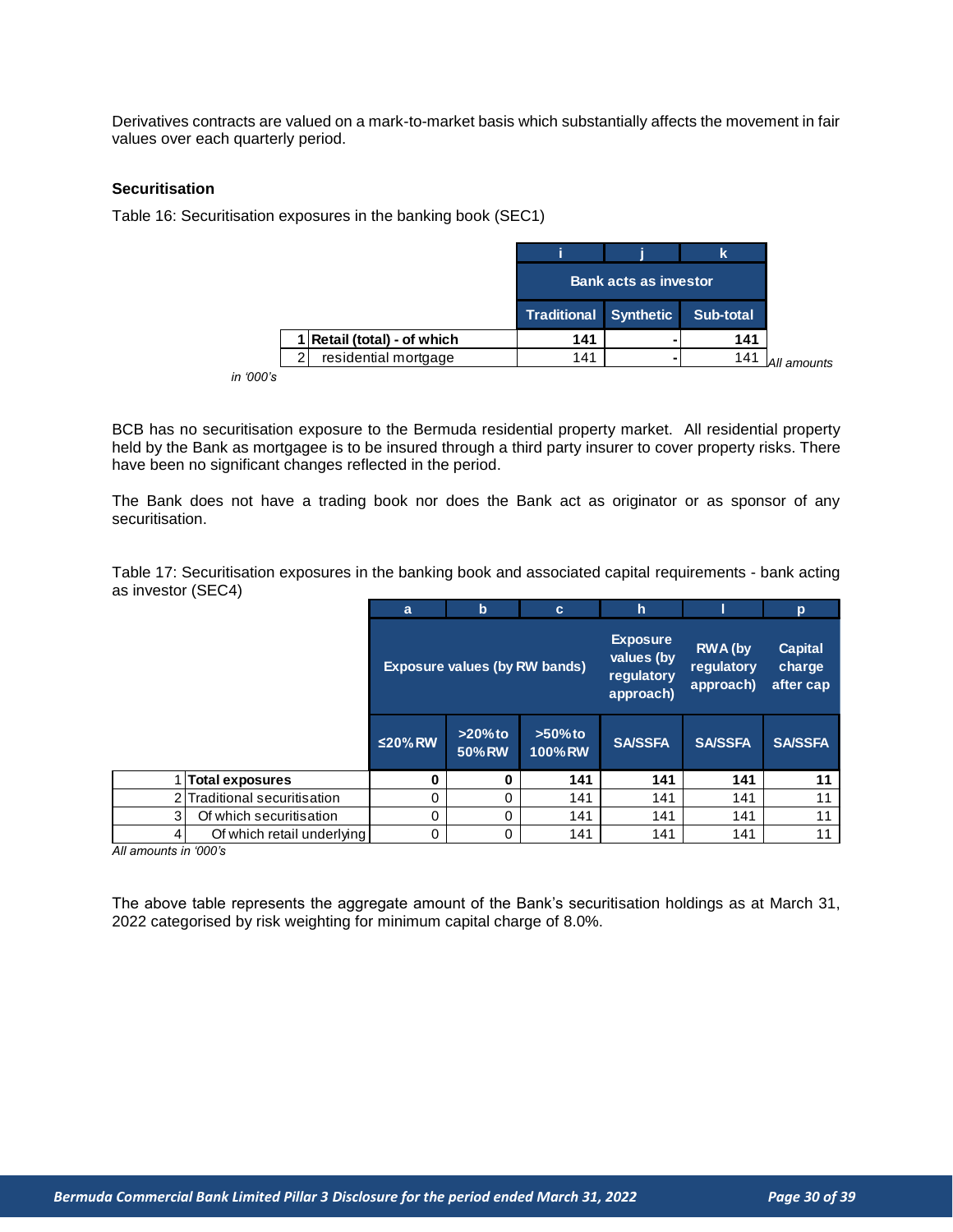# <span id="page-30-0"></span>**Market Risk**

#### <span id="page-30-1"></span>**Overview**

Market risk is the risk that a change in the value of an underlying market variable (such as interest rates or foreign exchange rates) will give rise to a reduction in the Bank's income or an adverse movement in the value of the Bank's financial assets. BCB's main source of income is through the performance of its investment portfolio and interest income. The investment portfolio is managed to maximise returns within Risk Appetite. Market risks are monitored by ALCO. The ALCO is responsible for balance sheet planning from a risk-return perspective, including the monitoring of primary financial risks, and the ongoing process of formulating, implementing, monitoring and revising strategies on assets and liabilities management to achieve the Bank's objectives, within approved policy risk tolerances.

#### <span id="page-30-2"></span>**Foreign Exchange Risk**

Table 18: Market risk under the Standardised Approach ("SA") (MR1)

|                         | a                       |
|-------------------------|-------------------------|
|                         | Capital<br>charge in SA |
|                         |                         |
| 4 Foreign exchange risk | 615I                    |
| 12 Total                | 615 I                   |
| All amounts in '000's   |                         |

The Bank holds a portion of its investments in currencies other than US dollars and hence has exposure to adverse changes in foreign exchange rates. The Bank manages its exposure to foreign exchange rate risk through the management of its net non-USD/BMD exposures to minimal levels via the utilisation of appropriate hedging instruments, master netting agreements, and other techniques as appropriate for maintaining a retained net risk position within the prescribed risk parameters.

It is the Bank's policy to hedge all major foreign exchange exposure with respect to BCB's functional currency. However, the ALCO may agree to allow certain positions to remain unhedged, where the cost of hedging outweighs the benefit.

Further details on the risk management framework can be found in the Risk Management section of the Group's most recent Financial Statements.

#### <span id="page-30-3"></span>**Interest Rate Risk**

In April 2016, the Basel Committee on Banking Supervision issued standards for Interest Rate Risk in the Banking Book ("IRRBB"). Those principles set out supervisory expectations for banks' identification, measurement, monitoring, and control of IRRBB, as well as supervision of this risk. The IRRBB was adopted by the Bank on January 2018 to manage its interest rate risk exposure.

IRRBB is the exposure to movements in interest rates. Such risk occurs from a mismatch of interest rate exposures tied to the Bank's assets and liabilities and is a normal part of banking and an important contributor to earnings. The Bank developed an internal model to monitor the IRRBB and report the impact to the ALCO on a monthly basis. Adverse movements in interest rates can result in a reduction in the Bank's Economic Value of Equity ("EVE") and Net Interest Income ("NII"). Changes in interest rates affect earnings through NII variations and also changes to interest-sensitive income and expenses. Such changes also affect the underlying values of assets, liabilities and off-balance sheet instruments, and thereby the Bank's EVE, given that the present value of future cash flows changes as interest rates shift. The Bank discloses the impact of interest rate shocks on its Changes in Economic Value of Equity ("ΔEVE") and Net Interest Income ("ΔNII"), computed based upon the six minimum interest rate shock scenarios applied by the Bank as prescribed in the Basel guidance which are: Parallel Up, Parallel Down, Steepener, Flattener, Short Rate Up and Short Rate Down. Key assumptions and stress scenarios used to compute the IRRBB are approved by the ALCO. The Bank targets to maintain the maximum negative movement to its EVE, due to changes in interest rates, below 15% of its Tier 1 Capital.

ALCO monitors asset deployment limits, including investment limits, in order to monitor and manage the exposure of the portfolio to liquidity, interest rate and currency risk and to ensure that the assets in the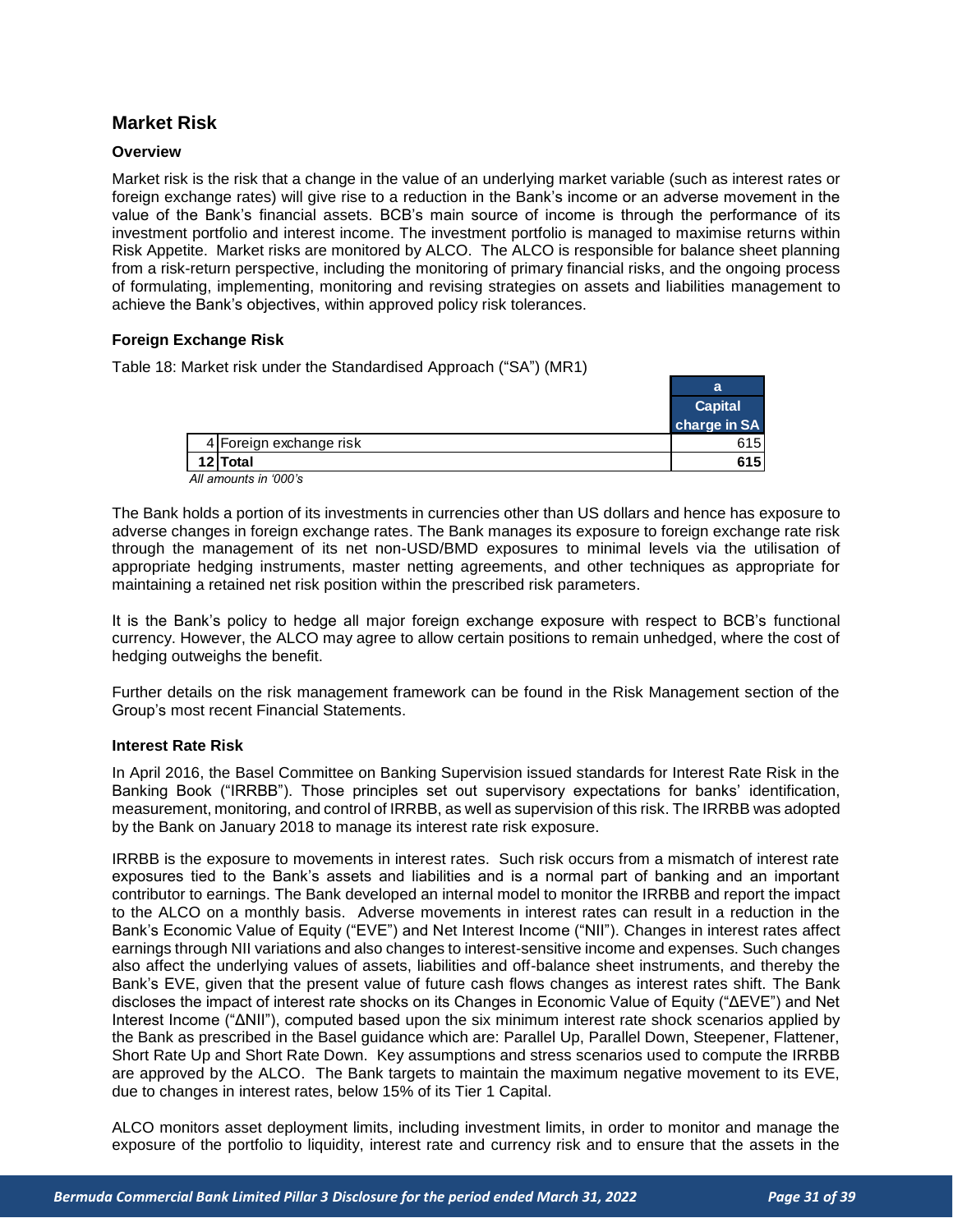Bank's balance sheet are consistent with its risk appetite. ALCO ensures an appropriate ALM Policy is maintained for the Bank. The ALM Policy sets forth the Bank's asset and liability management general policy relating to financial risk management including contingency liquidity plan, interest rate risk management, capital management, foreign currency risk management including hedging and the use of derivatives, investment and other asset deployment limits.

Like many banks, BCB is exposed to IRRBB through its exposure to fixed income securities including HQLA, loans, other assets sensitive to interest rate movements, and customer deposits. A material impact of IRRBB comes through the Bank's exposure to a diversified portfolio of fixed income securities including HQLA. Duration is a measure of the price sensitivity of a fixed income security to changes in interest rate. The Bank manages the duration of its fixed income securities to mitigate the adverse impact of IRRBB.

For IRRBB, the Bank applies the following assumptions:

- The loan portfolio comprises a small portion of the overall assets of the Bank. As such, loan prepayment rates has not been utilised as the impact was deemed to be immaterial to the EVE.
- The majority of the Bank's currency exposure is in BMD and USD. Accordingly, all currencies have been aggregated and the US Treasury yield curve has been applied across all currencies.
- Commercial margins have not been included in the calculation of EVE
- The modified duration of the investment portfolio is assumed to be the repricing impact for the parallel interest rate shock down.

With respect to investments, this risk only arises in the banking book, as the Bank does not have a trading book.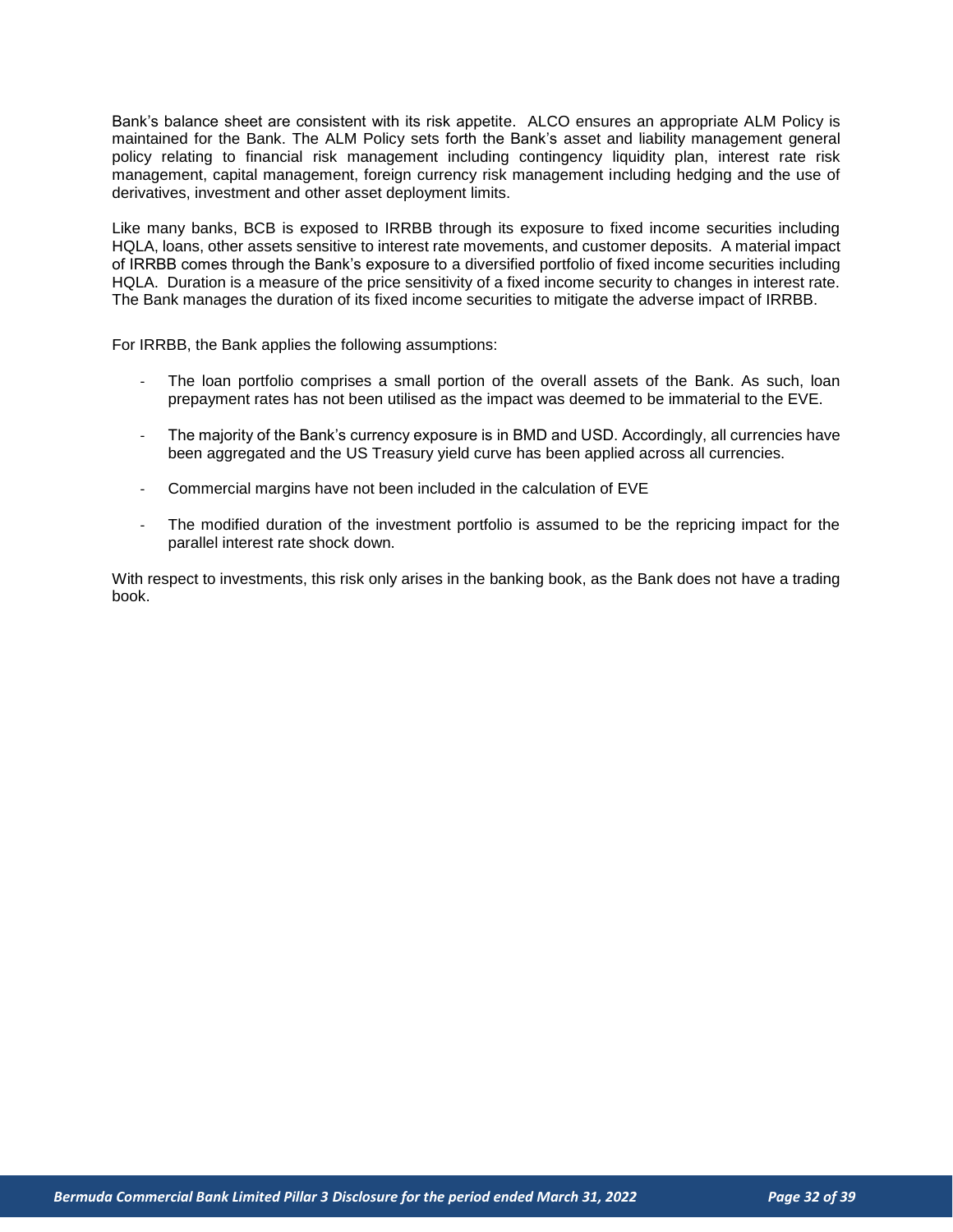# <span id="page-32-0"></span>**Funding & Liquidity Risk**

#### <span id="page-32-1"></span>**Overview**

Funding and Liquidity Risk is the risk that the Bank does not have sufficient financial resources to meet its financial obligations as they fall due, or can only do so at excessive cost. Funding and Liquidity risk exists where demand from clients to withdraw funds from their accounts exceeds the cash the Bank has available to fund those withdrawals because either there are no alternative sources of funds available to the Bank or it has failed to maintain sufficient liquid assets to be able to manage the outflow.

BCB deploys its assets in multiple currencies, funding this activity through the use of deposits and currency swaps. Currency swap facilities are established with BCB's banking counterparties by way of ISDA ("International Swaps and Derivatives Association") agreements, and supported by Credit Support Annex ("CSA") documents, which detail the collateral that BCB is required to post in support of its derivatives exposure to a counterparty. The ISDA agreements provide for the settlement netting of payment obligations arising under all of the derivative contracts covered by the agreement. Liquidity Risk arises mainly through maturity mismatches between the Bank's assets and its liabilities. To mitigate this risk, the Bank maintains a core liquidity position, which also provides the Bank with interest income.

The objectives of liquidity risk management are to ensure that the Bank can meet its cash flow requirements and capitalise on business opportunities on a timely and cost effective basis. The Bank manages its liquidity risk through cash and liquidity management techniques that maximise its liquidity, and through controls on the percentage of its balance sheet that can be converted to cash within specific short-term bands. The Bank maintains prudent levels of liquid assets in the form of cash and HQLA which are managed in parallel with the Bank's liability profile.

The Bank maintains significant liquidity thresholds in its balance sheet in the form of cash or near cash, other HQLA and assets within its investment portfolio. This high level of readily liquid assets factors into the Bank's contingency liquidity plan which is designed to provide alternative sources of liquidity to allow the Bank to meet its cash obligations without relying on external funding support during periods of stress. A variety of specific and systemic event scenarios that may present challenge to the Bank's liquidity are reviewed and updated at least annually through the Bank's customary stress testing analysis. In addition, the Bank's high level of capital relative to total deposits provides a meaningful contingency funding buffer. The Bank has a Liquidity Risk Management Policy approved by the BARC on the recommendation of MRC which defines the objectives for managing liquidity risk, sets conditions for the calculation of the minimum size of the liquidity buffer and the funding needed to support an adequate liquidity buffer. Ongoing monitoring and implementation of the liquidity policy is the responsibility of ALCO, under the approval of the BARC, and with responsibility for the daily monitoring and management assigned to the Treasury Department. The Treasury Department prepares liquidity reports and the results of stress testing performed and presented to ALCO on a monthly basis.

As part of its asset and liability management activities, the Bank produces a maturity funding ladder of relevant assets and liabilities into time buckets corresponding to their economic maturities. The matrix is compiled on an aggregated currency basis. Assets and liabilities from the deposit and mortgage book that show a history of being renewed or prolonged are assigned to time buckets reflecting their expected extension.

The maturity ladder identifies the excess, or the shortfall, of assets over liabilities in each time bucket, facilitating the management of open liquidity exposures. The maturity ladder together with the liquidity planning process, which forecasts the funding supply and demand across business units, provides the key input parameters for the Bank's liquidity planning.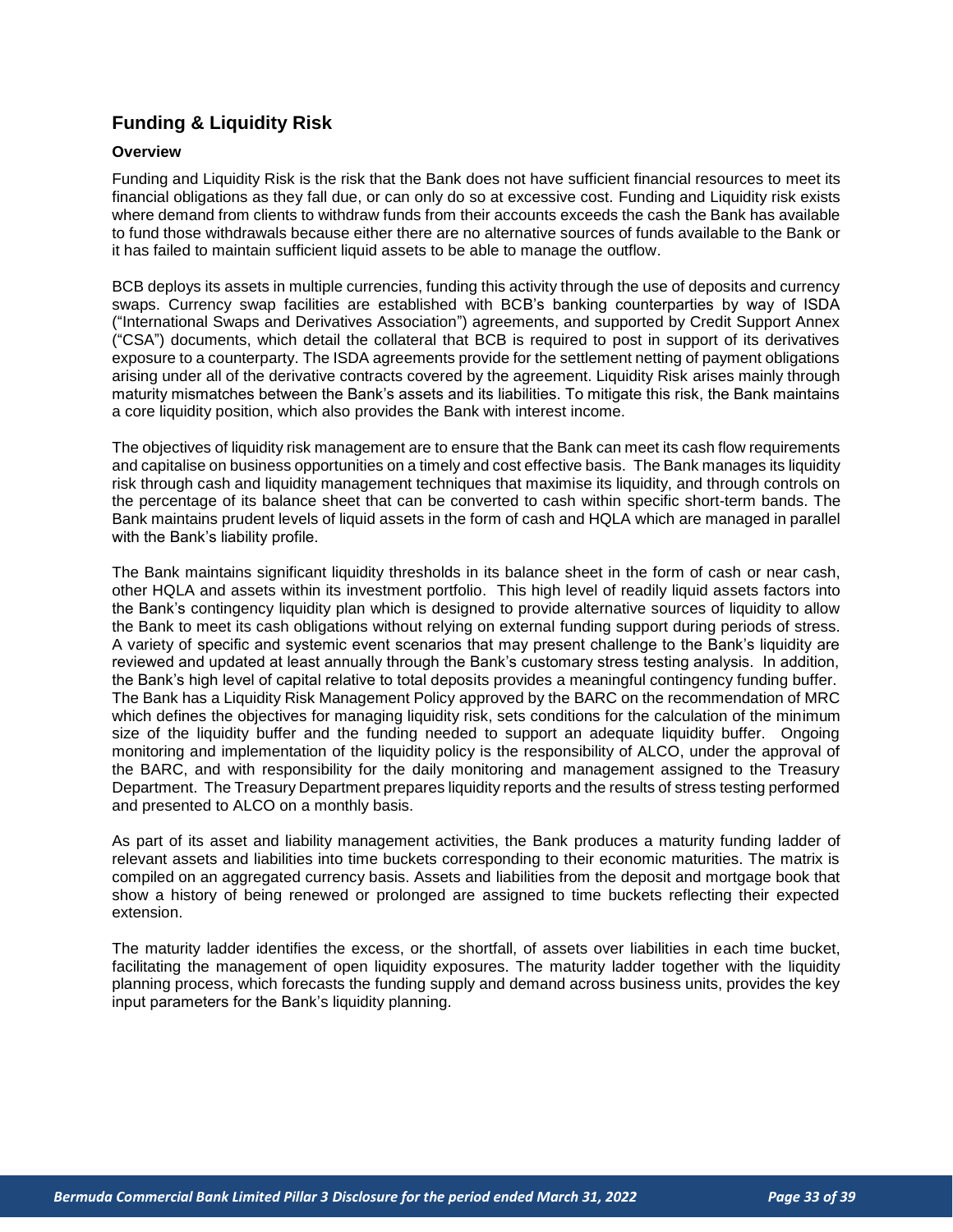#### <span id="page-33-0"></span>**Liquidity Coverage Ratio**

The LCR metric is designed to measure the short-term resilience of a bank's liquidity profile ensuring the Bank has sufficient unencumbered HQLA that can be easily converted into cash to meet its liquidity needs in a 30-calendar day liquidity stress scenario. The BMA requires Bermuda banks to maintain a minimum LCR of 100% effective from January 1, 2019. The average month end BCB LCR has reflected 229.8% for the 6 month period ended March 31, 2022 which meets minimum requirements.

Table 19: Liquidity Coverage Ratio ("LCR") (LIQ1)

|                                                                                              | a                                          | b                                        |
|----------------------------------------------------------------------------------------------|--------------------------------------------|------------------------------------------|
|                                                                                              | <b>Total unweighted</b><br>value (average) | <b>Total weighted value</b><br>(average) |
| <b>High-quality liquid assets</b>                                                            |                                            |                                          |
| <b>Total HQLA</b>                                                                            |                                            | 208,966                                  |
| <b>Cash outflows</b>                                                                         |                                            |                                          |
| 2 Retail deposits and deposits from small business customers, of which:                      | 33,312                                     | 8,007                                    |
| Less stable deposits<br>4                                                                    | 33.312                                     | 8.007                                    |
| Unsecured wholesale funding, of which:                                                       | 314,256                                    | 174,771                                  |
| Operational deposits (all counterparties) and deposits in networks of cooperative banks<br>6 | 127,514                                    | 31,879                                   |
| $\overline{7}$<br>Non-operational deposits (all counterparties)                              | 186,742                                    | 142,892                                  |
| 9 Secured wholesale funding                                                                  |                                            |                                          |
| 10 Additional requirements, of which:                                                        | 13,324                                     | 12,831                                   |
| Outflows related to derivative exposures and other collateral requirements<br>11             | 10,273                                     | 10,273                                   |
| Credit and liquidity facilities<br>13                                                        | 2,609                                      | 2,116                                    |
| 15 Other contingent funding obligations                                                      | 442                                        | 442                                      |
| <b>16 TOTAL CASH OUTFLOWS</b>                                                                |                                            | 195,609                                  |
| <b>Cash inflows</b>                                                                          |                                            |                                          |
| 18 Inflows from fully performing exposures                                                   | 161,521                                    | 104,026                                  |
| 19 Other cash inflows                                                                        | 653                                        | 653                                      |
| 20 TOTAL CASH INFLOWS                                                                        | 162,174                                    | 104,679                                  |
|                                                                                              |                                            | <b>Total adjusted value</b>              |
| 21 Total HQLA                                                                                |                                            | 208,966                                  |
| 22 Total net cash outflows                                                                   |                                            | 90,930                                   |
| 23 Liquidity coverage ratio (%)                                                              |                                            | 229.8%                                   |
| All amounts in '000's                                                                        |                                            |                                          |

*All amounts in '000's*

*Note that average values were calculated using the simple average of the last six month-end balances reported.*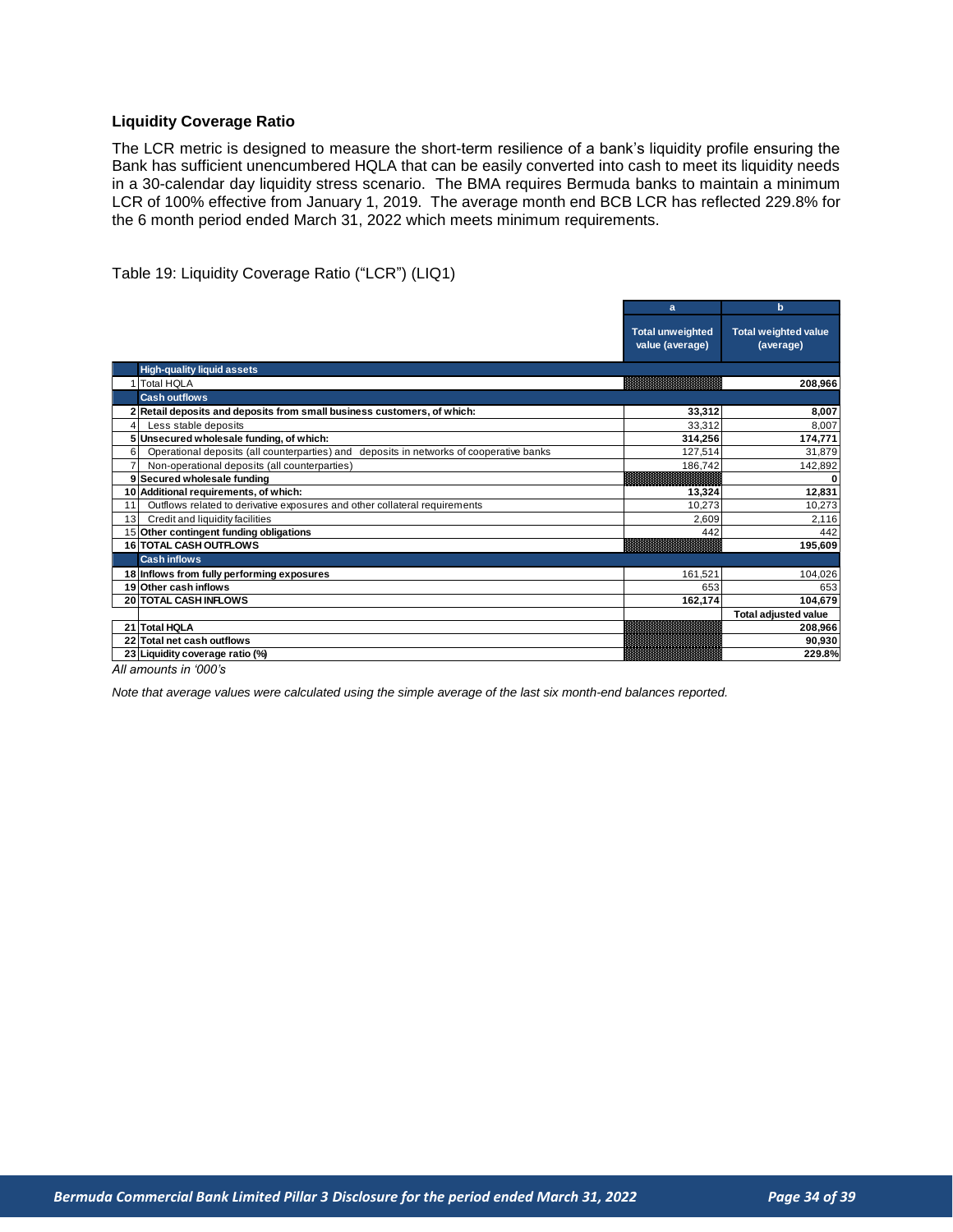## <span id="page-34-0"></span>**Net Stable Funding Ratio**

Table 20: Net Stable Funding Ratio ("NSFR") (LIQ2)

|                |                                                          | a                                     | $\mathbf b$  | $\mathbf{c}$        | d                     | $\mathbf{e}$ |
|----------------|----------------------------------------------------------|---------------------------------------|--------------|---------------------|-----------------------|--------------|
|                |                                                          | Unweighted value by residual maturity |              |                     | <b>Weighted value</b> |              |
|                |                                                          | No maturity*                          | $<$ 6 months | 6 months to <1 year | $\geq$ 1 year         |              |
|                | Available stable funding (ASF) item                      |                                       |              |                     |                       |              |
| $\mathbf{1}$   | Capital:                                                 | 72,494                                |              |                     |                       | 72,494       |
| $\overline{2}$ | Regulatory capital                                       | 72,494                                |              |                     |                       | 72,494       |
|                | Retail deposits and deposits from small business         |                                       |              |                     |                       |              |
| 4              | customers:                                               |                                       | 68,406       | 48,913              | 56,094                | 161,681      |
| 6              | Less stable deposits                                     |                                       | 68,406       | 48,913              | 56,094                | 161,681      |
| $\overline{7}$ | Wholesale funding:                                       |                                       | 361,567      | 7,902               | 1,056                 | 99,237       |
| 8              | Operational deposits                                     |                                       | 132,137      |                     |                       | 66,069       |
| 9              | Other wholesale funding                                  |                                       | 229,430      | 7,902               | 1,056                 | 33,169       |
| 12             | <b>NSFR</b> derivative liabilities                       |                                       |              |                     | 39                    |              |
|                | All other liabilities and equity not included in the     |                                       |              |                     |                       |              |
|                | 13 above categories                                      |                                       | 3,377        | 1,025               | $-636$                | $-124$       |
| 14             | <b>Total ASF</b>                                         |                                       |              |                     |                       | 333,289      |
|                | Required stable funding (RSF) item                       |                                       |              |                     |                       |              |
| 15             | Total NSFR high-quality liquid assets (HQLA)             |                                       |              |                     |                       | 16,925       |
|                | Deposits held at other financial institutions for        |                                       |              |                     |                       |              |
| 16             | operational purposes                                     |                                       | 52,916       |                     |                       | 52,916       |
| 17             | Performing loans and securities:                         |                                       | 135,347      | 20,691              | 160,379               | 168,681      |
|                | Performing loans to financial institutions secured by    |                                       |              |                     |                       |              |
|                | non-Level 1 HQLA and unsecured performing loans to       |                                       |              |                     |                       |              |
|                | 19 financial institutions                                |                                       | 135,122      | 3,818               | 14,700                | 36,877       |
|                | Performing loans to non-financial corporate clients,     |                                       |              |                     |                       |              |
|                | loans to retail and small business customers, and        |                                       |              |                     |                       |              |
| 20             | loans to sovereigns, central banks and PSEs, of which:   |                                       | 225          | 3,000               | 10,391                | 10,445       |
| 22             | Performing residential mortgages, of which:              |                                       |              |                     | 2,863                 | 1,861        |
|                | With a risk weight of less than or equal to 35% under    |                                       |              |                     |                       |              |
| 23             | the Basel II standardised approach for credit risk       |                                       |              |                     | 2,863                 | 1,861        |
|                | Securities that are not in default and do not qualify as |                                       |              |                     |                       |              |
| 24             | HQLA, including exchange-traded equities                 |                                       | $\Omega$     | 13,873              | 132,425               | 119,498      |
| 26             | Other assets:                                            |                                       | 3.855        | 2                   | 13,280                | 17,137       |
| 29             | <b>NSFR</b> derivative assets                            | 40                                    |              | 40                  |                       |              |
| 31             | All other assets not included in the above categories    |                                       | 3,815        | 2                   | 13,280                | 17,097       |
| 32             | Off-balance sheet items                                  |                                       |              |                     | 6,549                 | 55           |
| 33             | <b>Total RSF</b>                                         |                                       |              |                     |                       | 255,714      |
| 34             | <b>Net Stable Funding Ratio (%)</b>                      |                                       |              |                     |                       | 130.3%       |
|                | All amounts in '000's                                    |                                       |              |                     |                       |              |

*All amounts in '000's*

\* Items reported in the "no maturity" time bucket do not have a stated maturity. These may include, but are not limited to, items such as capital with perpetual maturity, non-maturity deposits, short positions, open maturity positions, non-HQLA equities and physical traded commodities.

NSFR is a measure of stable funding over a one year time horizon. The BMA requires Bermuda banks to maintain a minimum NSFR of 100% from January 1, 2018 onwards. The Bank NSFR stood at 130.3% as at March 31, 2022.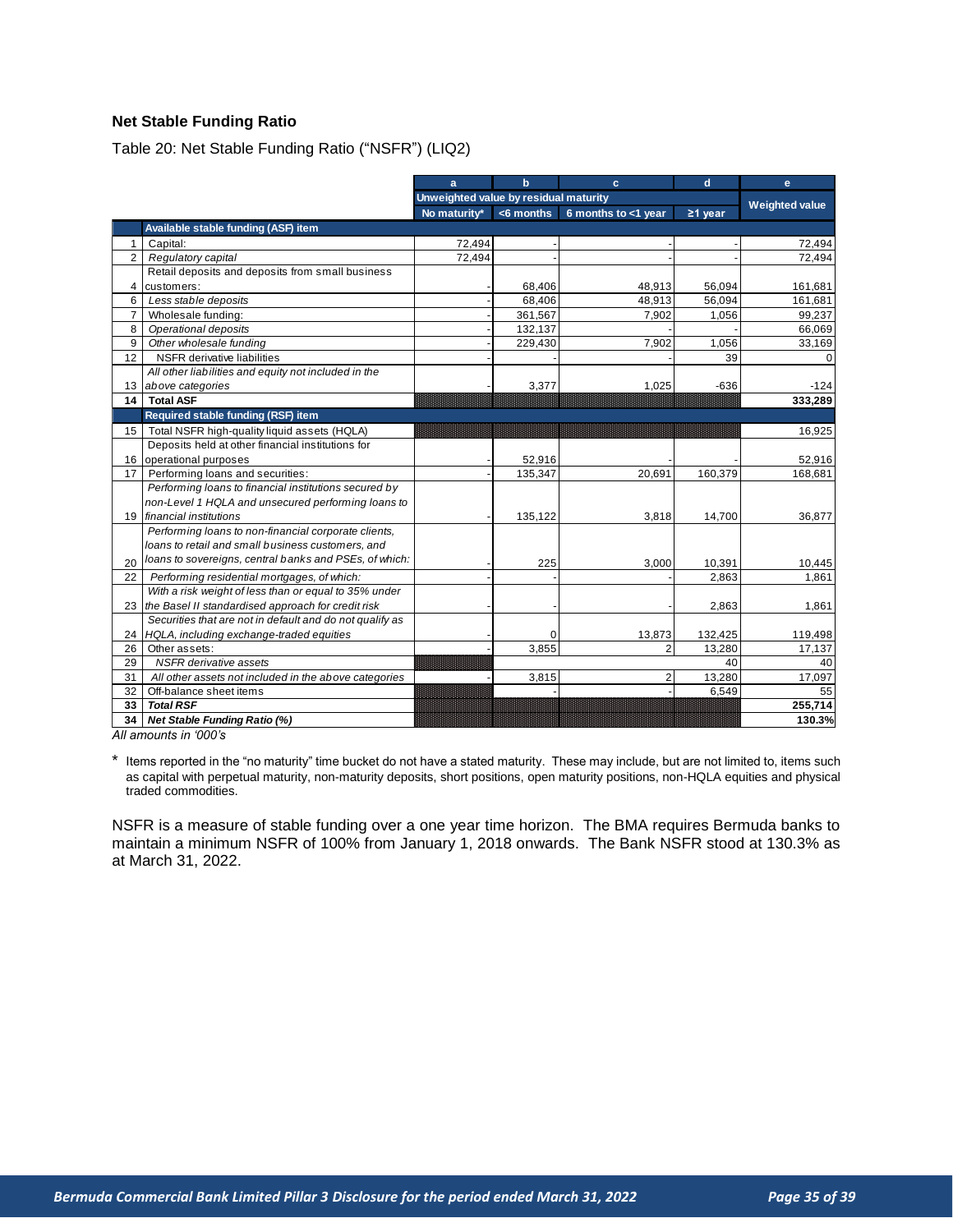# <span id="page-35-0"></span>**Operational Risk**

#### <span id="page-35-1"></span>**Overview**

BCB has adopted the Basel Committee definition of operational risk, which is defined as 'the risk of loss resulting from inadequate or failed internal processes, people and systems or from external events'.

Operational risk is relevant to every aspect of the business processes, and cannot be entirely eliminated. However, it can be managed and mitigated to levels that are deemed acceptable by Management through the application of controls which have been designed appropriately and are operating effectively. Operational risk covers a range of risks such as fraud risk, system failure, people risk, and physical security risk. Risks relating to financial crime compliance are similarly included within the respective risk categories.

The Bank's management of operational risk is the responsibility of the MRC, which reports to the BARC. The MRC meets on a minimum quarterly basis to review and discuss the material risks, and operation of controls. MRC also has oversight over the incident management process, ensuring that incidents which do occur are reported as appropriate, and managed to conclusion.

The Bank employs the 'Three Lines of Defence' Model to manage risk. The First Line of Defence refers to our risk and control owners, those that are accountable for managing risk in their day-to-day activities through the application of sound processes and controls. The Second Line of Defence refers to the Risk and Compliance function, who set policy, provide advice and challenge to the First Line. Our control environment includes a programme of Second Line reviews to provide assurance to Management that controls are operating as expected. The Third Line is Internal Audit, who provide independent review that our risk management, governance and internal controls are effective and fit for purpose.

Data on operational losses and any significant control failures are captured through the Bank's Risk Incident Reporting process. All events are reported to MRC with High Risk incidents reported to BARC, each of which assess the adequacy of corrective actions taken by Management and mitigants deployed to prevent recurrence. Both the MRC and the BARC, and the Board also, receive regular reporting on the actual performance against approved risk appetite metrics.

On an annual basis, key risks are assessed on an inherent and residual basis. Controls are identified and rated as to their effectiveness, and form the basis for the assessment of the risk they address on a residual basis. Where controls are rated as less than effective, actions are identified to remediate the control or address any concern in the operational risk.

Risks which remain residually high-rated are identified and are the subject of further and additional mitigation, or risk acceptance, if required.

The Bank utilises automated systems to mitigate risk associated with criminal activity through the Bank's products and services. These systems include application risk scoring systems for new business uptake and real-time wire activity screening against official watch-lists.

The Bank has implemented a suite of IT security tools to protect both systems and data. These include, but are not limited to, e-mail security scanning/auto-blocking solutions, anti-virus products, intrusion detection real-time monitoring, vulnerability scanning and penetration testing tools and network traffic monitoring and alerting. Logical access control is in place at the individual application level as well as at the network level. Password complexity and mandatory changes are enforced programmatically. User profiles limit what a user can access, see or change. Application database systems are also locked down and strictly controlled.

The Bank has adopted the Standardised Approach ("SA") as set out in the Basel Capital Accord for the purposes of calculating its risk capital requirements. Under this approach gross income serves as a proxy for the scale of business operations and thus the likely scale of operational risk exposure within each of these business lines and the capital charge for operational risk is calculated based upon gross losses over the preceding three year period.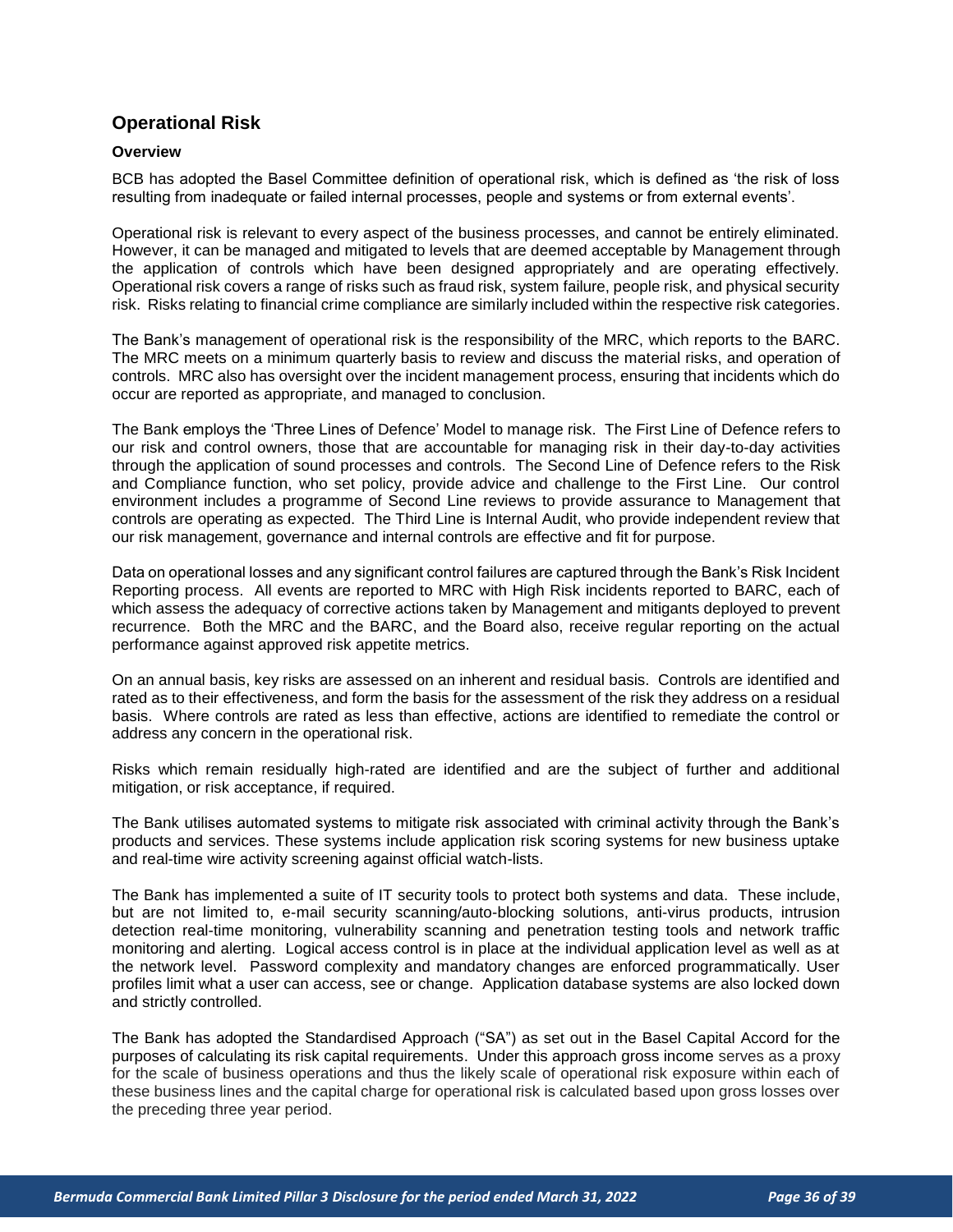# <span id="page-36-0"></span>**Other Information**

## **Abbreviations:**

The following abbreviated terms are used throughout the document:

| <b>ALCO</b>             | Asset and Liability Committee                                |
|-------------------------|--------------------------------------------------------------|
| <b>ALM</b>              | Asset and Liability Management                               |
| <b>ASF</b>              | Available Stable Funding                                     |
| AT <sub>1</sub>         | Additional Tier 1 Capital                                    |
| <b>BARC</b>             | Board Audit and Risk Committee                               |
| <b>BCB or the Bank</b>  | Bermuda Commercial Bank Limited                              |
| <b>BDCA</b>             | Banks and Deposit Companies Act 1999                         |
| <b>BMA or Authority</b> | Bermuda Monetary Authority                                   |
| <b>BSX</b>              | Bermuda Stock Exchange                                       |
| CARP                    | Capital Adequacy and Risk Profile                            |
| СC                      | <b>Credit Committee</b>                                      |
| <b>CCF</b>              | <b>Credit Conversion Factor</b>                              |
| <b>CCP</b>              | <b>Central Counter Party</b>                                 |
| <b>CCR</b>              | <b>Counterparty Credit Risk</b>                              |
| CET <sub>1</sub>        | Common Equity Tier 1                                         |
| Code of Conduct         | Group Code of Conduct and Ethics for Employees and Directors |
| <b>CRM</b>              | <b>Credit Risk Mitigation</b>                                |
| EAD                     | <b>Exposure at Default</b>                                   |
| <b>ECAI</b>             | External credit assessment institutions                      |
| <b>ECL</b>              | <b>Expected Credit Loss</b>                                  |
| <b>ERM</b>              | Enterprise Risk Management                                   |
| <b>ERMF</b>             | Enterprise Risk Management Framework                         |
| <b>EVE</b>              | Economic Value of Equity                                     |
| EXCO                    | <b>Executive Committee</b>                                   |
| <b>FVOCI</b>            | Fair Value Through Other Comprehensive Income                |
| GC                      | Governance Committee                                         |
| Group                   | Bank and its subsidiaries                                    |
| <b>HQLA</b>             | <b>High Quality Liquid Assets</b>                            |
| <b>IFRS</b>             | International Financial Reporting Standards                  |
| <b>IRRBB</b>            | Interest Rate Risk in the Banking Book                       |
| <b>ISDA</b>             | International Swaps and Derivatives Association              |
| <b>KPIs</b>             | Key Performance Indicators                                   |
| <b>LCR</b>              | <b>Liquidity Coverage Ratio</b>                              |
| <b>MDB</b>              | Multilateral Development Bank                                |
| <b>MRC</b>              | <b>Management Risk Committee</b>                             |
| <b>MSR</b>              | Mortgage Servicing Rights                                    |
| NII                     | Net Interest Income                                          |
| <b>NSFR</b>             | Net Stable Funding Ratio                                     |
| OCI                     | Other Comprehensive Income                                   |
| Provident               | Provident Holdings Ltd.                                      |
| <b>RSF</b>              | <b>Required Stable Funding</b>                               |
| <b>RWA</b>              | <b>Risk Weighted Assets</b>                                  |
| <b>SA</b>               | <b>Standardised Approach</b>                                 |
| <b>SFT</b>              | Securities Financing Transaction                             |
| <b>SSFA</b>             | Simplified Supervisory Formula Approach                      |
| T1                      | <b>Tier 1 Capital</b>                                        |
| T <sub>2</sub>          | <b>Tier 2 Capital</b>                                        |
| Somers                  | <b>Somers Limited</b>                                        |
| ТC                      | <b>Total Capital</b>                                         |
|                         |                                                              |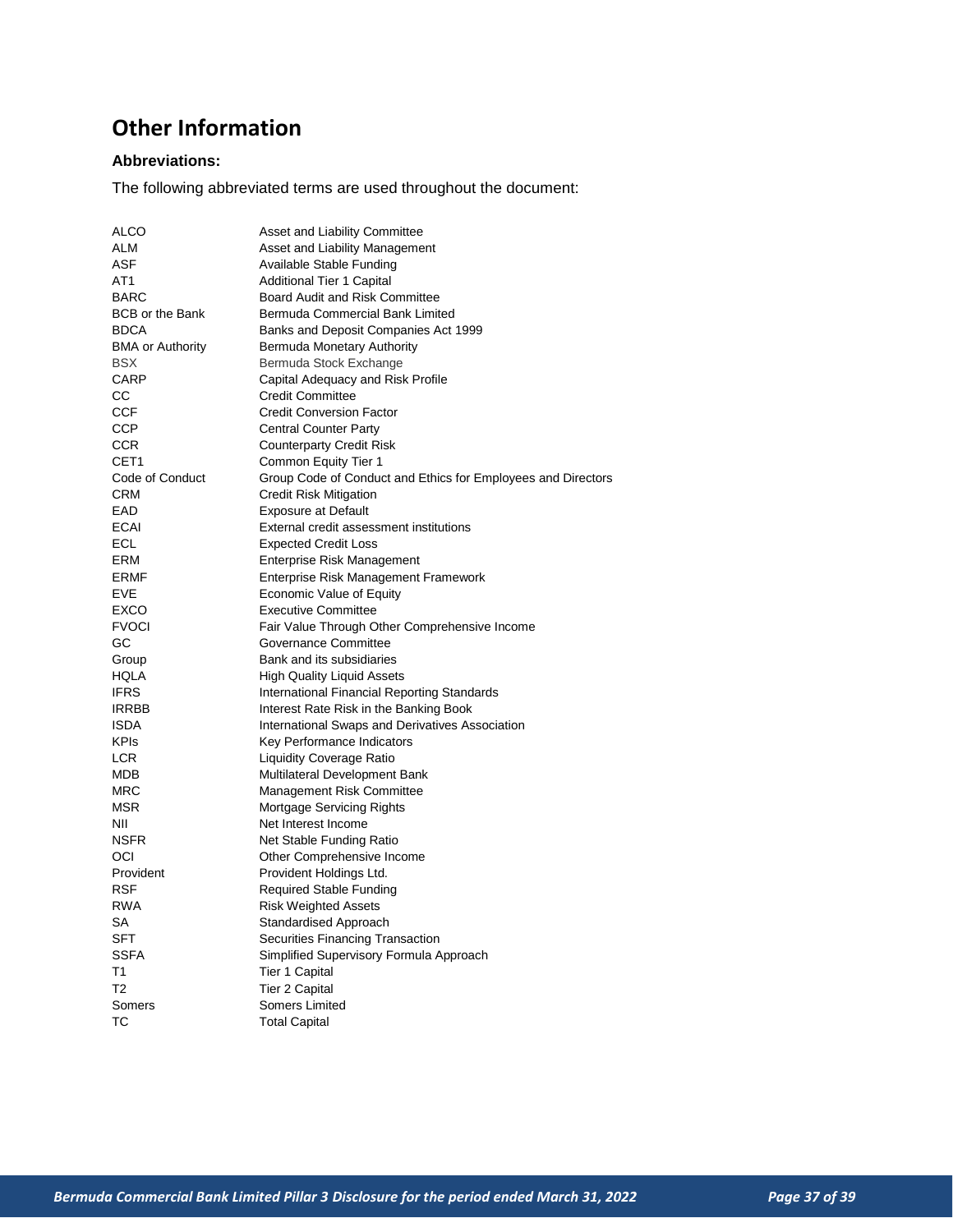# <span id="page-37-0"></span>**Cautionary statements regarding forward-looking statements**

These Capital and Risk Management Pillar 3 Disclosures as at March 31, 2022 contain certain forwardlooking statements with respect to Bermuda Commercial Bank Limited ("the Bank"). Forward-looking statements are neither historical facts nor assurances of future performance. Instead, they are based on our current beliefs, expectations or assumptions regarding the future of our business, future plans and strategies, our operational results and other future conditions. Forward-looking statements may be identified by words such as 'will', 'believe', 'expect', 'anticipate', 'project', 'estimate', 'predict' and similar expressions, although not all forward-looking statements contain these identifying words and these are only intended to identify forward-looking statements.

These forward-looking statements may appear in the disclosures and may include, among others, statements with respect to our liquidity and capital requirements; business strategy; financial and operating targets or plans; projections of revenues, income, market share or other financial forecasts; expansion and growth of our business and operations; and future capital expenditures. These statements are based on certain assumptions and analyses we have made in light of our experience and perception of historical trends, current conditions and expected future developments, as well as other factors believed to be appropriate in the circumstances. However, whether actual results and developments will conform to expectations and predictions is subject to a number of risks and uncertainties that could cause actual results to differ materially from expectations, including, among others, the risks discussed in this disclosure document.

We believe that these risks and uncertainties include, but are not limited to, those described in the Notes of Bank's Audited Financial Statements, which include, but are not limited to: changes in economic and market conditions; changes in market interest rates; our access to sources of liquidity and capital to address our liquidity needs; our ability to attract and retain customer deposits; our ability to effectively compete with other financial services companies and the effects of competition in the financial services industry on our business; our ability to successfully execute our business plan and implement our strategy; our ability to successfully manage our credit risk and the sufficiency of our allowance for credit loss; our ability to successfully develop and commercialise new or enhanced products and services; damage to our reputation from any of the factors described in this section,

Consequently, all of the forward-looking statements made in this document are qualified by these cautionary statements and the results or developments that we anticipate may not be realised or, even if substantially realised, they may not have the expected consequences to, or effects on, us or our business or operations. The Bank assumes no obligation to update publicly any such forward-looking statements, whether as a result of new information, future events or otherwise.